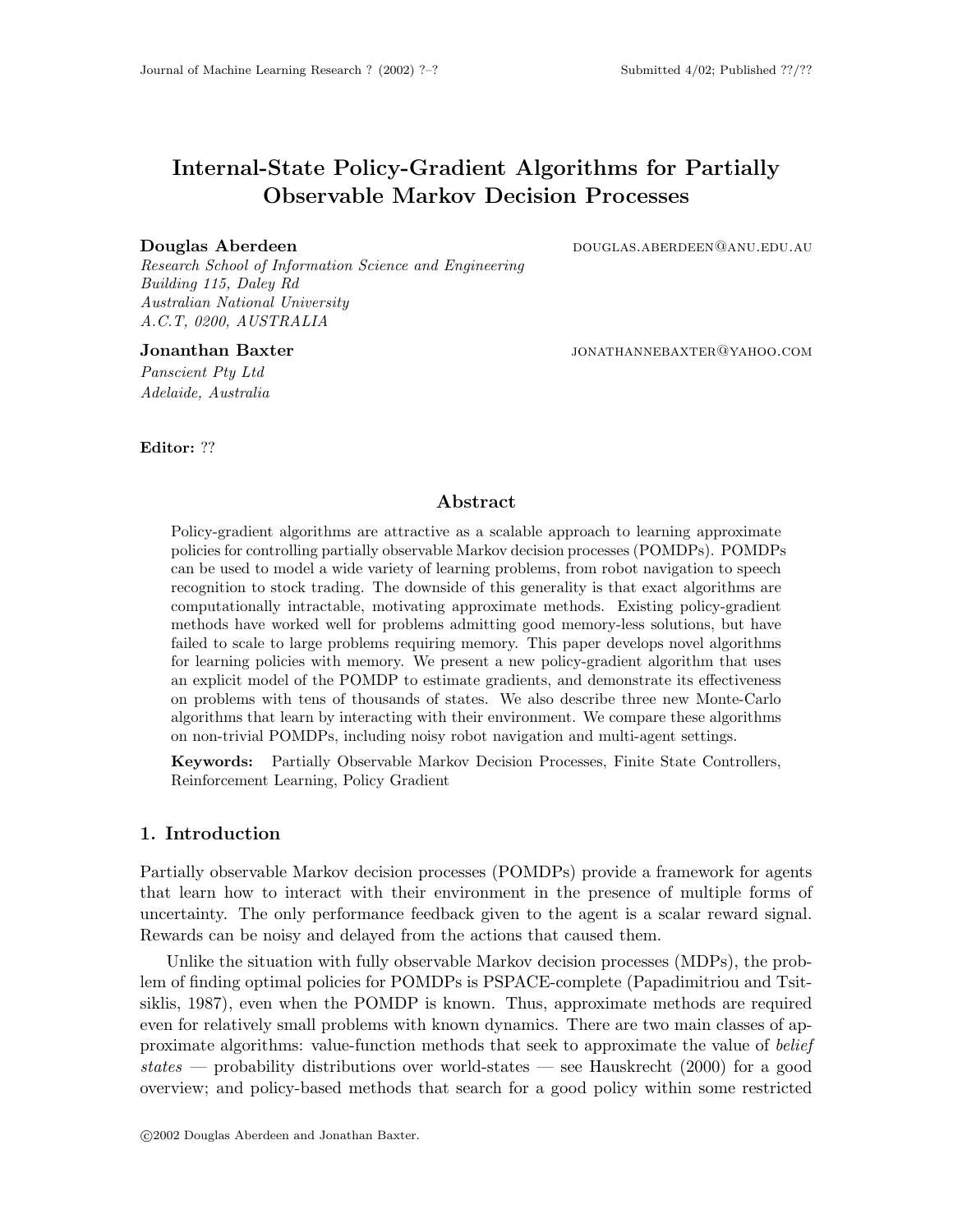class of policies. In this paper we introduce three new approximate algorithms of the latter variety.

Solving POMDPs in the most general situation requires the agent to have memory, or internal state, which can take the form of a trace of past observation/action pairs, or a belief state describing the current probability of each world state. Another form of agent memory is a finite state controller (FSC), which augments the agent with a set of internal states that store information about the previous history of observations. FSCs can be considerably more efficient memory devices than either history traces or belief states, because they can be configured to only store relevant information about the world-state and observation history. For example, in order to avoid being run-down by a car while crossing the road, I need only remember that I am standing on the edge of the road, and that I have seen a car approaching, not the color of the car nor the brand of toothpaste with which I brushed my teeth this morning.

In the FSC model examined here, both the transitions between the internal states of the controller, and the distribution over the agent's actions given a particular controller internal state, are governed by a parameterised class of policies. The agent's goal is to adjust these parameters in order to maximize its long-term average reward. Thus, the agent learns to use its internal states to store information that is releveant for maximizing its long-term reward, while simultaneously learning the optimal actions to take given its current internal state.

All the algorithms described here are *policy-gradient* algorithms in the sense that the agent adjusts the policy parameters in the direction of the gradient of the long-term average reward. The algorithms differ in the way the gradient is computed. The first algorithm— GAMP—relies on a known model of the POMDP to compute the gradient. It is based on a series matrix expansion of an exact expression for the gradient. The second algorithm— IState-GPOMDP—computes the gradient stochastically by sampling from the POMDP and the internal-state trajectories of the agent's FSC. The third algorithm—Exp-GPOMDP reduces the variance of IState-GPOMDP by computing true expectations over internal-state trajectories.

These algorithms are designed to scale computationally to large state/observations spaces. To achieve this the algorithms make use of the ability of FSCs to automatically filter out large amounts of hidden state which do not contribute to the optimal policy. Equivalently, this can be viewed as automatic state aggregation, clustering together all environment states which do not need to be distinguished (Singh et al., 1995). Similar approaches to date have only yielded results on trivial internal-state problems and are restricted to finite-horizon tasks. We investigate some of the reasons that these algorithms have failed to scale and present results for infinite-horizon problems including a memoryless multi-agent task with 21,632 states and a noisy robot navigation task with a combined world/internal state space of 4180 states.

In Section 2 we formally introduce partially observable Markov decision processes and discuss existing algorithms for learning internal-state controllers. We pay specific attention to FSCs — describing the extension of the POMDP model to agents with embedded FSCs. Section 3 introduces GAMP, our model-based policy-gradient algorithm. Section 4 develops the model free IState-GPOMDP algorithm. Section 5 develops IOHMM-GPOMDP and Exp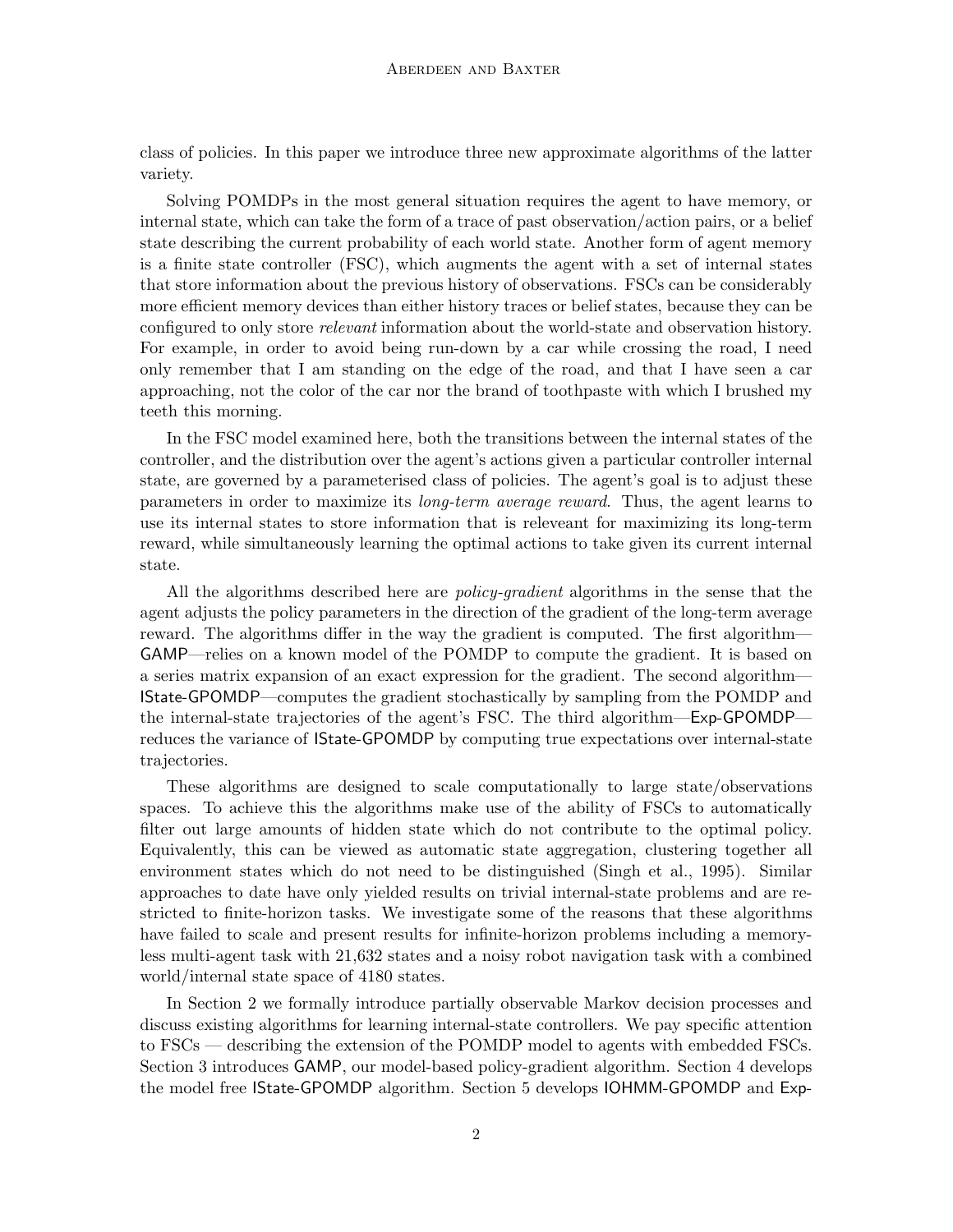GPOMDP which both maintain internal belief states. Finally, Section 7 compares the use of these algorithms on small to medium size tasks from the POMDP literature.

## 2. Partially Observable Markov Decision Processes

## 2.1 POMDP Definition

Our setting is that of an agent taking actions in a world according to a parameterised policy. The agent seeks to adjust the policy in order to maximise the long-term average reward. Formally, the most natural model for this problem is a partially observable Markov decision process or POMDP. For ease of exposition we consider finite POMDPs,<sup>1</sup> consisting of:

- $n_s$  states  $S = \{1, \ldots, n_s\}$  of the world.
- $n_u$  or actions (or controls)  $\mathcal{U} = \{1, \ldots, n_u\}$  available to the policy.
- $n_o$  observations  $\mathcal{Y} = \{1, \ldots, n_o\}.$
- A (possibly stochastic) reward  $r(i)$  for each state  $i \in \mathcal{S}$ .

Each action  $u \in \mathcal{U}$  determines a stochastic matrix  $Q(u) = [q(j|i, u)]_{i=1...n_s, j=1...n_s}$ , where  $q(j|i, u)$  denotes the probability of making a transition from state  $i \in S$  to state  $j \in S$  given action  $u \in \mathcal{U}$ . For each state i, an observation  $y \in \mathcal{Y}$  is generated independently according to a probability distribution  $\nu(i)$  over observations in  $\mathcal{Y}$ . We denote the probability of observation y by  $\nu(y|i)$ .

## 2.2 Reactive Policies

To ensure the average reward is a differentiable function of policy parameters, it is often necessary for the policy to be stochastic. In most cases of practical interest (such as a Gibbs soft-max distribution) the policy space is parameterized so that deterministic policies lie on the boundary of parameter space "at infinity". In this way the agent can approach deterministic policies arbitrarily closely.

Memory-less or reactive policies have no internal state and simply choose an action as a function of the current observation y. We denote the probability of choosing action  $u$ given observation y and parameters  $\theta \in \mathbb{R}^{n_p}$  as  $\mu(u|\theta, y)$ . With these definitions, a POMDP controlled by a reactive policy as follows:

- 1. Let  $i_0 \in \mathcal{S}$  denote the initial state of the world.
- 2. At time step t, generate an observation  $y_t \in \mathcal{Y}$  with probability  $\nu(y_t|i_t)$ .
- 3. Generate an action  $u_t$  with probability  $\mu(u_t|\theta, y_t)$ .
- 4. Generate a new world state  $i_{t+1}$  with probability  $q(i_{t+1}|i_t, u_t)$ .
- 5.  $t = t + 1$ , goto 2.

<sup>1.</sup> For the most part, generalizations to countably or uncountably infinite POMDPs are reasonably straightforward (Baxter and Bartlett, 2001).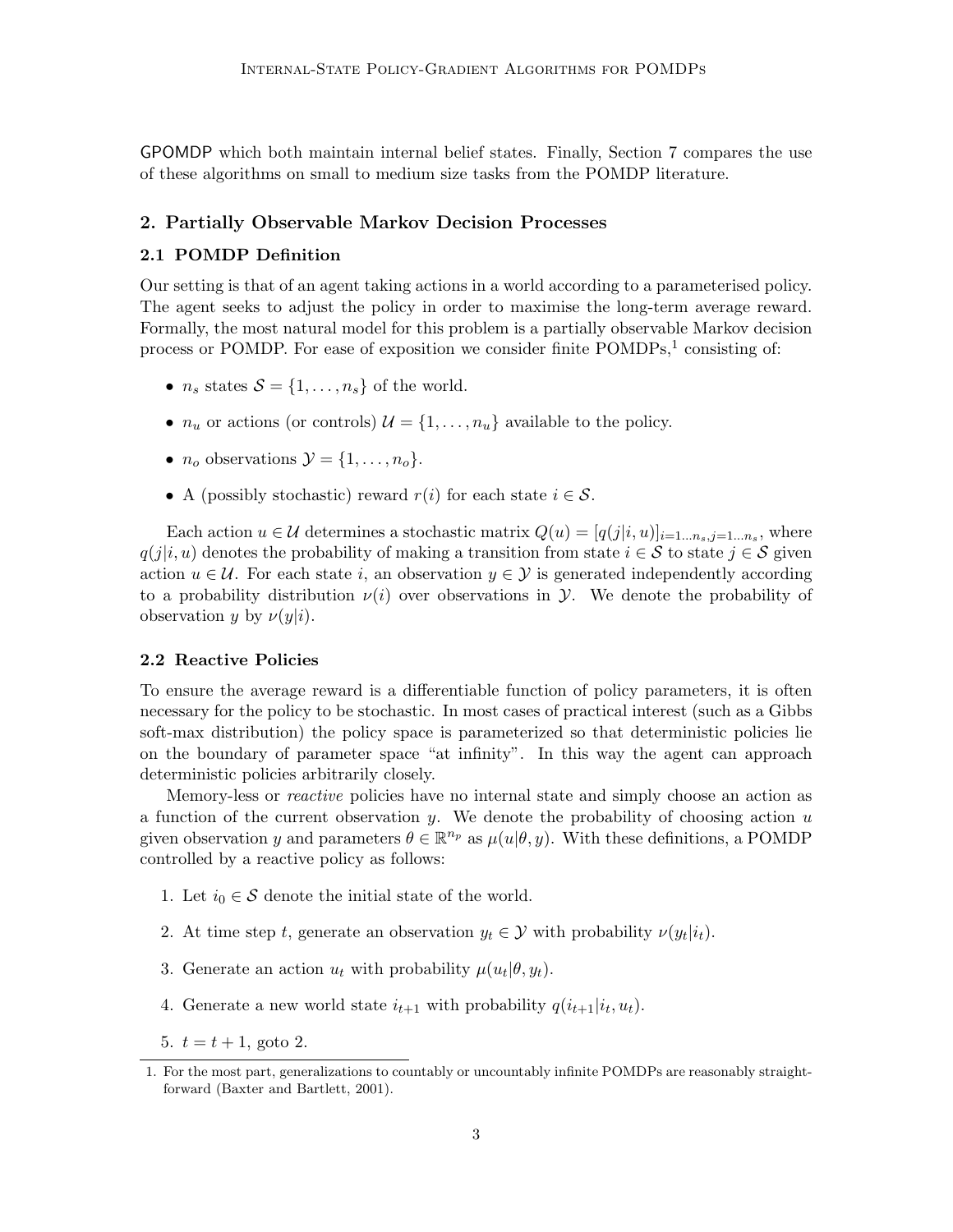World

\n
$$
q(i_{t+1}|i_t, u_t)
$$
\n
$$
i_t \qquad i_t
$$
\n
$$
r_t = R(i_t)
$$
\n
$$
\nu(y_t|i_t) \qquad \qquad \tau_t \qquad u_t
$$
\n
$$
y_t \qquad \qquad \nabla_t \eta
$$

# $\mu(u_t|\theta, y_t)$

## Agent

Figure 1: Evolution of a POMDP controller parameterised by  $\theta$ 

Figure 1 illustrates this process. Conceptually, the world issues rewards after each state transition. Rewards may depend on the action and the previous state, that is,  $r_t = r(i_t, u_t)$ ; but without loss of generality we will assume rewards are a function of the updated state  $r_t = r(j) = r(i_{t+1})$  so that  $r_0$  is received after the first action is complete.<sup>2</sup>

Our goal is to find  $\theta \in \mathbb{R}^{n_p}$  maximising the *long-term average reward*:

$$
\eta(\theta) := \lim_{T \to \infty} \frac{1}{T} \mathbb{E}_{\theta} \left[ \sum_{t=1}^{T} r(i_t) \right], \tag{1}
$$

where  $\mathbb{E}_{\theta}$  denotes the expectation over all state trajectories  $(i_0, i_1, \dots)$  when the policy is  $\mu(u|\theta, y)$ . Under certain ergodicity and smoothness assumptions to be discussed later,  $\eta(\theta)$ is a differentiable function of the policy parameters  $\theta$  and so lends itself to optimization via gradient-ascent.

#### 2.3 Agents With Internal State

In the presence of observation noise, purely reactive policies are generally suboptimal; instead, the agent must remember features of its history. A simple example is an agent in a symmetric building. If it only receives observations about what is in its line of sight then many places in the building will appear identical. However, if it remembers the last time it saw a landmark, such as the front doors of the building, then it can infer where it is from its memory of how it moved since seeing the landmark.

<sup>2.</sup> The more general case can be achieved by augmenting the state with information about the last action, implicitly making the reward a function of the last action.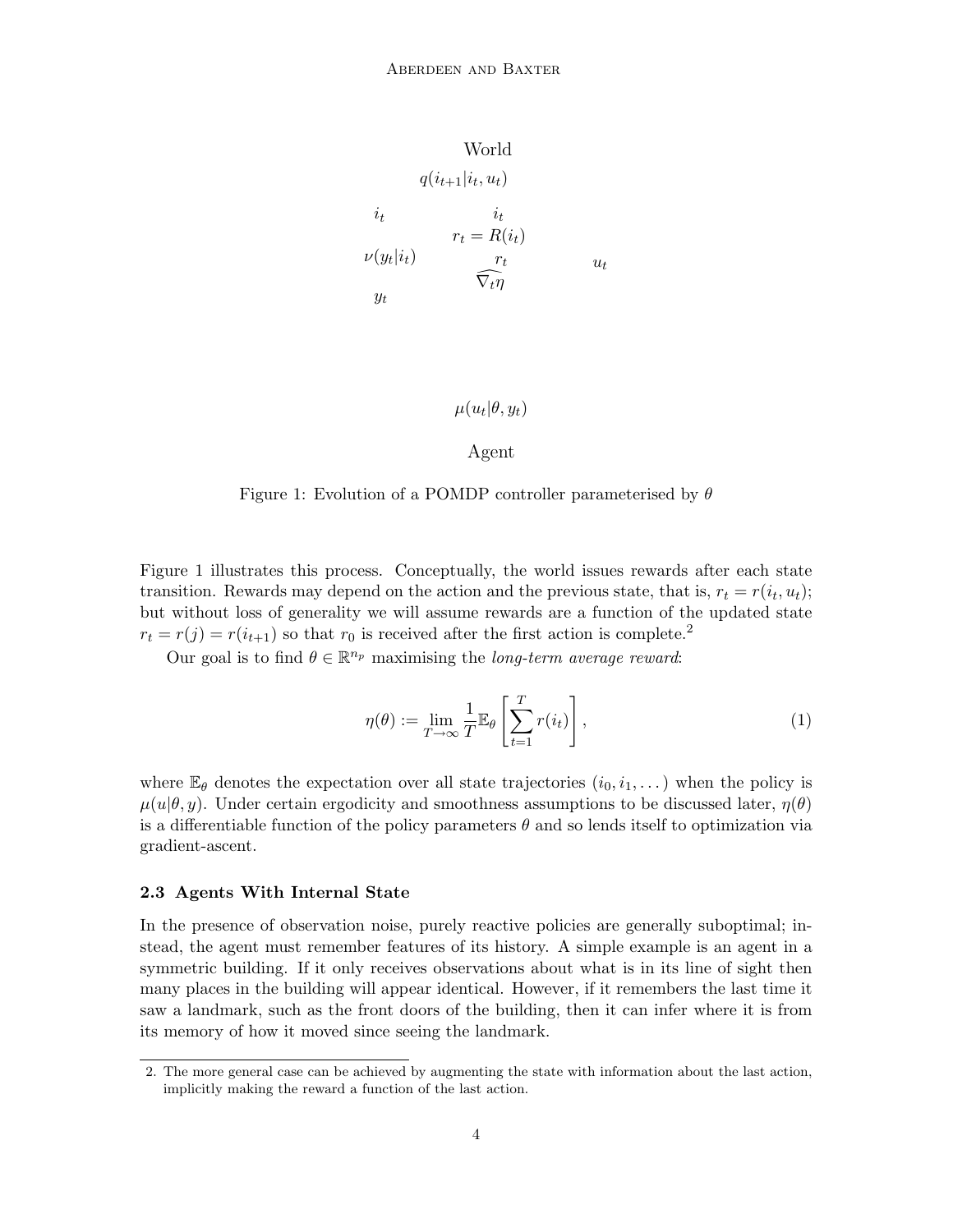## 2.3.1 History Traces

The simplest way to add state to the agent is to have the agent remember past observations and actions  $\hbar_T = \{(y_0, u_0), (y_1, u_1), \ldots, (y_T, u_T)\}\.$  This is the approach taken by methods such as utile distinction trees McCallum (1996) and prediction suffix trees Ron et al. (1994).

However, explicitly storing  $\hbar_T$  results in inefficient memory use because the agent potentially needs to store an infinite amount of history in infinite-horizon settings. Also, the complexity of representing policies in the worst case grows exponentially with the amount of history that needs to be remembered. While we know that worst-case POMDPs are exponential in history length, many problems of practical interest admit far simpler solutions.

#### 2.3.2 Belief State Methods

Instead of explicitly storing history traces, the agent can instead maintain a belief state or probability distribution over world-states  $i \in \mathcal{S}$ . The belief state is a sufficient statistic in the sense that it contains all the information necessary for the agent to act optimally (Aström, 1965). One popular class of POMDP algorithms operate by performing value iteration in the space of belief states. Algorithms of this type were first introduced by Sondik (1971) and further investigated by Kaelbling et al. (1996), Cassandra (1998). See Murphy (2000) for a good review.

For large state spaces it becomes intractable to represent the exact value-function over belief states (Hansen and Feng, 2000). This motivates the use of approximation schemes which include techniques for computing policy values at a limited number of belief states — such as the simplex boundaries for the Most Likely State algorithm (Nourbakhsh et al., 1995) — and interpolating between points (Sutton et al., 2000, Parr and Russell, 1995, Hauskrecht, 1997, Brafman, 1997). Other approximation methods look at factoring the belief state into combinations of *state variables* (Sallans, 2000, Poupart and Boutilier, 2001, Poupart et al., 2001, Boutilier and Poole, 1996).

#### 2.3.3 Finite State Control of POMDPs

An alternative to recording  $\hbar_T$  or maintaining belief states is to incorporate a finite state controller into the agent. Let  $\mathcal{G} = \{1, \ldots, n_q\}$  be the internal states (I-states) that the agent can occupy. The global POMDP state is given by the tuple comprising of the current I-state  $g_t \in \mathcal{G}$ , and the world state  $i_t \in \mathcal{S}$ .

The stochastic policy is now a function  $\mu$  mapping I-states  $q \in \mathcal{G}$  and observations  $y \in \mathcal{Y}$ into probability distributions over the controls  $\mathcal{U}$ . We denote the probability under  $\mu$  of control u by  $\mu(u|\theta, q, y)$ .

The I-state evolves stochastically as a function of the current observation and a second set of parameters  $\phi \in \mathbb{R}^{n_i}$ . Specifically, we assume the existence of a function  $\omega$  such that the probability of making a transition from I-state  $g \in \mathcal{G}$  to I-state  $h \in \mathcal{G}$  is  $\omega(h|\phi, g, y)$ . Thus the I-state is updated at each step based on the observation and the current internal state. The evolution of the POMDP is now represented by Figure 2. Many parameterisations of  $\omega(h|\phi, q, y)$  and  $\mu(u|\theta, h, y)$  are possible though we will restrict ourselves to table lookup and multi-layer perceptrons with distributions generated by the *soft-max* function defined in Section 3.5.1.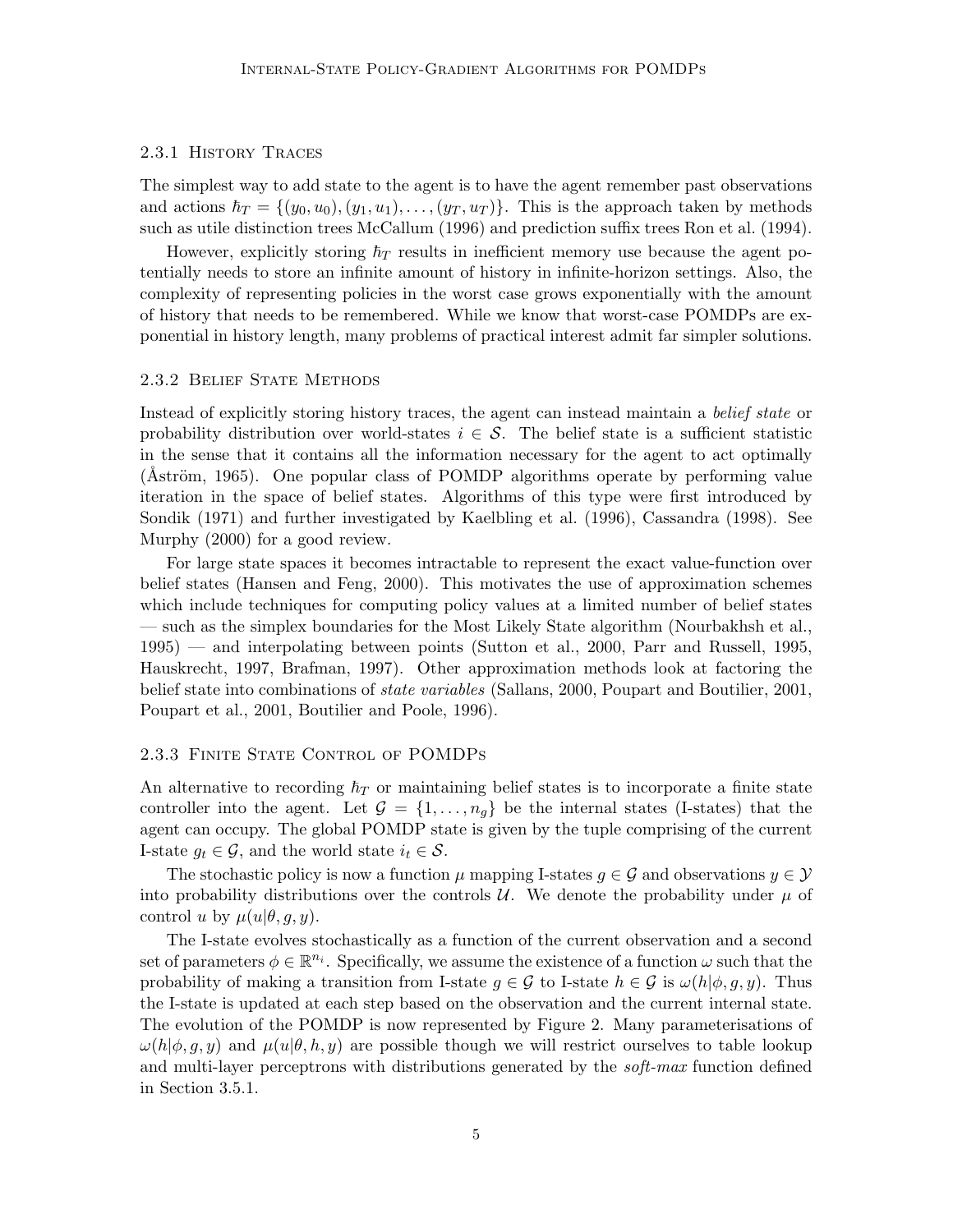## World

$$
i_t \t r_t = R(i_t)
$$
  
\n
$$
\nu(y_t|i_t) \t \overline{\nabla_t \eta} \t u_t
$$
  
\n
$$
y_t \t \overline{\nabla_t \eta}
$$
  
\n
$$
g
$$
  
\n
$$
\omega(g_{t+1}|\phi, g_t, y_t)
$$
  
\n
$$
g_{t+1}
$$
  
\n
$$
\mu(u_t|\theta, g_{t+1}, y_t)
$$

Agent

Figure 2: Evolution of a finite state POMDP controller.

The controller learns to use the I-states to remember only what is needed in order to act optimally. This process can be viewed as an automatic quantisation of the belief state space to provide the optimal policy representable by  $n_q$  I-states. As  $n_q \rightarrow \infty$  we can represent the optimal policy arbitrarily accurately. Another way to view this process is the direct learning of a policy graph (Meuleau et al., 1999b), which is a directed and possibly cyclic graph where each node is labelled with a single action and transitions out of each node are labelled with observations. Policy-gradient methods for FSCs perform a search on the space of policy graphs (Meuleau et al., 1999b), where  $n_q$  is the number of policy graph nodes.

It is possible for a large POMDP to be controlled well by a relatively simple policy graph. Consider the Load/Unload problem Peshkin et al. (1999) shown in Figure 3(a). The observations alone do not allow the agent to determine if it should move left or right while it is in the middle NULL observation states. However, if the agent remembers whether it last visited the load or unload location, using 1 bit of memory, then it can act correctly. The smallest policy graph is shown in Figure  $3(b)$ . This policy graph suffices no matter how many intermediate locations there are between the load and unload locations.

FSCs are equivalent to a number of other approaches including external memory algorithms which use actions to set memory bits where  $n$  bits of memory provides  $2^n$  I-states (Peshkin et al., 1999, Peshkin, 2000). Some architectures use recurrent neural networks which are similar to finite state controllers (Lin and Mitchell, 1992) and evolutionary search has been used to learn FSC agents for small POMDPs (Moriarty et al., 1999) and some relatively large POMDPs (Glickman and Sycara, 2001).

## 2.4 Policy-Gradient Methods

The complexity of finding good policies using value iteration in belief-state space motivates the use of local optimisation procedures such as policy-gradient methods. Unlike the ma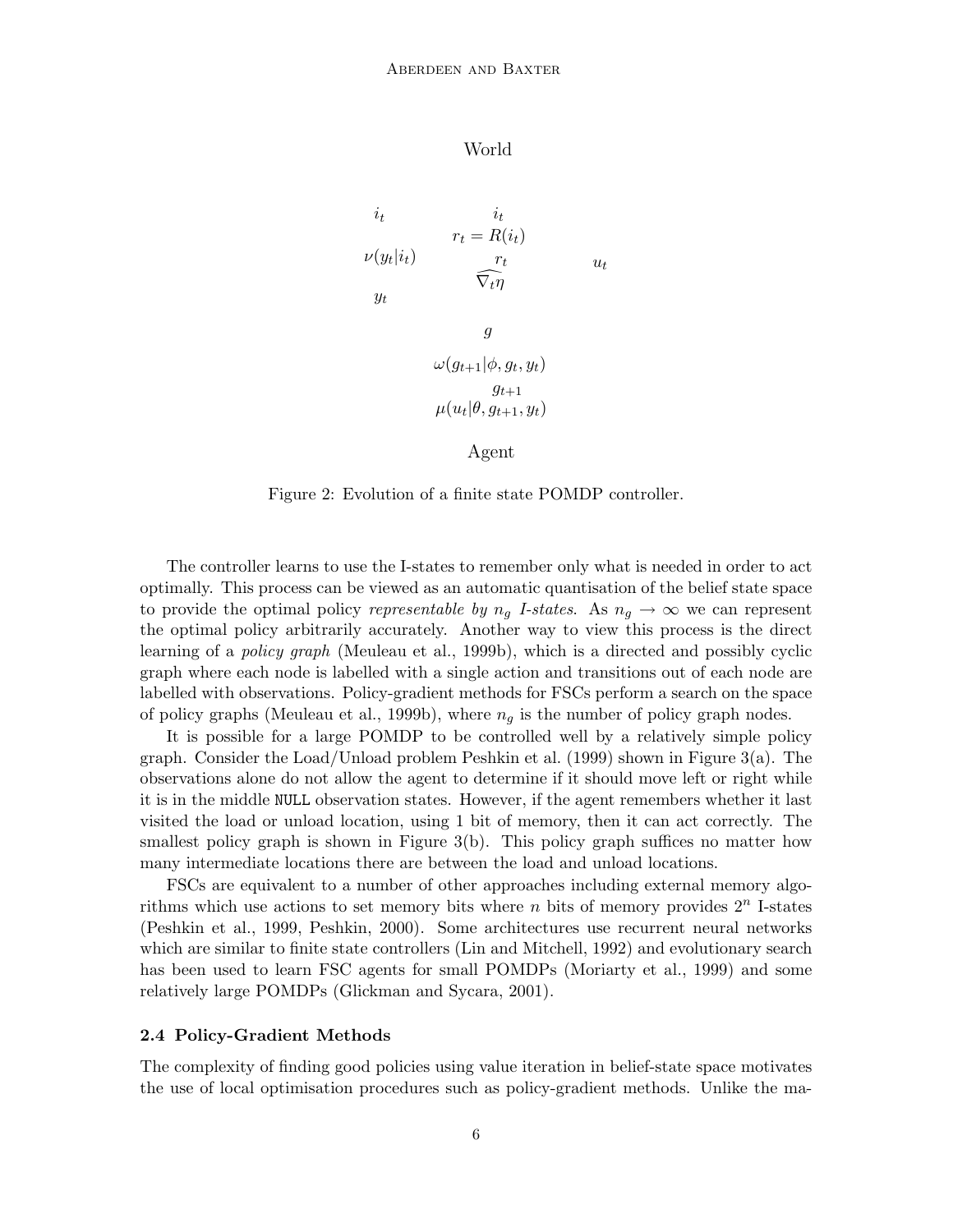$(a)$  (b)

Figure 3: 3(a) The load/unload problem with 6 locations. The agent receives a reward of 1 each time it passes through the unload location U after having first passed through the load location L. In each state the agent has a choice of two actions: either left or right. 3(b) The policy graph learned for the Load/Unload problem. Each node represents an I-state. The "Left" state is interpreted as: I have a load so move left, and the "Right" state as: I dropped my load so move right. The dashed transitions are used during learning but not by the final policy.

jority of history and belief state techniques, policy-gradient methods do not attempt to associate values with policies, but instead adjust the policy directly. This is a potentially simpler task since it is often easier to learn *how to act* than it is to learn the *value of* acting. In addition, policy-gradient approaches guarantee convergence to at least a local maximum whereas value-based methods may diverge, especially when using function approximation (Baird and Moore, 1999, Marbach and Tsitsiklis, 1999). However, one reason to prefer value methods is their lower variance in comparison to policy-gradient methods. Intuitively, reduced variance comes from the extra constraints that the Bellman equation imposes on policy values Baird and Moore (1999).

Estimating performance gradients through Monte-Carlo simulation dates back to at least Aleksandrov et al. (1968) and Rubinstein (1969), using the *likelihood-ratio* method. Extensions of the likelihood-ratio method to regenerative processes (including Markov Decision Processes) were given by Glynn (1986, 1990), Glynn and L'Ecuyer (1995) and Reiman and Weiss (1986, 1989), and independently for episodic POMDPs by Williams (1992), who introduced the REINFORCE algorithm. These methods compute unbiased estimates of the performance gradient, bounding the implications of actions by observing visits to recurrent states  $i^* \in \mathcal{S}$ .

When the agent cannot observe when visits recurrent states occur, or when visits occur infrequently, we resort to biased estimates of the gradient. This is the approach we adopt from Section 4. As will be discussed, a discounted eligibility trace is used to bound the implications of actions, but the discount factor introduces a bias. Specifically, we generalise the GPOMDP algorithm of Baxter and Bartlett (2001) to agents which incorporate FSCs.

Similar biased estimators were developed by Kimura et al. (1997), Kimura and Kobayashi (1998) and Marbach (1998), which both use reward baselines to lower the variance of the estimates. Other methods reduce variance include actor-critic techniques (Sutton and Barto, 1998, Sutton et al., 2000, Konda and Tsitsiklis, 2000). The more general setting of addi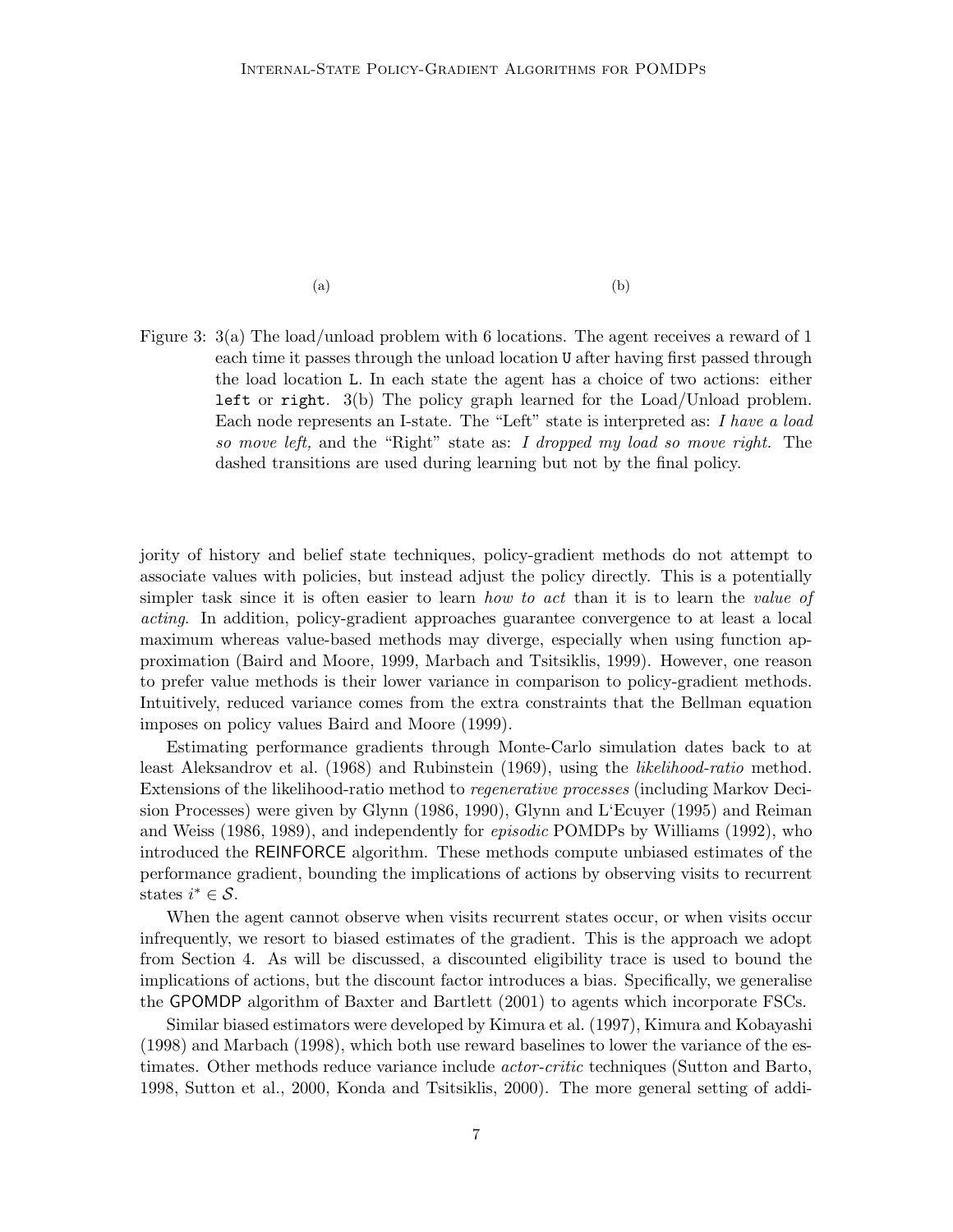tive control variates has been studied for GPOMDP by Greensmith et al. (2002) and these methods can be applied to reduce the variance of the Monte-Carlo algorithms developed in this paper. Adding internal state to policy-gradient methods exacerbates the variance problem, an issue addressed in Section 4.

## 2.5 Mathematical Preliminaries

The evolution of world/I-state pairs  $(i, g)$  is Markov, with an  $n_s n_q \times n_s n_q$  transition probability matrix  $P(\theta, \phi)$  whose entries  $p(j, h | \theta, \phi, i, g)|_{i,j=1...n_s; g, h=1...n_g}$  are given by

$$
p(j,h|\theta,\phi,i,g) = \sum_{y,u} \nu(y|i)\omega(h|\phi,g,y)\mu(u|\theta,h,y)q(j|i,u). \tag{2}
$$

We make the following assumptions:

**Assumption 1** Each  $P(\theta, \phi)$  has a unique stationary distribution  $\pi(\theta, \phi) := [\pi_{1,1}(\theta, \phi), \dots, \pi_{n_s,n_g}(\theta, \phi)]$ satisfying the balance equations

$$
\pi(\theta,\phi)P(\theta,\phi) = \pi(\theta,\phi). \tag{3}
$$

**Assumption 2** We assume the magnitudes of the rewards,  $|r(i)|$ , are uniformly bounded by  $R < \infty \ \forall i \in \mathcal{S}$ .

**Assumption 3** The derivatives,  $[5 \frac{\partial \mu(u|\theta,h,y)}{\partial \theta_k} ]$  and  $\frac{\partial \omega(h|\phi,g,y)}{\partial \phi_k}$  are uniformly bounded by  $U <$  $\infty$  and  $Q < \infty$   $\forall g, h \in \mathcal{G}$ ,  $u \in \mathcal{U}$ ,  $y \in \mathcal{Y}, \overset{\sim}{\theta} \in \mathbb{R}^{n_p}$  and  $\overset{\sim}{\phi} \in \mathbb{R}^{n_i}$ .

Assumption 4 The ratios

$$
\frac{\left|\frac{\partial \mu(u|\theta,h,y)}{\partial \theta_k}\right|}{\mu(u|\theta,h,y)} \quad \text{and} \quad \frac{\left|\frac{\partial \omega(h|\phi,g,y)}{\partial \phi_k}\right|}{\omega(h|\phi,g,y)}
$$

are uniformly bounded by  $D < \infty$  and  $B < \infty$  respectively,  $\forall g, h \in \mathcal{G}$ ,  $u \in \mathcal{U}$ ,  $y \in \mathcal{Y}$ ,  $\theta \in \mathbb{R}^{n_p}$ and  $\phi \in \mathbb{R}^{n_i}$ .

Assumption 1 ensures that the Markov chain generated by  $P(\theta, \phi)$  has a unique recurrent class, which mainly just makes the statement of the theorems more compact (the nonunique case is an easy generalisation). Assumption 4 is needed because those ratios will be used by the algorithms. Any stochastic controller or I-state function that uses a soft-max distribution based on underlying real parameters will satisfy these conditions, as will many others.

We now extend Equation (1) to internal state, where we seek  $\theta \in \mathbb{R}^{n_p}$  and  $\phi \in \mathbb{R}^{n_i}$ maximising the long-term average reward:

$$
\eta(\theta,\phi) := \lim_{T \to \infty} \frac{1}{T} \mathbb{E}_{\theta,\phi} \left[ \sum_{t=1}^{T} r(i_t) \right]. \tag{4}
$$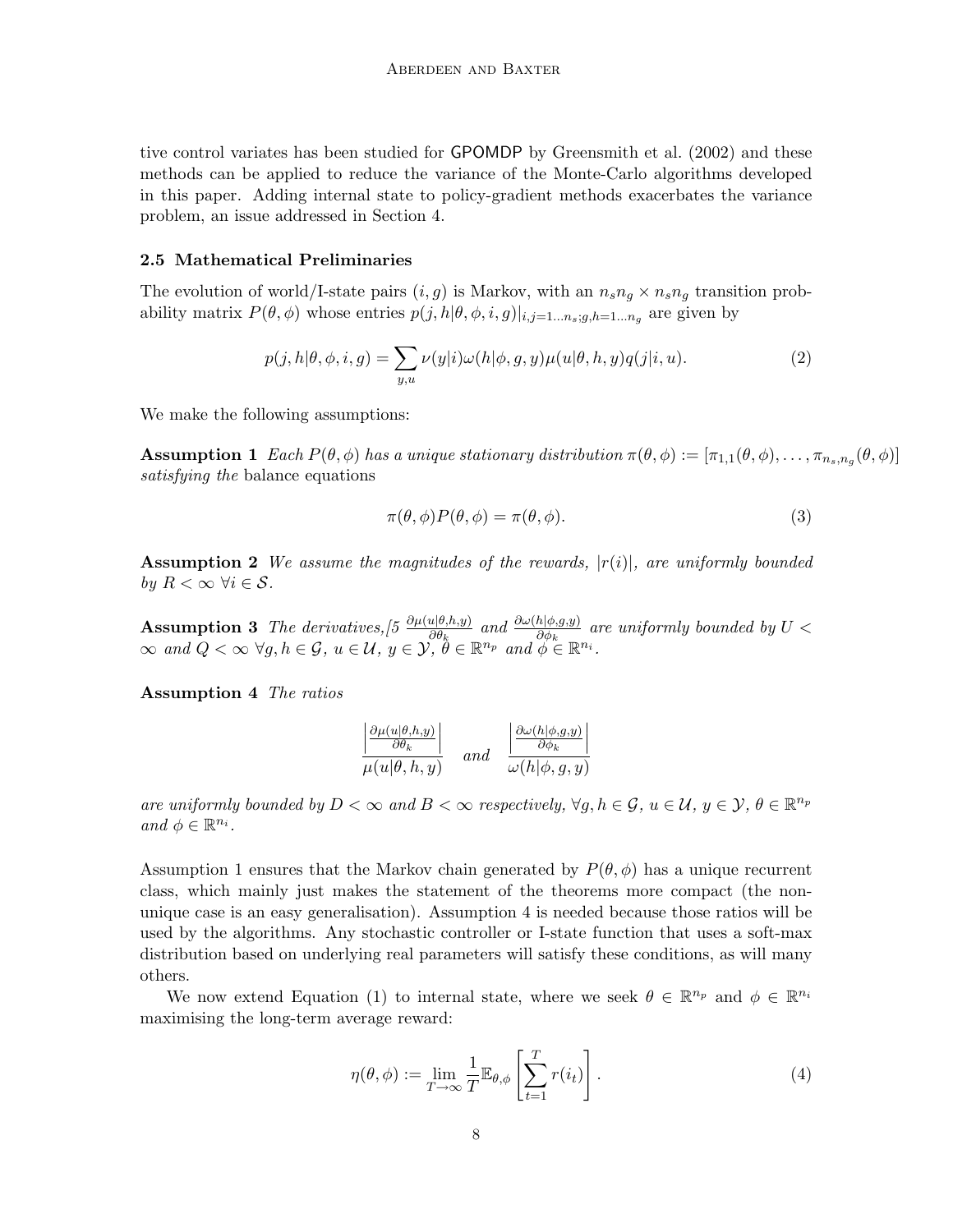where  $\mathbb{E}_{\theta,\phi}$  denotes the expectation over all trajectories  $(i_0, g_0), (i_1, g_1), \ldots$ , with transitions generated according to  $P(\theta, \phi)$ . Under assumption 1,  $\eta(\theta, \phi)$  is independent of the starting state  $(i_0, g_0)$  and is equal to:

$$
\eta(\theta,\phi) = \sum_{i=1}^{n_s} \sum_{g=1}^{n_g} \pi_{i,g}(\theta,\phi)r(i) = \pi(\theta,\phi)r,
$$
\n(5)

where  $r := [r(1, 1), \ldots, r(n_s, n_g)]'$  and  $r(i, g)$  is defined to be  $r(i) \,\forall g \in \mathcal{G}$ .

## 3. Model Based Policy-Gradient

It is realistic to expect that we may have a model of the world in some applications. For example, manufacturing plants may be reasonably well modelled. Much work has been done on the state identification problem in control theory (Ogata, 1990). If we have a model we expect to be able to produce better gradient estimates with less effort. Thus it is useful to develop policy-gradient techniques which incorporate the use of a model to compute the gradient. In this section we provide one such algorithm which is limited to discrete state spaces, but which is feasible for many thousands of states, an order of magnitude improvement over model-based value-function algorithms which can handle tens to hundreds of states (Geffner and Bonet, 1998).

## 3.1 Gradient of POMDPs with Internal State

For the purposes of this discussion the model of the POMDP is represented by the global state transition matrix  $P(\theta, \phi)$ , whose entries are given by (2). This matrix has square dimension of  $n_s n_q$  and incorporates our knowledge of the underlying world MDP, the observation hiding process  $\nu$ , any internal state and the current parameters.

Dropping the dependence on  $\theta$ ,  $\phi$ , we can rewrite (5) as  $\eta = \pi r$  so  $\nabla \eta = \nabla \pi r$ . Differentiating both sides of (3) yields  $(\nabla \pi)[I - P] = \pi \nabla P$  which should be understood as  $n_p + n_i$ equations, one for each of the  $\theta$  and  $\phi$  parameters. Combining these derivatives yields

$$
\nabla \eta = \pi (\nabla P)[I - P]^{-1},\tag{6}
$$

which involves inverting the singular matrix  $[I - P]$ . We avoid this problem by conditioning the matrix as follows. Let e denote the  $n_s n_q$ -dimensional column vector consisting of all 1's so  $e\pi$  is the  $n_s n_q \times n_s n_q$  matrix with the stationary distribution  $\pi$  in each row. Since

$$
(\nabla \pi)e = \sum_{i,g} \nabla \pi_{i,g}
$$

$$
= \nabla \sum_{i,g} \pi_{i,g}
$$

$$
= \nabla 1
$$

$$
= 0,
$$

we obtain  $(\nabla \pi) e \pi = 0$ . Thus, we can rewrite (6) as

$$
\nabla \eta = \pi \nabla P \left[ I - (P - e\pi) \right]^{-1} r. \tag{7}
$$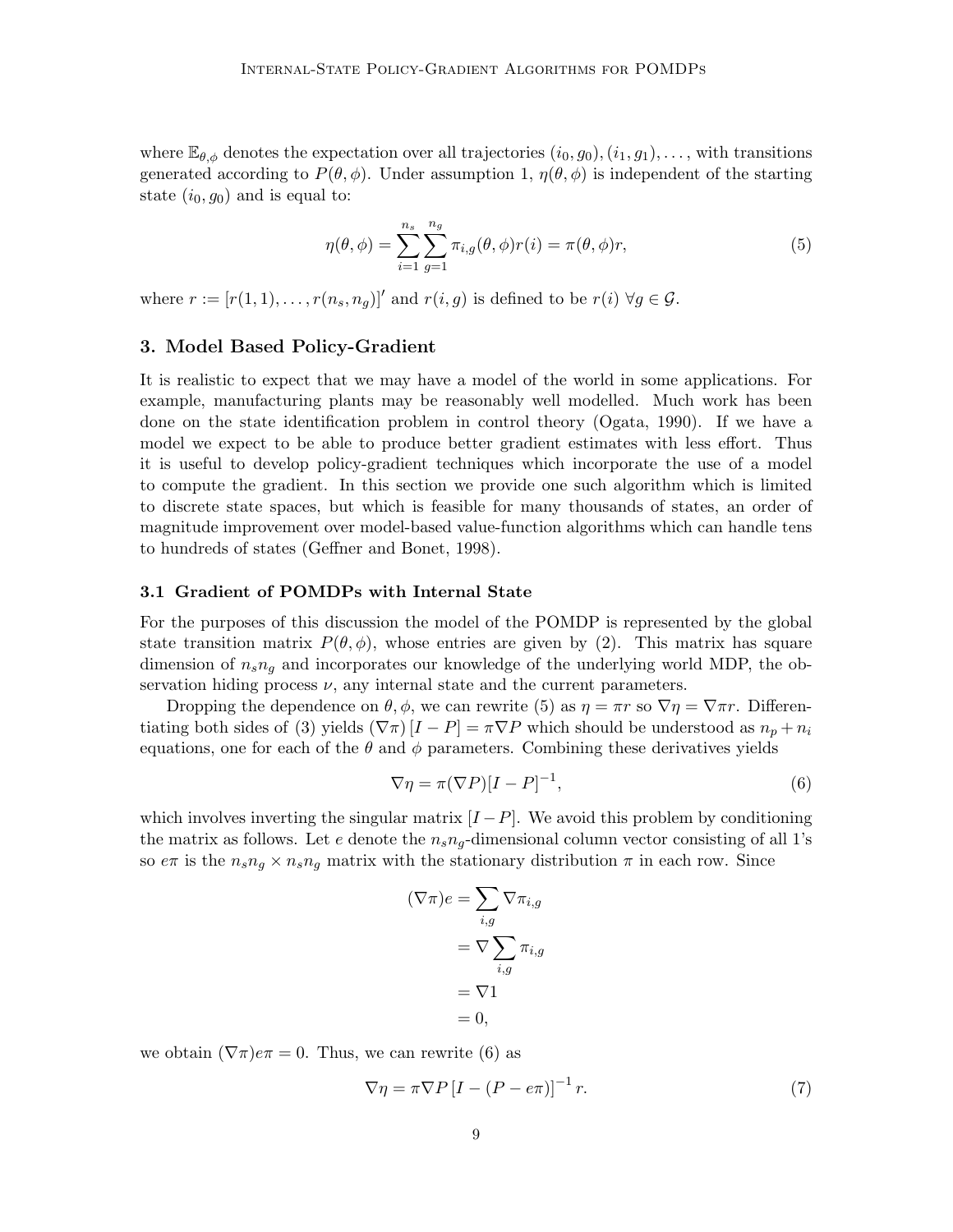A quick induction argument shows that  $[P - e\pi]^n = P^n - e\pi$  which converges to 0 as  $n \to \infty$ by Assumption 1. So by a classical matrix theorem,  $[I - (P - e\pi)]^{-1}$  is invertible.

#### 3.2 The GAMP Algorithm

Equation (7) can be viewed as a system of  $n_s n_q$  linear equations. For brevity let  $A =$  $[I - P + e\pi], x = A^{-1}r$  and  $\nabla \eta = \pi \nabla Px$ . Computing  $A^{-1}$  exactly is  $O(n_s^3 n_g^3)$  hence intractable for more than a few 100's of states. Approximate methods for solving  $Ax = r$ are well studied. For example, we can rewrite (7) as

$$
\nabla \eta = \lim_{N \to \infty} \pi \left[ \sum_{n=0}^{N} (\nabla P) P^{n} \right] r,
$$
\n(8)

and truncate N to produce an estimate. We can bring the  $r$  vector inside the sum and, if N is finite, we can take the  $\nabla P$  term out of the sum to give the approximation

$$
x_N = \sum_{n=0}^N P^n r.
$$
\n<sup>(9)</sup>

The sum can be efficiently evaluated by successively computing  $v_{n+1} = Pv_n$  where  $v_0 =$ r. Each  $v_n$  is accumulated into x. Because this is a series of matrix-vector multiplications we end up with an algorithm which has worst case complexity  $O((n_s n_g)^2 N)$ . This is a form of Richardson iteration, a simple iterative method for solving systems of linear equations (Kincaid and Cheney, 1991, §4.6). An  $O(n^2)$  algorithm is still expensive but the matrix P is usually very sparse since only a small subset of  $\mathcal S$  tends to have non-zero probability of being reached from some other state. For example, in the robot navigation domain of Cassandra (1998), the move forward action leads to one of at most 3 next states, regardless of the size of the world state. By using sparse matrix data structures and sparse multiplication algorithms we can obtain orders of magnitude speed up depending on the POMDP.

We have also experimented with the GMRES Krylov subspace method for iteratively computing x. This method can be thought of as a more advanced version of Richardson iteration that computes estimates of  $x_{n+1}$  based on multiple previous estimates  $\{x_0, \ldots, x_n\}$ (Greenbaum, 1997, §2)(Ipsen and Meyer, 1998). While GMRES is promising for very large systems, there are complex pre-conditioning issues for obtaining the best accuracy and performance which we have not yet investigated so our experiments use Equation (9) to compute x.

Evaluating  $\pi$  involves computing the leading left eigenvector of P, which is expensive if done exactly. We use the power method (Anton and Rorres, 1991, §9.5) for iteratively computing  $\pi_{n+1} = \pi_n P$ . The iteration stops when the  $\|\pi_{n+1} - \pi_n\|_{L_\infty}$  falls below some threshold. A better but more complex method for computing  $\pi$ , which we have not yet implemented, is the Lanczos method (Greenbaum, 1997, §2.5) which is related to Krylov subspace methods.

A surprisingly expensive operation is evaluating Equation (2) for each element of each  $\partial P/\partial \theta_k$ , which is in the worst case  $O((n_s n_g)^2 n_p n_o n_u)$ . Sparsity again helps since  $q(j|i, u)$ and  $\nu(y|i)$  often evaluate to 0. Noise in transitions and observations decreases sparsity. As the sparsity of the POMDP decreases, the complexity of computing  $\nabla P$  grows faster than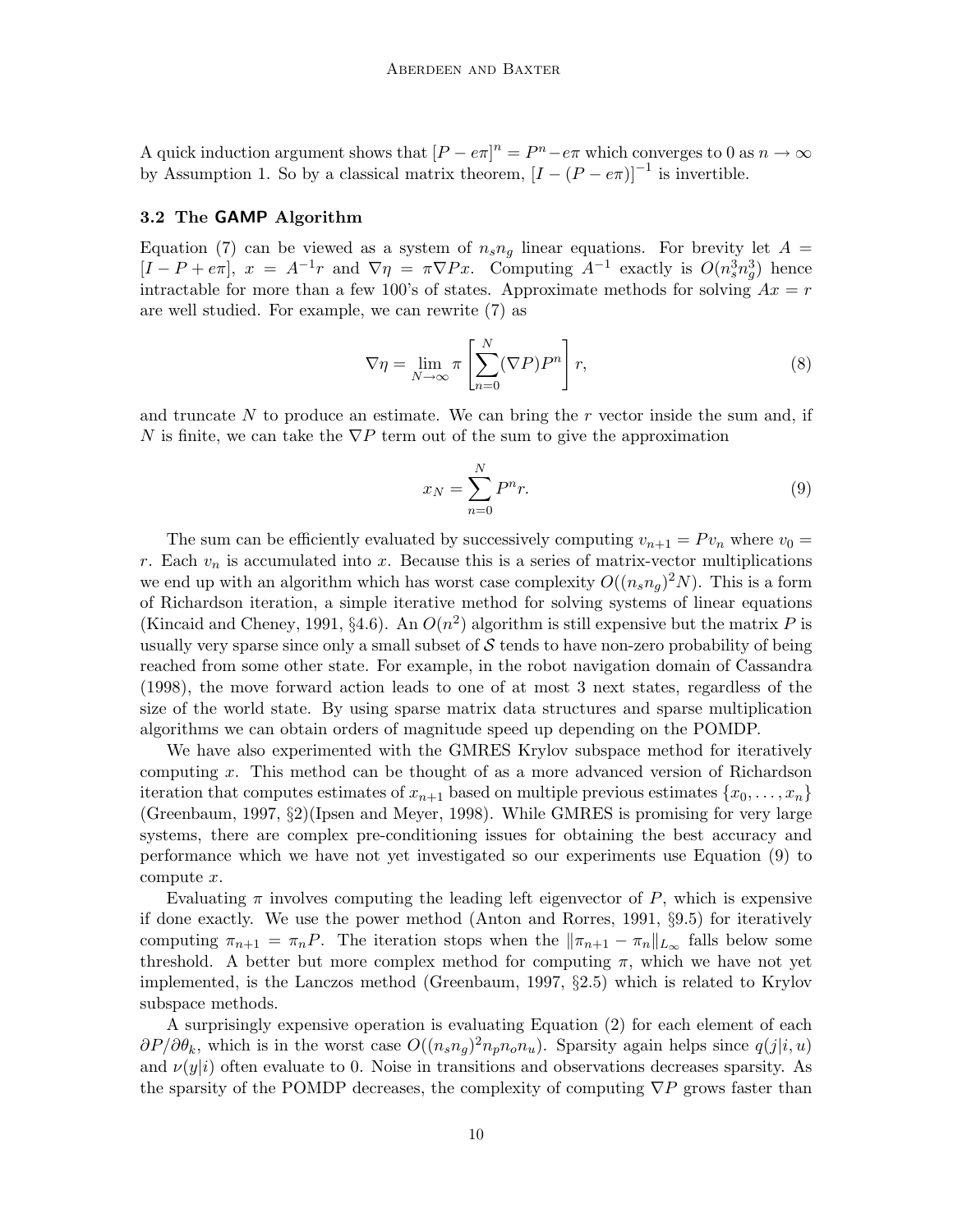that of computing  $\pi$  and x. Simple tricks such as pre-computing all values of  $\nabla\omega(h|\phi, g, y)$ and  $\nabla \mu(u|\theta, h, y)$ , combining the operations of computing  $\nabla P$  with multiplication by  $\pi$  and x, and using sparsity, allows systems of  $n_q n_s > 20,000$  to be feasibly tackled on today's desktop computers.

The overall procedure is summarised by Algorithm 1, named GAMP for Gradient Approximation for Modelled POMDPs. Lines 2–7 compute P; 8–13 compute  $x_N$  using Richardson iteration; 14–18 estimate  $\pi$  using the power method and 19–29 compute  $\pi(\nabla P)x_N$ . Combining the computation of  $\nabla P$  with the final step of multiplying  $\pi(\nabla P)x_N$  avoids explicitly storing large  $\nabla P$  matrices. Practical implementations require sparse representations and matrix multiplications. The loops for computing P and  $\nabla P$  in Algorithm 1 are shown in a simplified form for clarity. They should be constructed to take maximum advantage of the factors in lines 5,23,26 that are often 0.

## 3.3 Asymptotic Convergence of GAMP

Because P is a stochastic matrix  $P^N$  converges exponentially quickly to  $\pi$ . The exact rate is governed by the mixing time  $\tau$  of the POMDP which we define with the help of the following definitions from Barlett and Baxter (2000).

Definition 1 The total variation distance between two discrete probability distributions P,  $Q$  on a set  $S$  is

$$
d(P,Q) = \sum_{j \in S} |p(j) - q(j)|.
$$

**Definition 2** We say that a stochastic process  $\{X_t\}$  is exponentially mixing with time constant  $\tau$  ( $\tau$ -mixing for short) if

$$
d(P_i^n,\pi)\leq \exp(-\lfloor\frac{n}{\tau}\rfloor),
$$

where  $P_i^n$  is the *i*'th row of  $P^n$ .

Intuitively  $\tau$  can be though of as a measure of complexity of matrix P defined by the POMDP and the agent. The following theorem bounds the error in the GAMP gradient estimates as a function of  $\tau$ .

#### Theorem 3 Let

$$
\widehat{\nabla_N \eta} := \pi(\nabla P) \left[ \sum_{n=0}^N P^n \right] r,
$$

then

$$
\|\nabla \eta - \widehat{\nabla_N \eta}\|_{\infty} \leq BRn_u \tau \frac{\exp(-\lfloor \frac{N}{\tau}\rfloor)}{1 - \exp(-1)}.
$$

This theorem is proved in Appendix A.1. Empirical evidence suggests that this is not a tight bound. In particular some effort may show that the factor  $n_{\mathbf{u}}\tau$  can be removed. The difficulty of calculating  $\tau$  for an arbitrary POMDP makes it difficult to use this theorem to establish the required N a priori. In practice we check for convergence of x by stopping when the angle  $\angle(x_{n+1}, x_n) < \epsilon$ .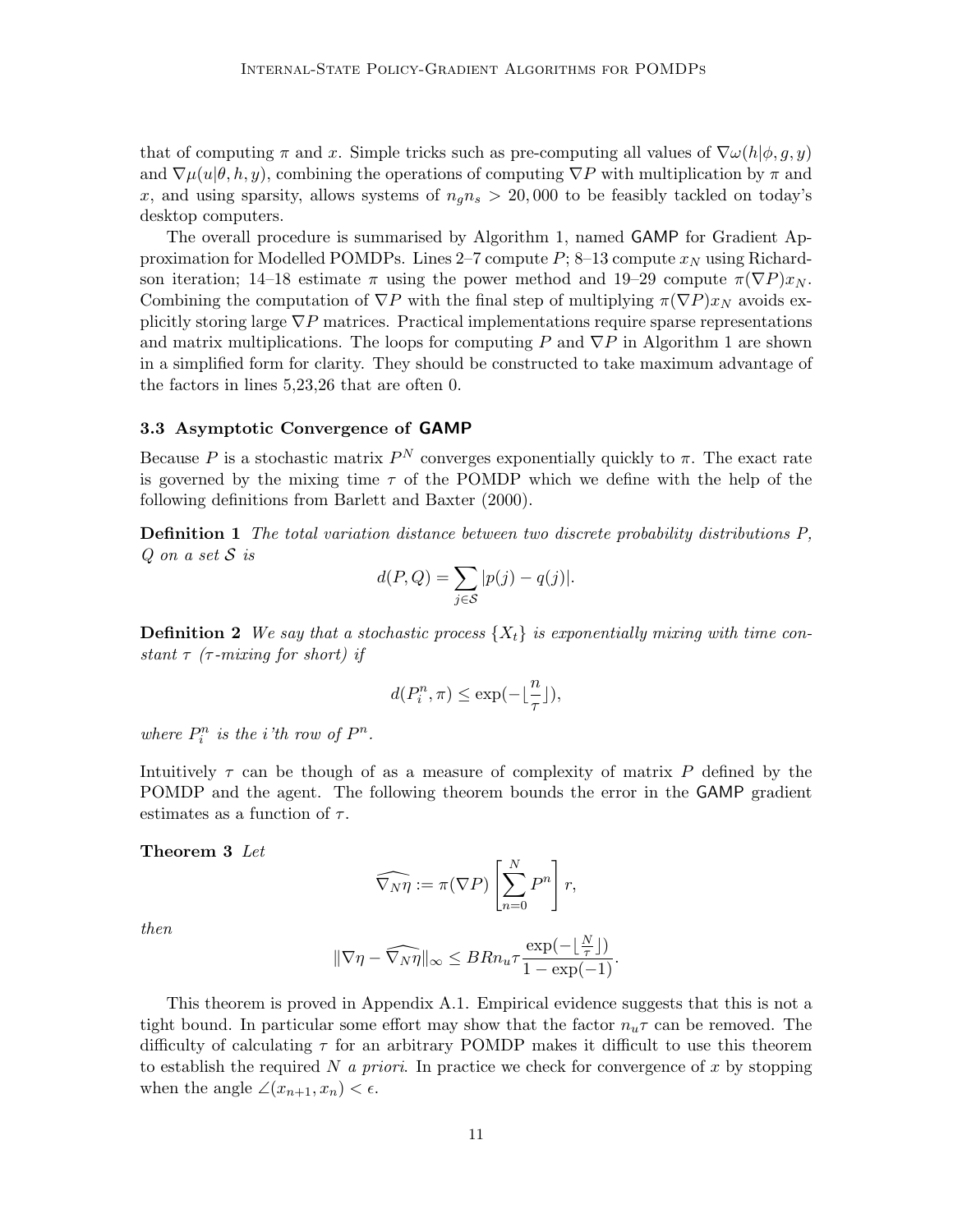Algorithm 1 GAMP $(Q, \nu, r, \theta, \phi, \epsilon_x, \epsilon_\pi)$ 

1: Given:

- State transition probabilities  $q(j|i, u) \quad \forall j, i \in \mathcal{S}, u \in \mathcal{U}$ .
- Observation probabilities  $\nu(y|i)$   $\forall i \in \mathcal{S}, y \in \mathcal{Y}$ .
- Policy parameters  $\theta \in \mathbb{R}^{n_p}$ .
- FSC parameters  $\phi \in \mathbb{R}^{n_i}$ .
- Iteration termination thresholds  $\epsilon_x, \epsilon_\pi$ .

```
2: for each ((i, g), (j, h)) do
 3: p_{(i,g)(j,h)} = 04: for each (y, u) do
 5: p_{(i,g)(j,h)} = p_{(i,g)(j,h)} + \nu(y|i)\omega(h|\phi, g, y)\mu(u|\theta, h, y)q(j|i, u)6: end for
 7: end for
 8: v = r, x = r, \bar{x} = 09: while ∠(x, \bar{x}) > \epsilon_x do
10: \bar{x} = x11: v = Pv12: x = x + v13: end while
14: \bar{\pi} = \frac{1}{n-1}\frac{1}{n_{g}n_{s}},\pi=\bar{\pi}P15: while \max_i |\pi_i - \bar{\pi}_i| > \epsilon_{\pi} do
16: \bar{\pi} = \pi17: \pi = \bar{\pi}P18: end while
19: \Delta = [0]20: for each ((i, g), (j, h)) do
21: for each (y, u) do
22: for each \theta_k \in \theta do
23: \Delta_k = \Delta_k + \pi_{(i,g)} \nu(y|i) \omega(h|\phi, g, y) \frac{\partial \mu(u|\theta, h, y)}{\partial \theta_k}\frac{u(\theta,h,y)}{\partial \theta_k} q(j|i,u) x_{j,h}24: end for
25: for each \phi_l \in \phi do
26: \Delta_l = \Delta_l + \pi_{(i,g)} \nu(y|i) \frac{\partial \omega(h|\phi,g,y)}{\partial \phi_l}\frac{\partial h[\phi, g, y)}{\partial \phi_l} \mu(u|\theta, h, y) q(j|i, u) x_{j, h}27: end for
28: end for
29: end for
30: \nabla_N \eta = \Delta
```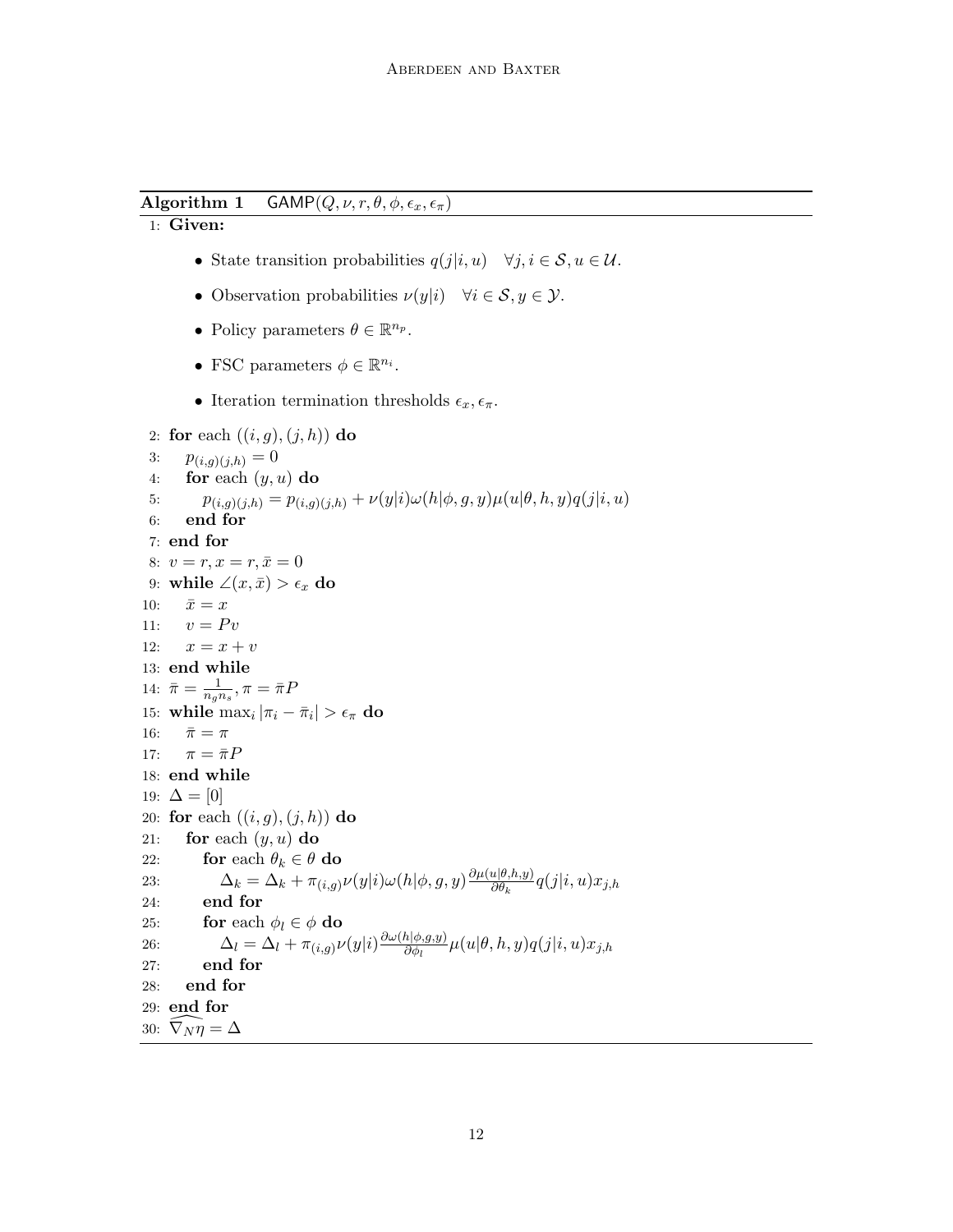Figure 4: Angular error between the GAMP estimate after N iterations and the exact gradient. This plot is based on the Pentagon POMDP with  $n_s = 209$  and  $n_q = 5$ making  $P$  a  $1045 \times 1045$  element matrix.

## 3.4 GAMP in Practice

Figure 3.4 demonstrates empirically how quickly the GAMP algorithm converges on an internal-state problem with 1045 states. We computed the exact matrix inversion  $[I -]$  $P + e\pi$ <sup>-1</sup> for the Pentagon problem defined in Section 7.3 with  $n_s = 209$ ,  $n_g = 5$ . The initial parameters were set such that  $\theta_k = \phi_l = 0$ ,  $\forall k, l$ . The Pentagon problem allows all observations from all states by adding noise, making the observation stochastic matrices dense. Noise is also added to the state transitions, allowing the agent to not move or move too far, as well as moving correctly. The added noise and internal state make this a good challenge for GAMP. Even the noisy Pentagon transition probabilities are very sparse with only 25,875 of 1,092,025 elements of  $P$  having non-zero probabilities.

This experiment was run on an unloaded Pentium II @ 433 MHz. When computing the exact gradient, computing  $\pi$  requires 315 s (wall clock time), computing the matrix inversion requires 10.5 s and computing  $\nabla P$  requires 36 s. When computing the approximate gradient with  $N = 500$ , the Richarsdon Iteration inversion is computed in 1.41 s. A larger saving comes from approximating  $\pi$ . For his experiment we used a value of  $\epsilon_{\pi} = 0.0001$ . This required 1319 iterations taking 3.50 s instead of 315 s. The angular error in the gradient at  $N = 500$  is 0.420° taking 11.3% of the time the true gradient requires. The speedup becomes greater as  $n_s n_g$  grows. If  $\pi$  is computed exactly the error is reduced by 0.016°, demonstrating that in this case the majority of the error is introduced by approximating  $x$ .

#### 3.5 A Large Multi-Agent Problem

Model based methods for POMDPs have been restricted to at most few hundred states with 10's of observations and actions (Geffner and Bonet, 1998). This section demonstrates that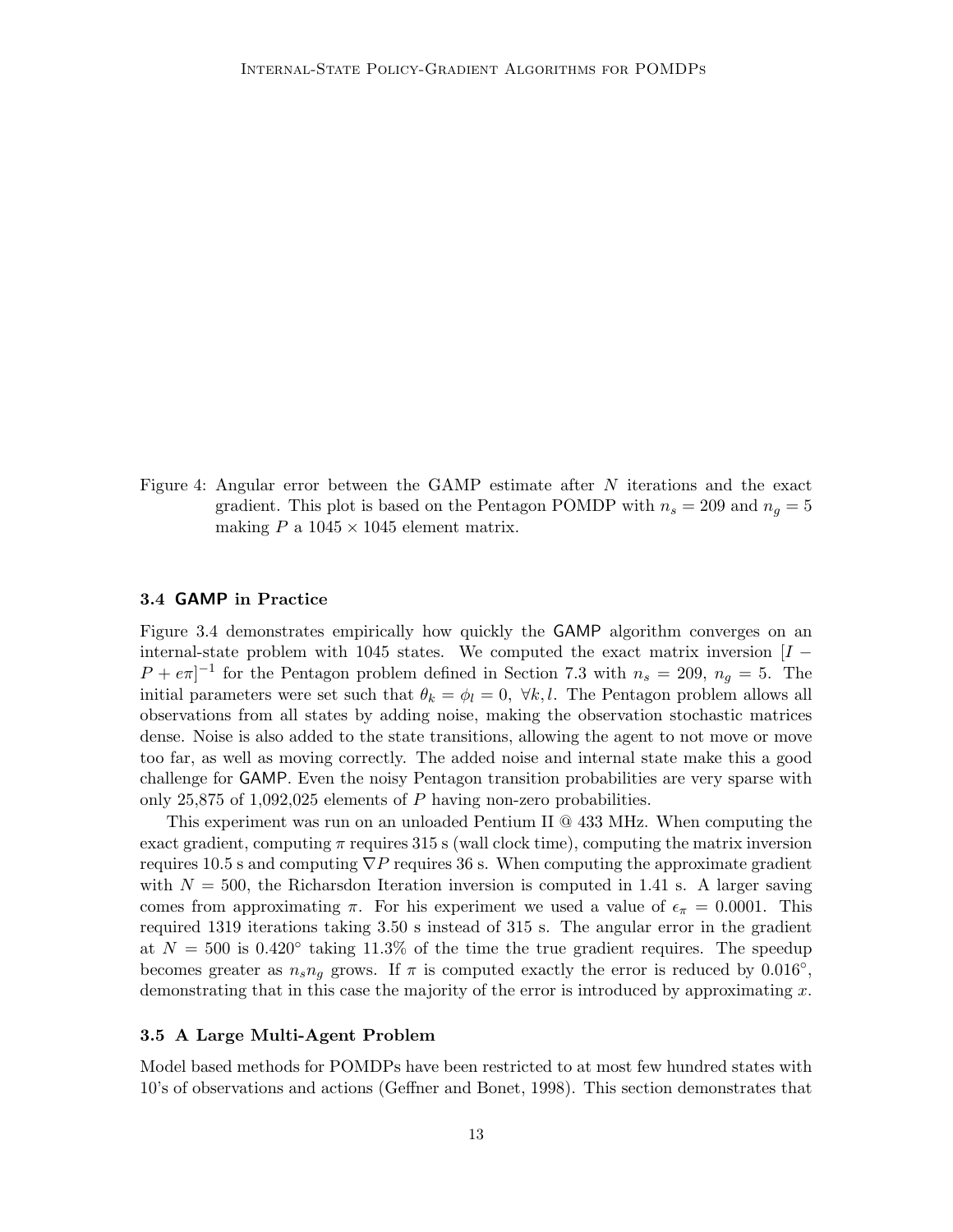Figure 5: Plan of the factory floor for the multi-agent problem. The dashed arrows show a possible route traced by the optimal agents.

GAMP can learn the optimal policy for a noisy multi-agent POMDP with 21,632 states, 1024 observations and 16 actions.

The problem is shown in Figure 3.5: a factory floor with 13 grid locations to which 2 robots have access. The robots are identical except that one is given priority in situations where both robots want to move into the same space. They can turn left or right, move 1 position ahead, or wait were they are. One agent learns to move unfinished parts from the left shaded area to the middle area, where the part is processed instantly and then the second agent moves the processed parts from the middle to the right shaded area. The middle processing machine can handle only 1 part at a time, so if the first agent drops off a part at the middle before the second agent has picked up the last part dropped at the middle, the new part is discarded.

The large state space arises from the combined state of the two independent agents plus the global state. Each agent can be loaded or unloaded in 13 states with 4 orientations, giving each agent  $2 \times 13 \times 4 = 104$  states. The global state indicates if a part is waiting at the middle processing machine and the state of the 2 agents, giving  $2 \times 104^2 = 21,632$ states.

A reward of 1 is received for dropping off a processed part at the right. The agents only need to exit the loading or drop off locations to pick up or drop loads. To receive the maximum reward the agents must cooperate without explicit communication, the actions of the first agent allowing the second agent to receive rewards.

The observations for each agent consist of 4 bits describing whether their path is blocked in each of the 4 neighbouring positions, and a 5th bit describing if the agent is in the uppermost corridor (which is necessary to break the symmetry of the map). The combined observations are 10 bits, or  $n<sub>o</sub> = 1024$ . The actions for each agent are {move forward, turn left, turn right, wait}, resulting in a total of  $n_u = 16$  actions.

Uncertainty is added with a 10% chance of the agents' action failing, resulting in no movement, and a 10% chance of the agents' sensors completely failing, receiving a "no walls" observation. This problem was designed to be solved by a reactive policy. Section 7 demonstrates GAMP on problems which require memory to solve.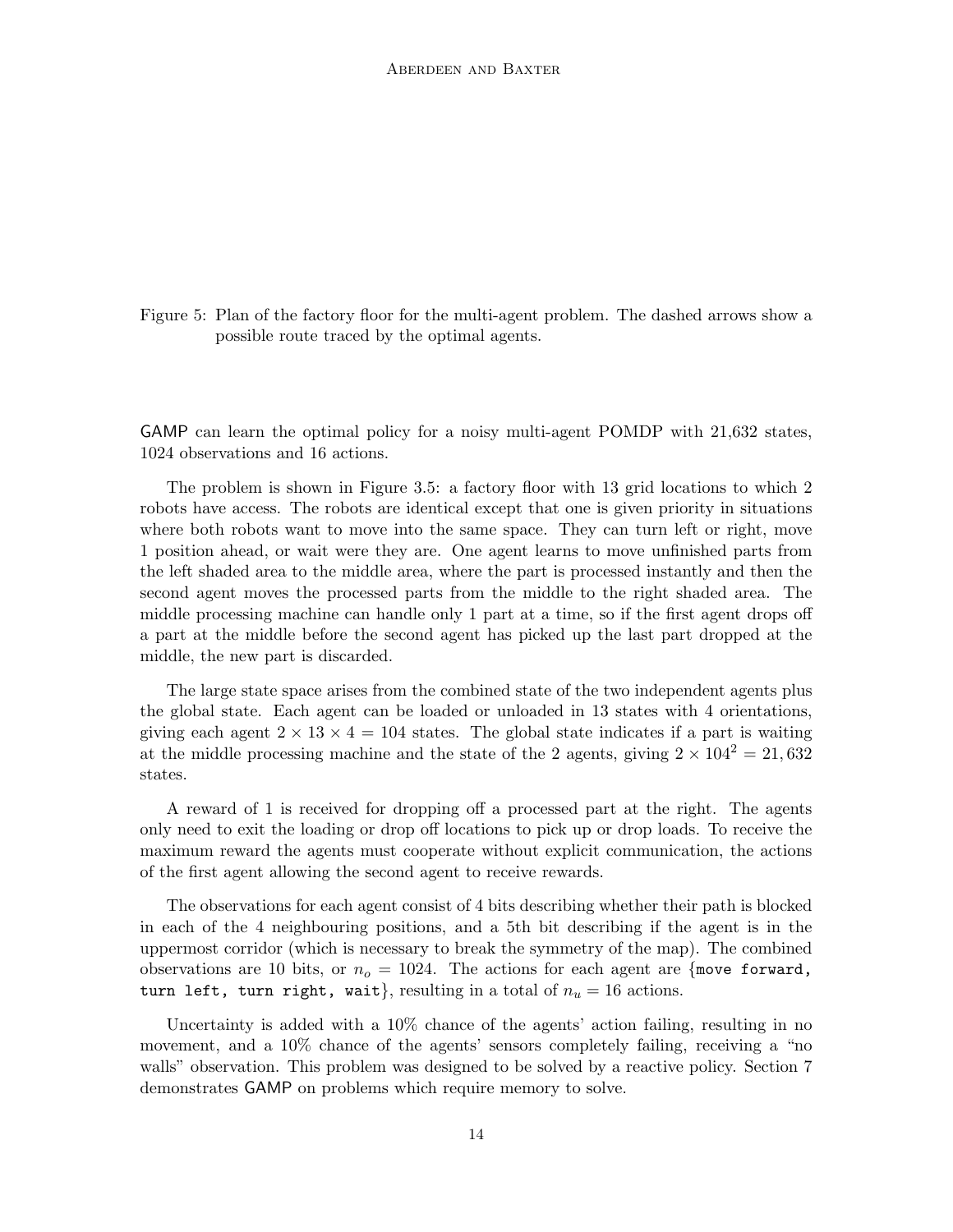## 3.5.1 EXPERIMENTAL PROTOCOL

These experiments were run on an unloaded AMD Athlon @ 1.3GHz. GAMP required less than 47 Mbytes of RAM to run this problem. All the experiments in this paper use a conjugate gradient ascent algorithm with an exponential line search (see Appendix B.2). The experiments of this section use the faster value based line search, but all other experiments use the more robust GSEARCH algorithm (Baxter et al., 2001) (see Appendix B.2). Unless stated, all experiments use policies and FSCs parameterised by a tables indexed by  $(y, b)$ . Each index provides a vector of  $n_q$  or  $n_u$  real numbers (initialised to 0) for  $\omega(h|\phi, q, y)$  and  $\mu(u|\theta, h, y)$  respectively. The *soft-max* function is then used to generate distributions from the indexed vector. Computing the gradient of the soft-max function with respect to  $\phi$  and θ gives us  $\nabla\omega(h|\phi, q, y)$  and  $\nabla\mu(u|\theta, h, y)$  which is needed to compute  $\nabla P$ .

**Definition 4** Given a vector  $\theta \in \mathbb{R}^N$ , the probability of event  $u \in 1, \ldots, N$  according to the soft-max distribution is

$$
P(u) := \frac{\exp(\theta_u)}{\sum_{u'=1}^N \exp(\theta_{u'})}.
$$
  
\n
$$
\frac{\partial P(u)}{\partial \theta_k} = P(u)(\chi_u(k) - P(u)),
$$
\n(10)

where  $\chi_u(k)$  is the indicator function

$$
\chi_u(k) := \begin{cases} 1 & \text{if } k = u, \\ 0 & \text{otherwise.} \end{cases}
$$

IState-GPOMDP is a model free Monte-Carlo algorithm (described in Section 4) for estimating  $\nabla \eta$  of FSC agents. To compare GAMP to a model free algorithm **State-GPOMDP** with no memory was run 10 times with different random seeds. A gradient estimation time of  $4 \times 10^6$  steps, value estimation time of  $2 \times 10^6$  steps and a discount factor  $\beta = 0.99$ was used. We set  $\theta_k = 0$   $\forall k$  and a quadratic penalty of  $q = 0.0001$  is used to prevent the parameters growing too quickly and entering a sub-optimal maxima (see Appendix B.3).

We attempted to run the exact Incremental Pruning algorithm (Zhang and Liu, 1996) on the Factory problem however the program aborted during the first iteration of dynamic programming after consuming all 256 MB of memory.<sup>3</sup> Storing just one double precision vector of length  $n_s$  requires 169 Kb and exact algorithms quickly generate many thousands of vectors for large problems. Exact algorithms based on factored belief states could work well since the problem naturally decomposes into a few *state variables* (Boutilier and Poole, 1996, Hansen and Feng, 2000, Poupart and Boutilier, 2001), however we do not assume that the state variables are known a priori.

#### 3.5.2 Results

The agents learn to move in opposing circles around the factory which reduces the chances of collision (shown by the dashed lines in Figure 3.5). They also learn to wait when their

<sup>3.</sup> We used Anthony Cassandra's pomdp-solve V4.0 code.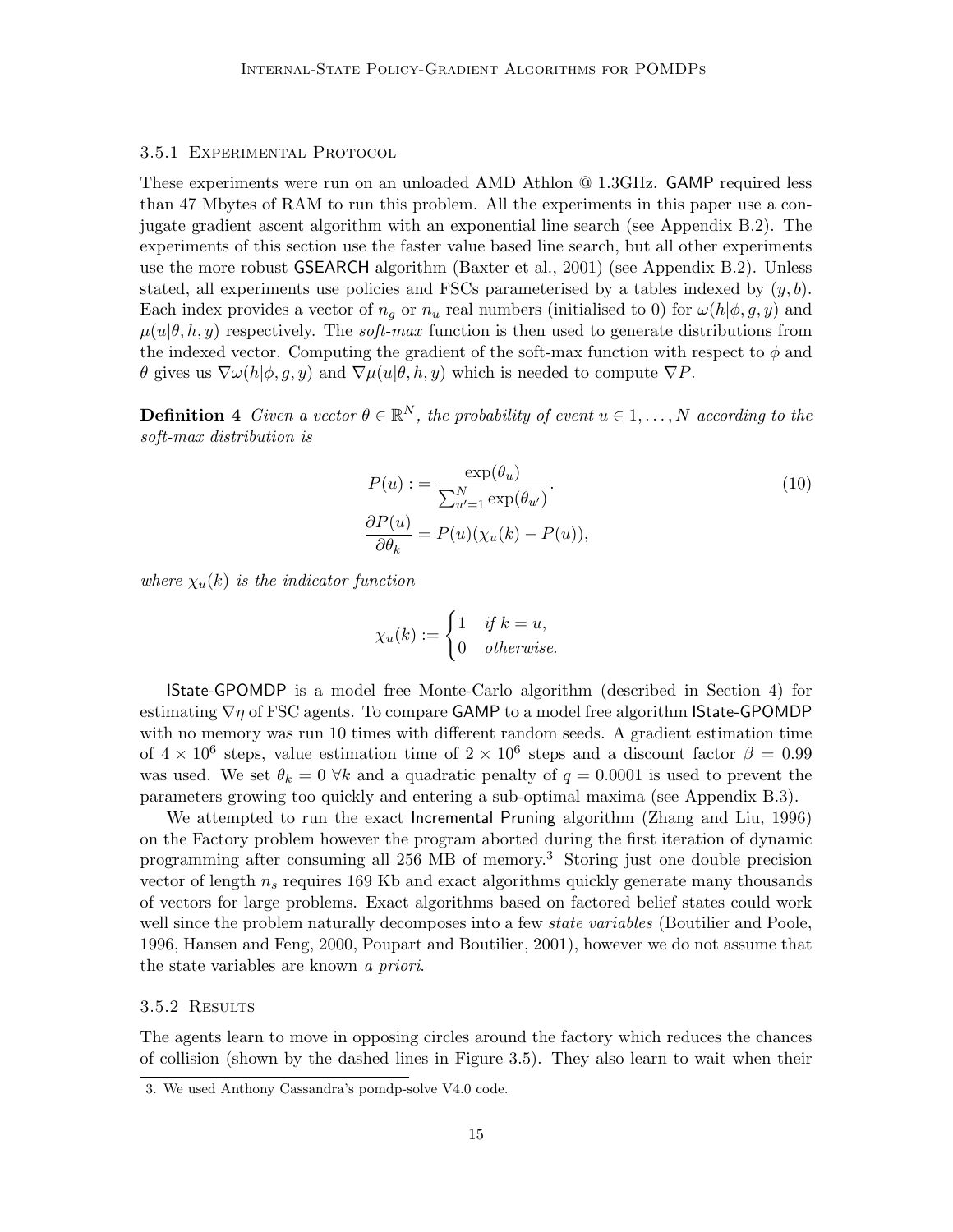| Algorithm            | mean n | $max.$ $\eta$ | var.                       | secs to $\eta = 5.0$ |
|----------------------|--------|---------------|----------------------------|----------------------|
| GAMP                 | 6.51   | 6.51          |                            | 1035                 |
| <b>IState-GPOMDP</b> | 5.85   |               | 6.36 $1.79 \times 10^{-5}$ | 1286                 |
| Hand                 | 6.51   |               |                            |                      |

Table 1: Results for multi-agent factory setting POMDP.  $\eta$  values are multiplied by  $1 \times 10^2$ . IState-GPOMDP was run 10 times.

sensors fail, using the wait action to gather information. Table 1 shows a comparison between IState-GPOMDP with no memory and GAMP for this problem. The last line shows that GAMP has learnt a policy of equivalent value to the best policy we designed by hand.

The most common local maxima occurred when the agents learnt early in training that forward is a generally useful action, even when the sensors fail, and the agents failed to unlearn the move forward behaviour in favour of the wait behaviour when their sensors fail. Compared to IState-GPOMDP, GAMP consistently learns a superior policy in less time. The performance of IState-GPOMDP can be improved at the cost of more time.

We might expect the performance advantage of GAMP to be greater considering that GAMP has a lot more information about the problem. An intuition for the modest improvement arises from a nice feature of Monte-Carlo algorithms: their ability to focus search on the relevant parts of state space (Kaelbling et al., 1996). Except in the early stages of training IState-GPOMDP encounters only those states which are encountered by a reasonable agent, effectively learning in a pruned state space. GAMP always considers the entire state space, even those states which may be unreachable given a particular start state.

For this reason GAMP is less forgiving about violations of Assumption 1. For example, when designing the Factory problem above, care must be taken to ensure that impossible situations, such as two robots occupying the same location, have transitions to legal situations even though IState-GPOMDP would not encounter those impossible situations. If the state space grows very large then IState-GPOMDP should out-perform GAMP unless a form of state space pruning is used. For the smaller state spaces in the scenarios of Section 7 GAMP exhibits greater performance improvement over Monte-Carlo methods than the multi-agent factory problem. Section 7 also demonstrates that GAMP can successfully learn policies with memory.

The comparison of convergence times for IState-GPOMDP and GAMP does not account for the time it takes IState-GPOMDP to gather real experience from the world. The ability to train agents without slow and possibly hazardous interactions with the world is a key advantage of model-based algorithms.

#### 3.6 Related Work

Dynamic programming model-based algorithms have been studied extensively (Murphy, 2000). Monte-Carlo policy-gradient algorithms have also been well studied, but little work has examined policy-gradient approaches when given a model. The Linear-Q and SPOVA algorithms (Littman et al., 1995, Parr and Russell, 1995) use gradient ascent to perform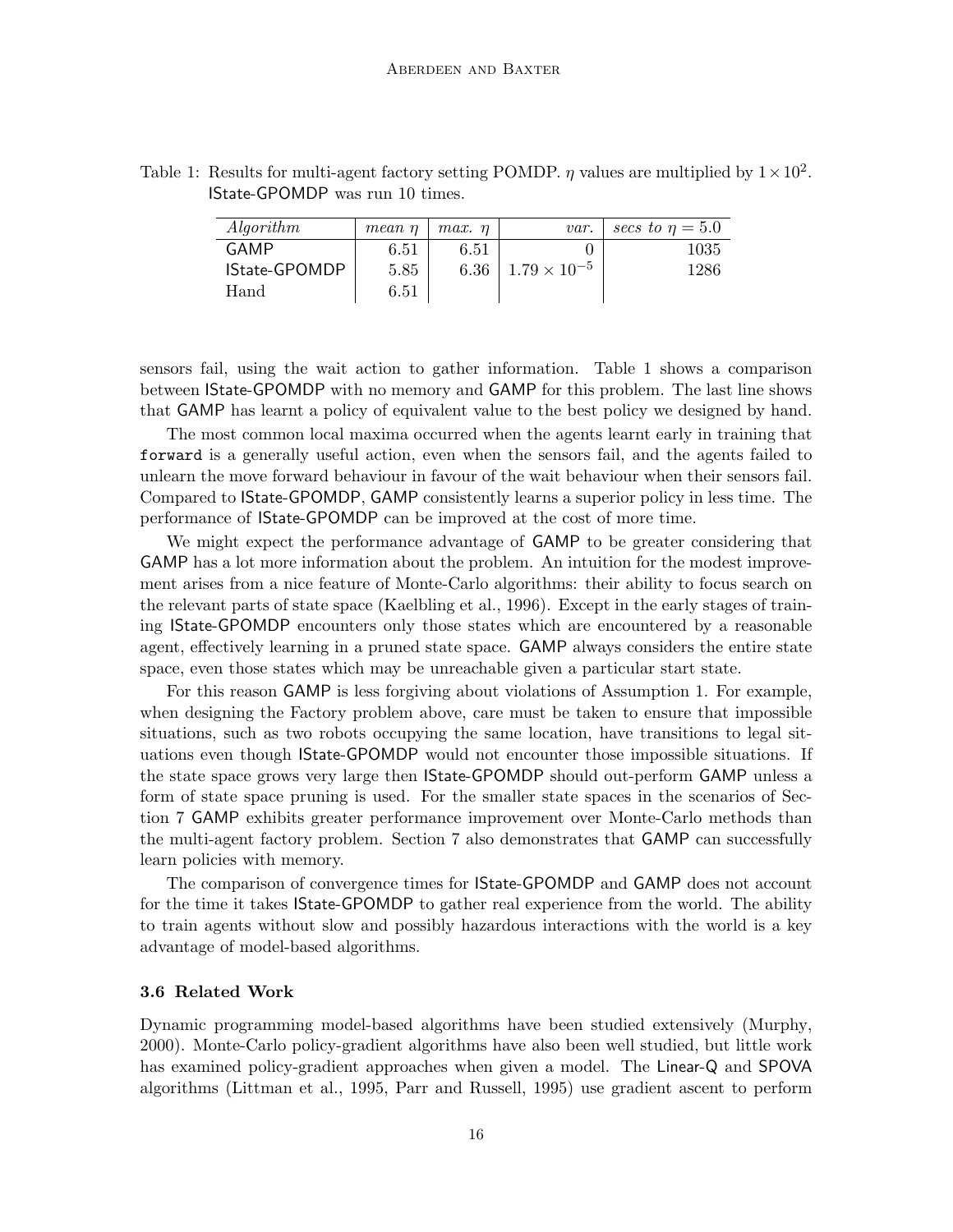parameter updates for function approximators which learn the value of belief states but this work varies from ours because it learns values instead of policies and still simulates a trajectory through the world, updating the belief state using the model at each step. The most similar approach to ours directly computes the gradient of the *discounted sum of* rewards  $\nabla J_{\beta}$ , to learn a finite state controller (Meuleau et al., 1999a).

## 4. Model Free Policy Gradient

Without knowledge of the POMDP transition and observation models we resort to Monte Carlo like methods for estimating  $\nabla \eta$ . These methods simulate trajectories through the POMDP, gathering noisy information about the true gradient at each step. Much work has been done in this area for MDPs including the value-based  $TD(\lambda)$  family of algorithms (Sutton and Barto, 1998).

As discussed in 2.3 agents require internal state to act optimally in partially observable environments. Peshkin et al. (1999) and Peshkin (2000) extend REINFORCE to policies with memory which we now extend to the infinite-horizon setting. Recall from Section 2.3.3 that the policy can be augmented with a finite state controller to create an agent with memory, allowing it to potentially remember events infinitely far into the past in order to resolve the hidden state of the POMDP.

The task is now to estimate the gradient of the long term average reward using simulation. The gradient is with respect to the parameters  $\theta$  and  $\phi$ ,  $\nabla \eta$  $(\theta, \phi) = [\nabla^{\theta}(\theta, \phi), \nabla^{\phi}(\theta, \phi)];$ where  $\theta$  parameterises the policy  $\mu(u|\theta, h, y)$  and  $\phi$  parameterises the stochastic finite state controller  $\omega(h|\phi, g, y)$ .

## 4.1 Estimating the Gradient by Simulation

Algorithm 2 computes estimates  $[\Delta_T^{\theta}, \Delta_T^{\phi}]$  $T(T)$  of an approximation to  $\nabla \eta$ . At each step an observation  $y_t$  is received and the distribution  $\omega$  is sampled to choose  $g_{t+1}$ . The gradient of  $\omega(g_{t+1}|\phi, g_t, y_t)$  is added into the trace  $z_t^{\phi}$  which is discounted by  $\beta \in [0, 1)$  at each step to give more weight to recent I-state choices. The same process is followed with the new I-state to choose an action  $u_t$  from  $\mu$ . At each step the immediate reward of action  $u_t$  is multiplied by the current traces and averaged to form the gradient estimate. The discount factor is necessary to solve the *temporal credit assignment* problem and reflects the assumption that rewards are exponentially more likely to be generated by recent actions. Algorithms such as REINFORCE avoid discount factors by assuming finite-horizon POMDPs, bounding the period in which actions can cause rewards. The following theorem establishes that IState-GPOMDP estimates an approximation to the gradient of  $\eta$ , given by (4) which converges to the approximate gradient as the number of estimation steps goes to  $\infty$ .

Theorem 5 Define the discounted reward as

$$
J_{\beta}(i,g) := \mathbb{E}\left[\sum_{t=0}^{\infty} \beta^t r(i_t, g_t) | i_0 = i, g_0 = g\right],
$$
\n(11)

where the expectation is over all world/I-state trajectories. Let  $\Delta_T := \left[ \Delta_T^{\theta}, \Delta_T^{\phi} \right]$  $\frac{\phi}{T}$  be the estimate produced by IState-GPOMDP after T iterations. Then under Assumptions 1-4,  $\lim_{T\to\infty}\Delta_T = \pi(\nabla P)J_\beta$  with probability 1.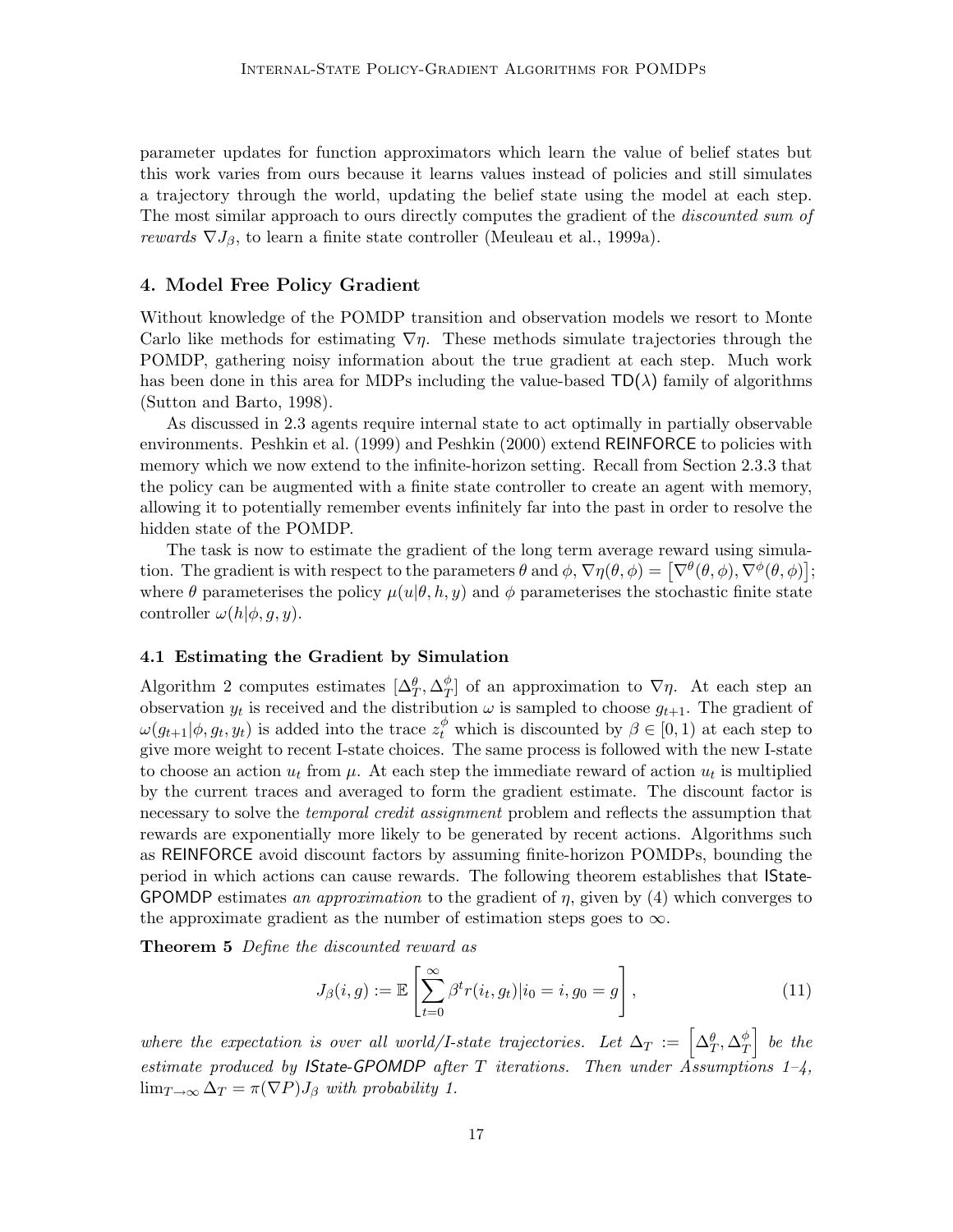This is proved in Appendix A.2.2. The next theorem establishes that as  $\beta \rightarrow 1$ , the approximation  $\pi(\nabla P)J_{\beta}$  is in fact  $\nabla \eta$ .

**Theorem 6** For P parameterised by FSC parameters  $\phi$  and policy parameters  $\theta$ 

$$
\lim_{\beta \to 1} \pi(\nabla P) J_{\beta} = \nabla \eta.
$$

The proof is the same as the memory-less setting by Baxter and Bartlett (2001). We now have  $\Delta_T \xrightarrow{T \to \infty} \pi \nabla P J_\beta \xrightarrow{\beta \to 1} \nabla \eta$ , however the variance of  $\Delta_T$  scales as  $1/[T(1-\beta)],$ reflecting the increasing difficulty of the credit assignment problem. Fortunately,  $\widehat{\nabla_\beta \eta}$  is guaranteed to be a good approximation to  $\nabla \eta$  provided  $1/(1 - \beta)$  exceeds the mixing time  $\tau$ . The proofs are a generalisation from the memory-less GPOMDP algorithm (Baxter and Bartlett, 2001) which is retrieved from **State-GPOMDP** by setting  $n_q = 1$ .

#### 4.2 Finite I-state Error

Finite memory approaches introduce approximation errors when the agent's memory is insufficient to resolve the relevant hidden state. One side effect is that, like reactive policies for POMDPs (Jaakkola et al., 1995), stochastic policies and FSCs may outperform deterministic policy graphs when insufficient I-states are used. This is for the same reason that good reactive policies for POMDPs may be stochastic (Singh et al., 1994): there is insufficient memory to resolve enough uncertainty about the state in order to pick the best action.

Consider Figure 6 which shows a fragment of a policy graph in which a lost agent uses a compass to face north before moving on. As the number of I-states is reduced the policy degrades until for  $n<sub>g</sub> = 2$  the agent cannot decide between moving forward or turning, representing a stochastic policy.

An interesting result would be to bound the error in the long-term reward between an arbitrary policy and a policy constructed with  $n_b$  I-states. Theorem 3 in Sondik (1978) takes a step toward such a result by bounding the error between the value of a policy and the value of an approximate policy with a finite number of hyperplanes (equivalent to I-states) in the cost function. Unfortunately, this bound is in terms of the number of epochs of the value-iteration algorithm rather than the number of hyperplanes. However, this result may serve as a starting point.

#### 5. Internal Belief States

So far we have assumed that the internal memory of the system consists of a finite state machine and that the agent samples an I-state at each time step according to  $\omega$ . Multiple steps describe a trajectory through the state space of the finite state machine. The key idea of this section is that we do not need to sample I-states. The finite state controller is completely observable, allowing us to compute expectations over all possible I-state trajectories. At each time step we can update the probability of occupying each I-state and use this belief over I-states as our controller memory.

A related advantage is that belief states are more informative than sampled I-states. It requires  $\log_2 n_g$  bits to encode a sampled I-state, but it requires  $p_n$  bits to encode  $n_g$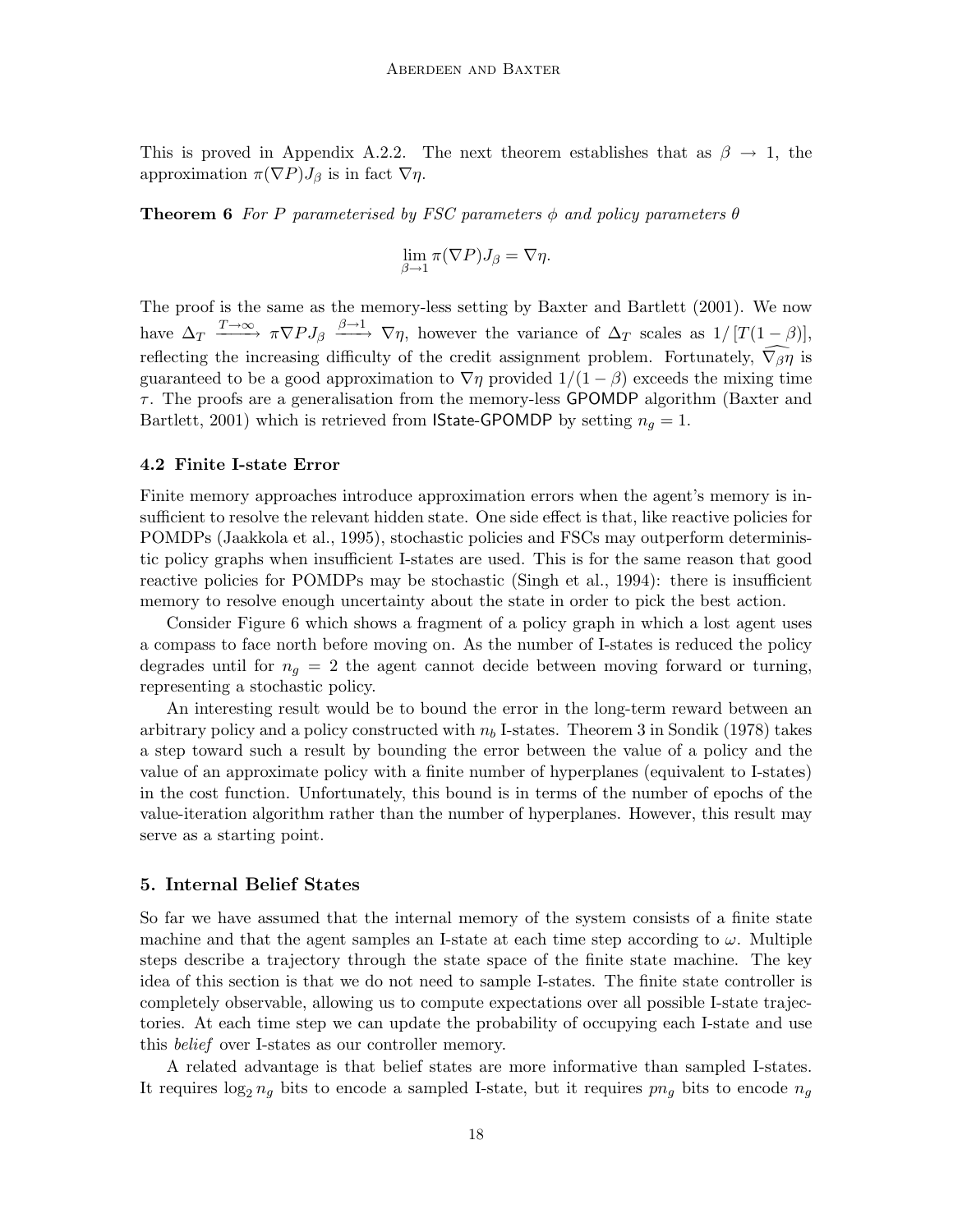## Algorithm 2 IState-GPOMDP

## 1: Given:

- Parameterised class of FSCs  $\{\omega(h|\phi, g, y) : \phi \in \mathbb{R}^{n_i}\}\; ; g \in \mathcal{G}; h \in \mathcal{G}; y \in \mathcal{Y}.$
- Parameterised class of randomised policies  $\{\mu(u|\theta, h, y) : \theta \in \mathbb{R}^{n_p}\}; h \in \mathcal{G}; y \in \mathcal{Y}.$
- POMDP which when controlled by  $\mu(u|\theta, h, y)$  and  $\omega(h|\phi, g, y)$  generates a parameterised class of Markov chains satisfying Assumption 1.
- Discount  $\beta \in [0, 1)$ .
- Arbitrary initial state  $i_0$  and I-state  $g_0$ .
- Observation sequence  $y_0, y_1, \ldots$  generated by the POMDP with  $u_0, u_1, \ldots$  generated randomly according to  $\mu$ , where  $g_{t+1}$  is generated randomly according to ω.
- Bounded reward sequence  $r(i_0), r(i_1), \ldots$ , where  $i_0, i_1, \ldots$  is the (hidden) sequence of states of the environment.

```
2: Set z_0^{\theta} = 0, z_0^{\phi} = 0, \Delta_0^{\theta} = 0 and \Delta^{\phi} = 0 (z_0^{\theta}, \Delta_0^{\theta} \in \mathbb{R}^{n_p}, z_0^{\phi}_0^{\phi}, \Delta_0^{\phi} \in \mathbb{R}^{n_i}).
```
## 3: while  $t < T$  do

- 4: Observe  $y_t$  from the world.
- 5: Choose  $g_{t+1}$  from  $\omega$ .
- 6: Choose  $u_t$  from  $\mu$ .
- 7:  $z_{t+1}^{\phi} = \beta z_t^{\phi} + \frac{\nabla \omega(g_{t+1} | \phi, g_t, y_t)}{\omega(g_{t+1} | \phi, q_t, y_t)}$  $\omega(g_{t+1}|\phi, g_t, y_t)$
- 8:  $z_{t+1}^{\theta} = \beta z_t^{\theta} + \frac{\nabla \mu(u_t | \theta, g_{t+1}, y_t)}{\mu(u_t | \theta, g_{t+1}, y_t)}$
- $\mu(u_t|\theta,g_{t+1},y_t)$
- 9:  $\Delta_{t+1}^{\theta} = \Delta_t^{\theta} + \frac{1}{t+1} \left[ r(i_{t+1}) z_{t+1}^{\theta} \Delta_t^{\theta} \right]$  $\left\{ \begin{matrix} \phi \ t \end{matrix} \right\}$
- 10:  $\Delta_{t+1}^{\phi} = \Delta_t^{\phi} + \frac{1}{t+1} \left[ r(i_{t+1}) z_{t+1}^{\phi} \Delta_t^{\phi} \right]$ 11: Issue action  $u_t$ .
- 12:  $t + +$ .

```
13: end while
```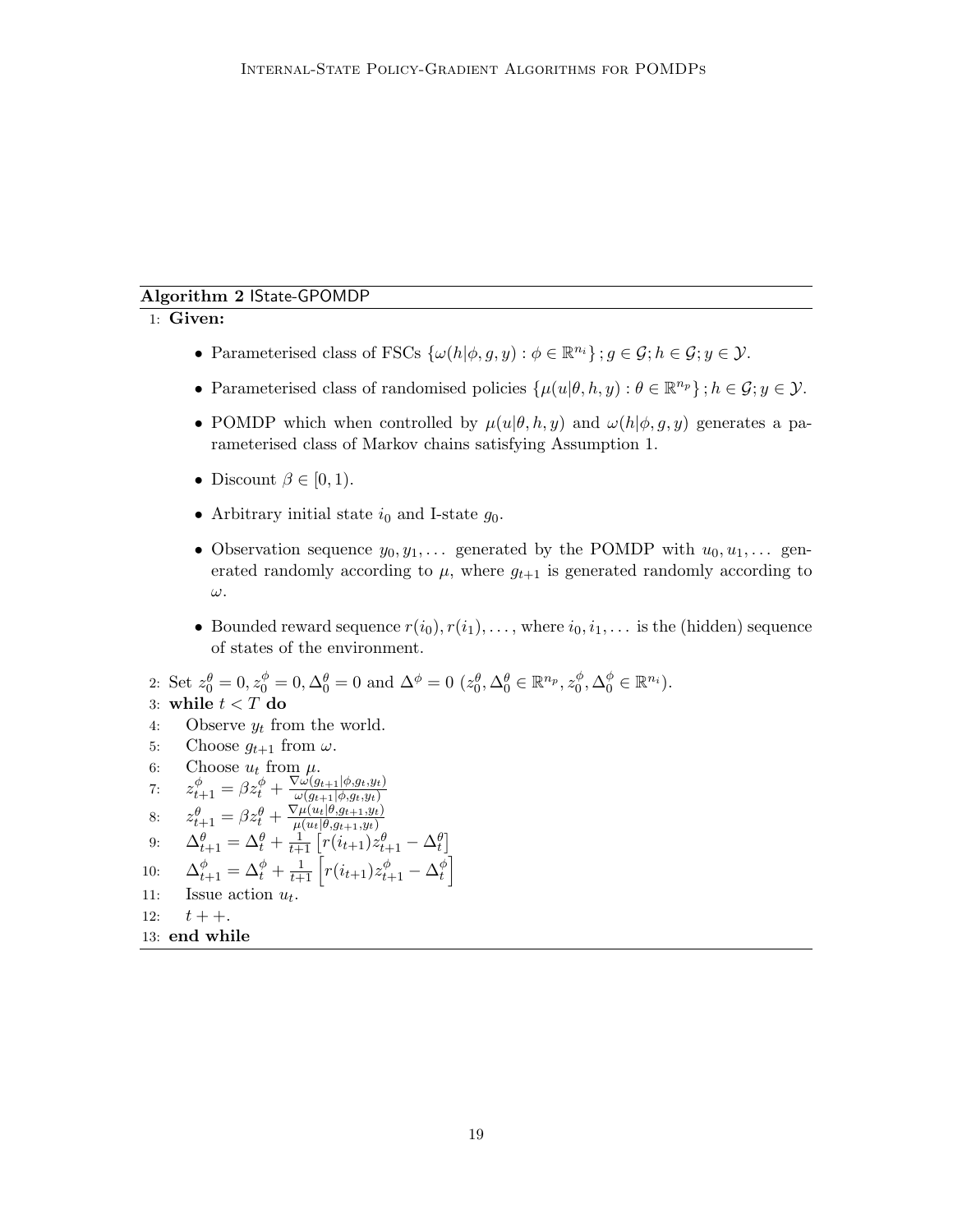(a)  $(a)$  (b)  $(c)$ 

Figure 6: Figure 6(a) shows a 4 I-state policy-graph fragment for a lost Agent which must move north. If the number of I-states is reduced to 3 (Figure  $6(b)$ ) then the policy is still deterministic but degraded because it may turn left 3 times instead of right once. In Figure  $6(c)$  the agent cannot determine if it is facing north when it is in the upper I-state, thus must sometimes should forward and sometimes turn.

floating point numbers of precision p. The loss of information incurred when sampling Istates amounts to a form of internal partial observability because we throw away information about how likely the I-state trajectory is. This section covers two methods for learning when internal memory is a belief vector.

## 5.1 Hidden Markov Models for Policy Improvement

Because partially observability hides the true state of the POMDP we can use existing algorithms which reveal hidden state. Hidden Markov models (HMMs) are a candidate which have previously been used in conjunction with value based RL. HMMs are a generative model, that is, they model stochastic sequences without being driven by the available data. Bengio describes an extension to HMMs, called Input/Output HMMs, which allow them to model one sequence while being driven by a related sequence (Bengio and Frasconi, 1996, McCallum et al., 2000). The idea is that the driving sequence contains information useful to prediction.

IOHMMs have been used to solve small POMDPs where actions drive the state transitions and the IOHMM predicts the observations (Chrisman, 1992, McCallum, 1996). HMMs can also be layered at different time scales for hierarchical reinforcement learning (Theocharous et al., 2000). An alternative scheme is to drive state transitions with observations and use them to generate actions (Shelton, 2001c,a).

## 5.1.1 Predicting Rewards

A problem with IOHMM methods is that estimation of the hidden state ignores the most useful indicator of policy performance: the reward. Predicting rewards reveals the hid-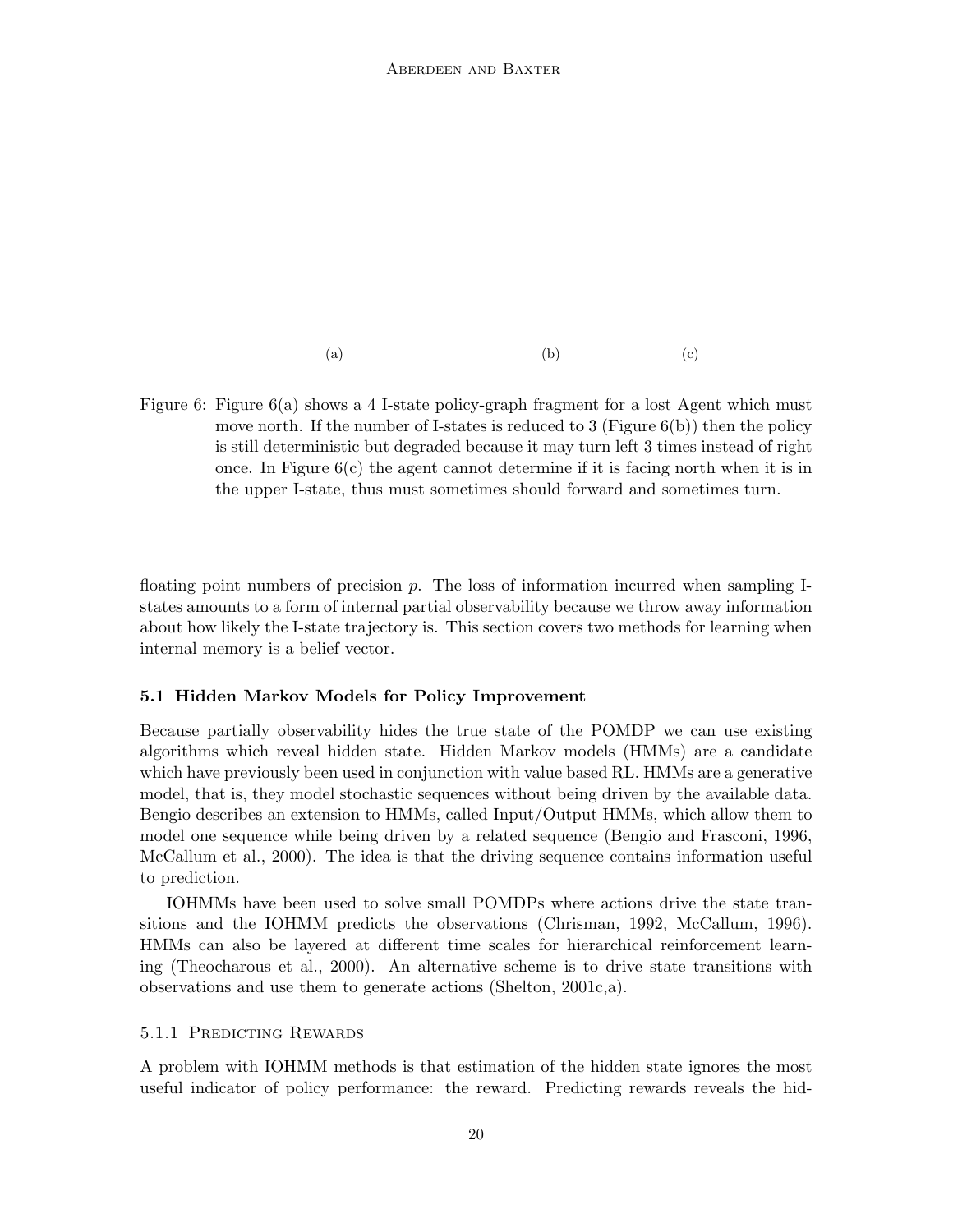den state relevant to predicting policy performance, and which is consequently relevant to choosing actions that lead to high reward.

To include the reward we propose to drive transition probabilities by observations and optionally actions — and then use the IOHMM to predict rewards. The idea is that the hidden state revealed by predicting rewards is the most relevant to maximising  $\eta$ . The *forward probability* calculation in the estimation phase of IOHMM parameter updates computes the probability of I-state occupation given all previous observations and rewards, denoted  $\alpha_t$ . This quantity is equivalent to the I-state belief and is used in  $\mu(u|\theta,\alpha,y)$  to compute an action distribution. Because  $\alpha_t \in [0,1]^{n_g}$  we take the function approximation approach for parameterising  $\mu(u|\theta,\alpha,y)$ . This paper uses linear controllers.

#### 5.1.2 The IOHMM-GPOMDP Algorithm

Algorithm 3 presents one way of using IOHMMs to predict rewards. The IOHMM-GPOMDP algorithm interleaves IOHMM re-estimation phases and memory-less IState-GPOMDP phases. The IOHMM phase re-estimates the IOHMM transition and output probabilities using a single trajectory of observations (and possibly actions) of length  $T_h$  from the POMDP. The IState-GPOMDP phase updates the I-state belief at each time using the previous action's reward and the current observation. The updated I-state belief is used to compute an action distribution.

We have deliberately left the training details of the IOHMM in line 7 of Algorithm 3 unspecified because there are many reasonable approaches that can be taken. The novel contribution of the IOHMM-GPOMDP algorithm is to use IOHMMs for predicting rewards. Our IOHMM implementation is based upon  $n_g$  states where  $n_g$  is fixed a priori. Methods for automatically determining  $n_q$  are discussed by Chrisman (1992), McCallum (1996). Rewards can take a wide range of values between  $(R, -R)$  thus continuous emission distributions such as mixtures of Gaussians per state (Rabiner, 1989) are sensible. Using a single Gaussian per state to model rewards is equivalent to the assumption that each state models only a single reward value. If there are only a small number of instantaneous reward values then discrete output IOHMMs can also be used. As suggested by Rabiner (1989) we found it important to use sensible initialisations of the emission distributions in order to obtain IOHMM convergence to the global maxima. Sensible initialisations are often easy to devise with the assumption that each IOHMM state models a particular POMDP reward state.

#### 5.1.3 Convergence of the IOHMM-GPOMDP Algorithm

Algorithm 3 always runs IOHMM training to convergence. This allows us to state that once the memory-less GPOMDP algorithm estimates the gradient to be close to zero, both the  $\phi$ and  $\theta$  parameters have converged since neither set of parameters will change.

Unfortunately the re-estimation of the IOHMM parameters can lead to an arbitrarily large decrease in the performance of the policy. Consider a world with a straight road 5 sections long and assume the optimal policy is to move from on end to the other (essentially the Load/Unload problem of Section 7.1). Initially both the IOHMM and  $\mu(u|\theta,\alpha,y)$  are initialised with random parameters. The following can occur: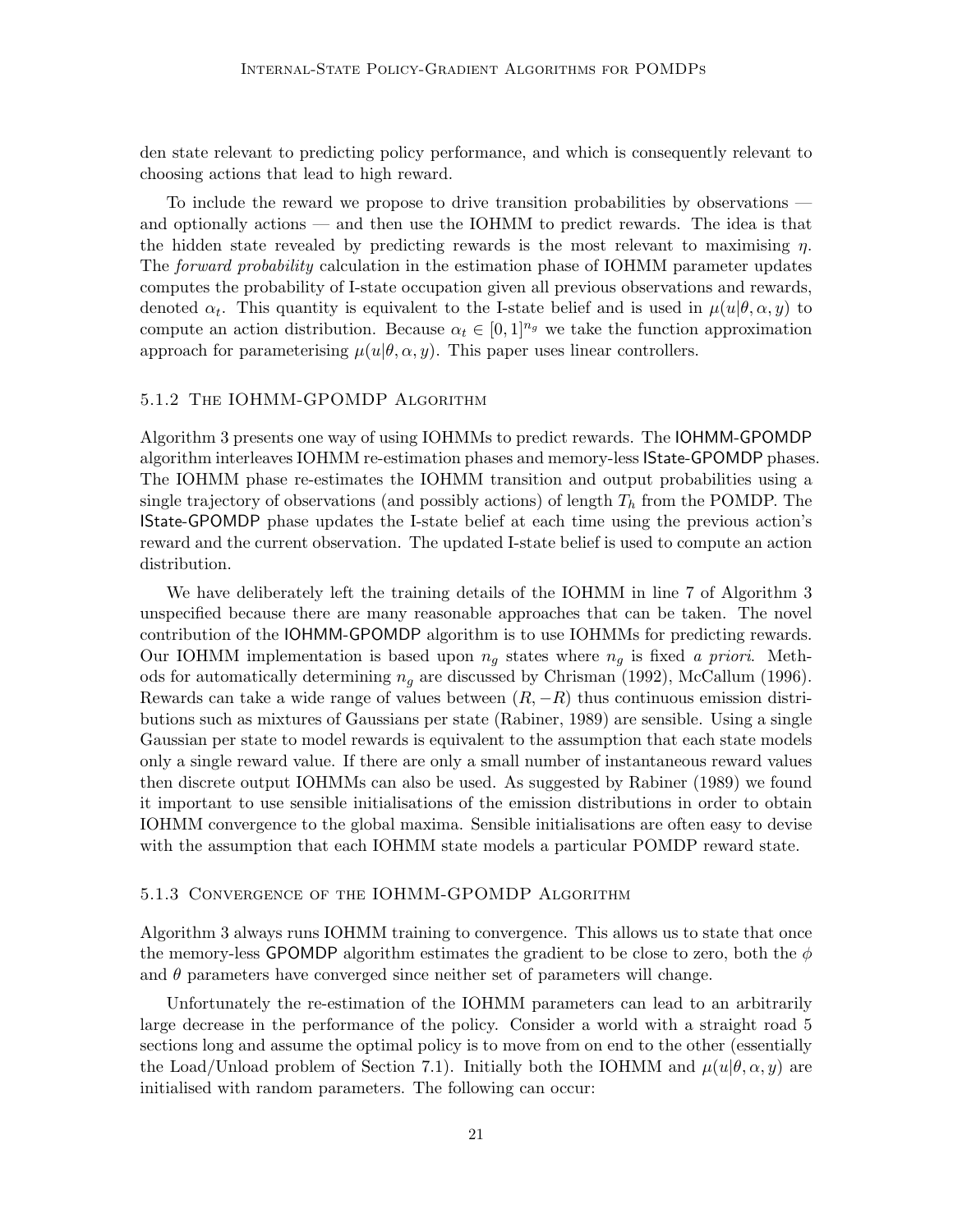## Algorithm 3 IOHMM-GPOMDP

## 1: Given:

- Parameterised class of randomised policies  $\{\mu(u|\theta,\alpha,y): \theta \in \mathbb{R}^{n_p}\}; \alpha \in [0,1]; y \in$  $\mathcal{Y}.$
- An IOHMM with  $n_q$  states, inputs  $y_t \in \mathcal{Y}$ , outputs  $r_t \in [-R, R]$  and parameterised by  $\phi = [\phi_i, \phi_o]$ , the IOHMM state transition and output parameters respectively.
- POMDP which when controlled by  $\mu(u|\theta,\alpha,y)$  generates a parameterised class of Markov chains satisfying Assumption 1.
- Discount  $\beta \in [0, 1)$ .
- Arbitrary initial state  $i_0$  and internal belief  $\alpha_0$ .
- [-R, R] bounded reward sequence  $r(i_0), r(i_1), \ldots$ , where  $i_0, i_1, \ldots$  is the hidden sequence of states of the environment.
- Observation sequence  $y_0, y_1, \ldots$  generated by the POMDP with  $u_0, u_1, \ldots$  generated randomly according to  $\mu(u_t|\theta, \alpha_{t+1}, y_t)$ , where  $\alpha_{t+1}$  is the forward probability vector of the IOHMM after conditioning on *output*  $r_{t-1}$  and *input* observation  $y_t$ .
- Step size  $\gamma > 0$ .
- 2: Set  $z_0 = 0$ , and  $\Delta = 0$   $(z_0, \Delta_0 \in \mathbb{R}^{n_p}).$
- 3: Set  $\phi_i$  to uniform initial transitions.
- 4: Set  $\phi_o$  to appropriate initial output probabilities.
- 5: while  $\|\Delta_{T_g}\| > \epsilon$  do
- 6: Execute policy for  $T_h$  steps,  $\hbar = \{(y_0, r_0), \ldots, (y_{T_h-1}, r_{T_h-1})\}$
- 7: train IOHMM to convergence  $(\phi, \hbar)$
- 8: while  $t < T_q$  do
- 9: Observe  $y_t$  from the world
- 10: Observe  $r_{t-1}$  from the world
- 11:  $\alpha_t(j) = \sum_{i=1}^{n_g} \alpha_{t-1}(i) P(r_{t-1}|\phi_o, i) P(j|\phi_i, i, y_t)$

```
12: Choose \overline{u_t} from \mu(u_t|\theta, \alpha_t, y_t)
```

```
13: z_{t+1} = \beta z_t + \frac{\nabla \bar{\mu}(u_t|\theta, \phi, y_t)}{\bar{\mu}(u_t|\theta, \phi, y_t)}\overline{\overline{\mu}(u_t|\theta,\phi,y_t)}
```
14: 
$$
\Delta_{t+1} = \Delta_t + \frac{1}{t+1} [r(i_{t+1})z_{t+1} - \Delta_t]
$$

15:  $t + +$ 

```
16: end while
```

```
17: \theta \leftarrow \theta + \gamma \Delta_{T_a}18: end while
```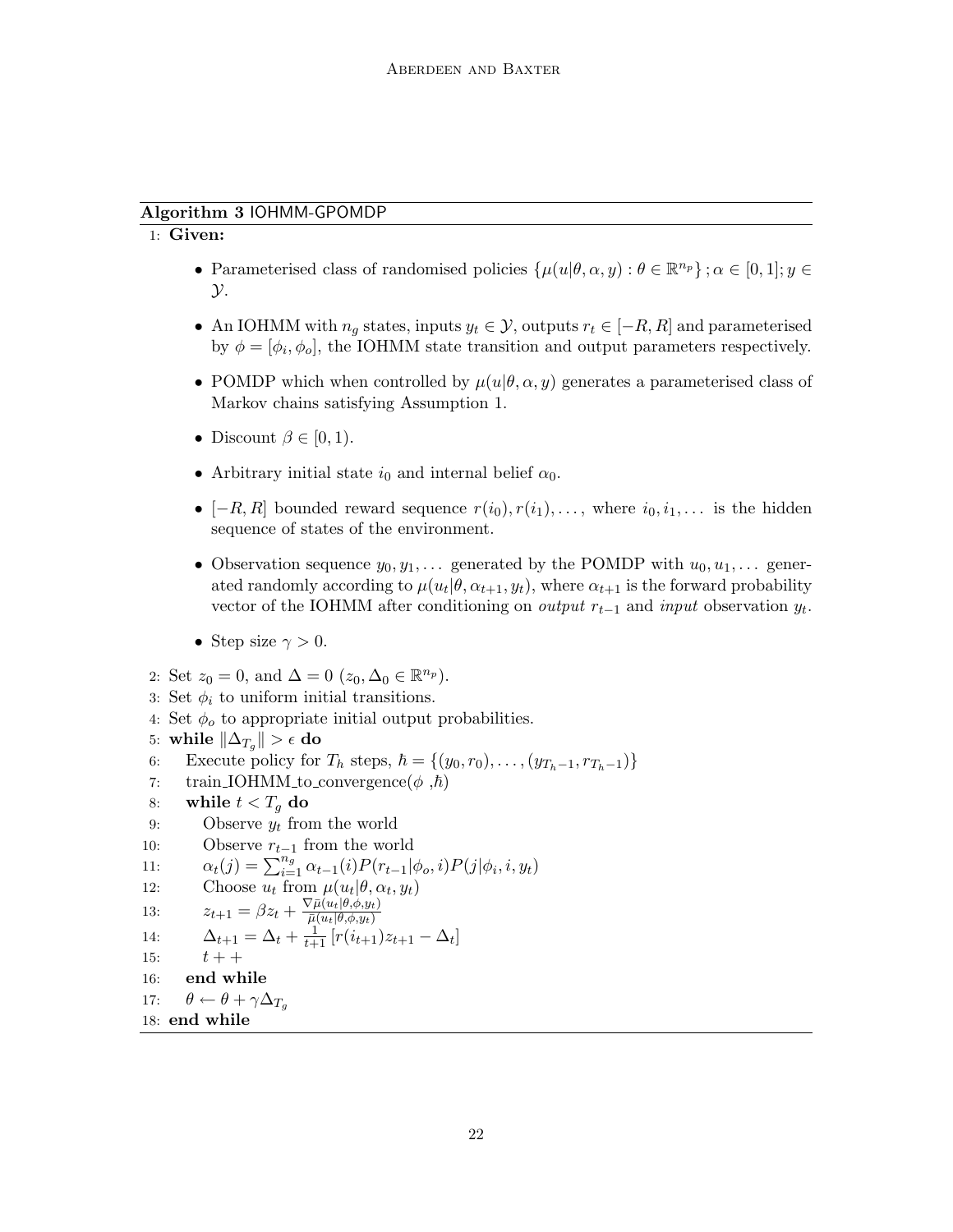- 1. With random  $\mu(u|\theta, \alpha, y)$  the IOHMM learns that rewards are more likely when move left actions occur after the "L" observation, or move right actions occur after the "U" observation.
- 2. µ becomes a good policy based on the current IOHMM.
- 3. The change in policy parameters  $\theta$ , changes the extrema of the IOHMM. Consequently the IOHMM can move into a different local maxima based on the sample  $\hbar$  gathered using the old  $\phi$ . The IOHMM may learn that a reward usually occurs every 5 steps.
- 4. The policy represented by  $\theta$  is no longer optimal under the IOHMM represented by the new  $\phi$ . The reward may drop to a level worse than the uniform random policy.
- 5. The policy is no longer near optimal and rewards no longer occur every 5 steps, thus the IOHMM must re-learn the concept it learnt in the first step.

Thus, allowing the IOHMM and  $\mu(u|\theta,\alpha,y)$  to bootstrap from each other can result in learning cycles which do not converge. If, during Step 4, GPOMDP quickly learns a new policy that is good under the new  $\phi$ , then we may achieve convergence. However we do not usually want GPOMDP to completely converge in one iteration because it will generally end up in a pool local minimum. To avoid this we penalise large values of  $\theta$  (see Appendix B.3).

## 5.1.4 Drawbacks of the IOHMM-GPOMDP Algorithm

We have just observed IOHMM-GPOMDP may fail to converge. A second drawback is that being able to successfully predict rewards does not necessarily lead to revealing the hidden state necessary for optimal policies. Consider the deterministic POMDP shown in Figure 7(a). Solid lines are deterministic transitions. Dotted lines are followed with probability 0.5. Actions only impact rewards when the current observation is a. To chose the optimal action we must recall one past observation. If the previous observation was d, then execute action u2, otherwise execute action u1. This is a simple policy requiring  $n_q = 2$ and it is easily learnt by the IState-GPOMDP algorithm of Section 2. Now consider the task of learning an IOHMM to predict rewards. Figure 7(b) shows an optimal IOHMM with  $n_q = 3$ . This IOHMM waits for observation c or b while predicting 0 reward. Observation c always implies a reward of -1 after the next action and b always implies a reward of 1 after the next action. This IOHMM successfully reveals the hidden state associated with observation r because the IOHMM forward probability will indicate which of the two r world states we are in. However it does not allow us to implement an optimal policy because we need to know whether to issue action u1 or u2 before seeing observations a or b. Adding states to the IOHMM does not help because the IOHMM is not required to remember the critical observations d and e in order to optimise its performance.

These two drawbacks cause poor performance of IOHMM-GPOMDP on non-trivial problems, as we will observe in Section 7.

## 5.2 The Exp-GPOMDP Algorithm

One reason for the high variance of existing policy gradient methods is the noise introduced through estimating the gradient by simulating a trajectory through the environment state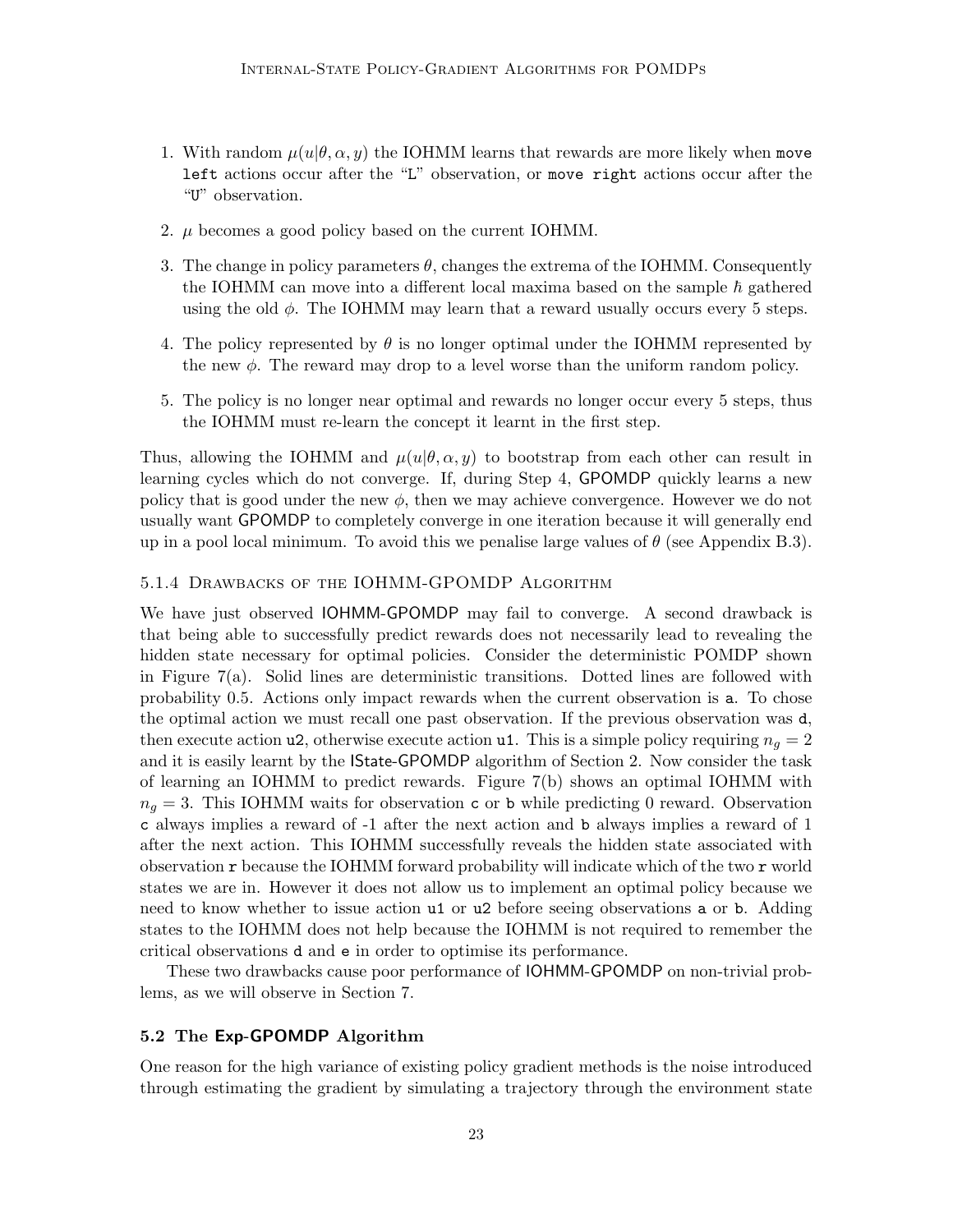$(a)$  (b)

Figure 7: 7(a) A POMDP with  $\mathcal{U} = {\mathfrak{u}_1, \mathfrak{u}_2}$  and  $\mathcal{Y} = {\mathfrak{a}, \mathfrak{b}, \mathfrak{c}, \mathfrak{d}, \mathfrak{e}, \mathfrak{r}}$ . The states with observation r, have non-zero rewards shown. This POMDP can always be solved by **IState-GPOMDP** with  $n_q = 2$  but will not be solved by the *optimal* IOHMM shown in Figure 7(b), or one with more or less states.

space.<sup>4</sup> Thus far we have viewed internal states as augmenting the global state space, resulting in the method of sampling both world states and I-states. However, we can do better than simply sampling one long I-state trajectory. Recall the reasons for introducing simulation in the first place:

- 1. The POMDP model may not be available;
- 2. dynamic programming becomes infeasible for large  $n_s$ .

Since we always know the current I-state transition model and the number of I-states is typically small compared to the world state space, the main reasons for using simulation do not apply. In short, we can use the current I-state FSC model to compute the gradient equivalent to that we would compute if we could sample *all possible* I-state trajectories. Equivalently, we are taking the expectation of the IState-GPOMDP gradient across all possible I-state trajectories. Since sampling I-state trajectories exacerbates the high variance problem, we expect that computing the expectation over all possible trajectories will reduce the variance, reducing the number of simulation steps required.

The algorithm modifies the IState-GPOMDP view by considering the discrete I-state update process to be a hidden component of the policy  $\mu$ . The parameters  $\phi$  of  $\omega$  are now embedded in  $\mu$ . At the top level the new algorithm is identical to memory-less **State-**GPOMDP. The change is in the way we compute  $\mu(u|\theta, \phi, y)$  and in the way we represent the I-state: as a belief vector of I-state occupation probabilities. We denote the belief vector  $\alpha$ , equivalent to the forward probability of an IOHMM.

<sup>4.</sup> The GAMP algorithm of Section 3.2 is an exception since it avoids simulating trajectories by direct gradient estimation from the POMDP model.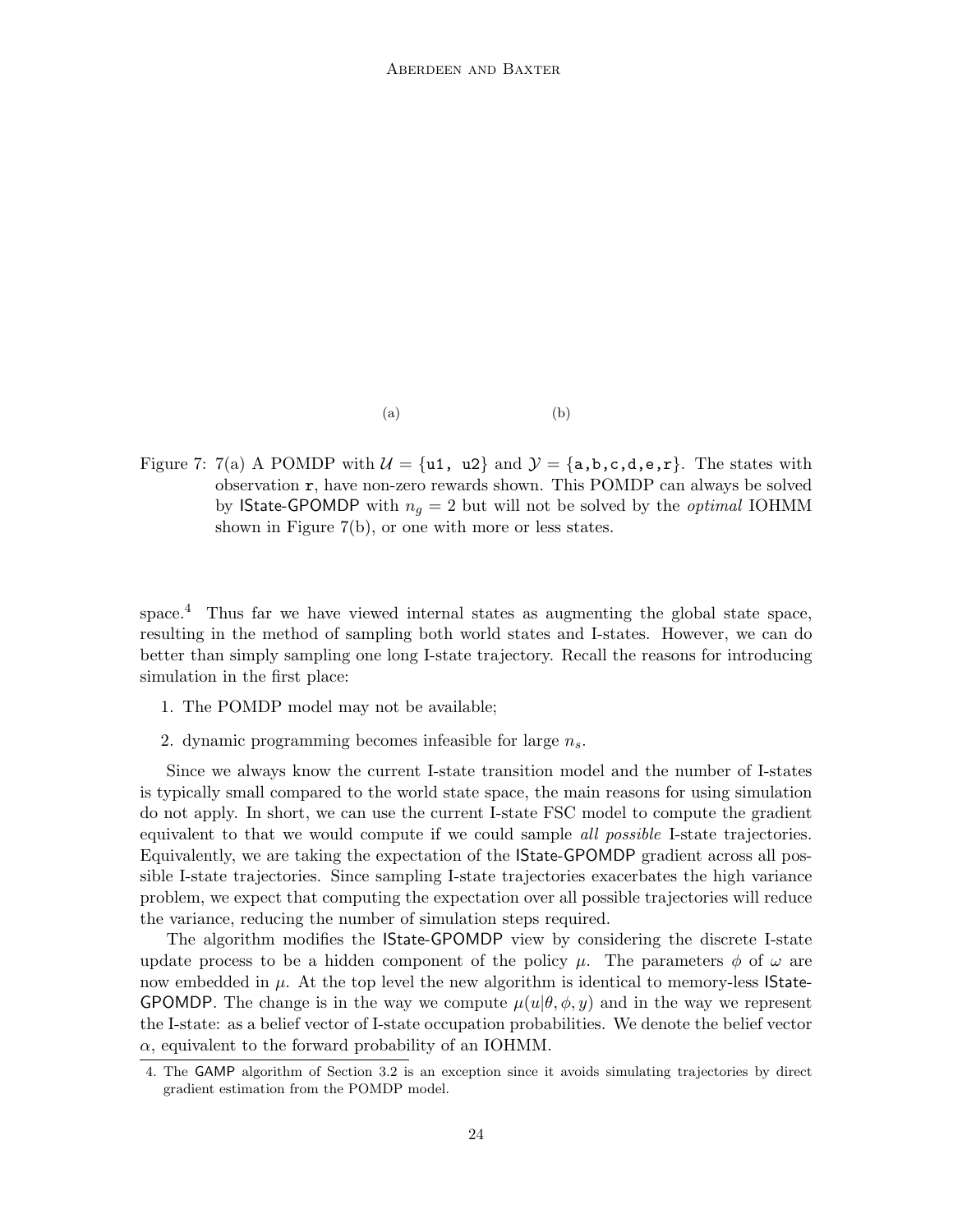**Definition 7** Let  $\alpha_t(g|\phi, h_t)$  be the probability that  $g_t = g$  given the current parameters and the observation/action history  $\hbar_t$ .

The new I-state update is simply

$$
\alpha_{t+1}(h|\phi,\hbar_{t+1}) = \sum_{g \in \mathcal{G}} \alpha_t(g|\phi,\hbar_t)\omega(h|\phi,g,y). \tag{12}
$$

If the initial world state of the system is deterministic then we make the I-state belief deterministic, setting  $\alpha_0(g) = 1$  for arbitrary g and  $0 \forall g' \neq g$ . If we have no prior information about the initial state we choose  $\alpha_0(g) = 1/n_q$ ,  $\forall g$ . Now we write down the new form of the policy which takes the expectation of  $\mu$  over internal states

$$
\bar{\mu}(u|\theta,\phi,y) = \sum_{g \in \mathcal{G}} \alpha_{t+1}(g|\phi,\hbar_{t+1}) \mu(u|\theta,g,y). \tag{13}
$$

Alternatively,  $\bar{\mu}$  could be any bounded differentiable function of  $\theta$ ,  $\phi$ , and y which incorporates  $\alpha$ . We can view these equations as representing a form of IOHMM, where  $\bar{\mu}$  is the probability of emitting symbol (action)  $u$  given all previous observations. To finish the algorithm we need to compute  $\nabla \bar{\mu}$  and use it in the **State-GPOMDP** algorithm in place of  $\nabla\mu$ . This is straight forward after noting that  $\nabla\alpha_{t+1}$  can be updated recursively from  $\nabla\alpha_t$ and computing

$$
\nabla^{\theta}\bar{\mu} = \sum_{g \in \mathcal{G}} \alpha_{t+1}(g|\phi, \hbar_{t+1}) \nabla \mu(u|\theta, g, y),
$$
  

$$
\nabla^{\phi}\bar{\mu} = \sum_{g \in \mathcal{G}} (\nabla \alpha_{t+1}(g|\phi, \hbar_{t+1})) \mu(u|\theta, g, y).
$$

The algorithm, named Exp-GPOMDP, is shown in Algorithm 4.

The combination of (12) and (13) imply that each simulated step will now have a complexity of at least  $O(n_q(n_u + n_q))$  compared to the **State-GPOMDP** complexity of  $O(n_u + n_q)$  per step. Experimental results of Section 7 show that while the wall clock time of Exp-GPOMDP may be greater than IState-GPOMDP, the former requires fewer simulation steps, which is desirable when world interactions are expensive. Finally, we note that Exp-GPOMDP has the same convergence to local maxima guarantees as IState-GPOMDP and the same bias/variance tradeoff for choosing  $\beta$ .

## 5.2.1 Related Work

Using a recursively updated forward probability variable  $\alpha$  to compute an expectation over all possible paths through a state lattice is an important aspect of hidden Markov Model training (Poritz, 1988). By viewing state transitions as being driven by the observations, and viewing actions as symbols generated by the HMM, the algorithm above looks like a method of training Input/Output HMMs without using the backward probability component of HMM training. Dropping the backward component allows infinite-horizon problems to be tackled. If we restrict ourselves to finite-horizon tasks then it makes sense to perform the full HMM style update, updating the gradient for each control step based on *future* as well as past experience. This is exactly what the work of Shelton (2001b,c) does when incorporating internal state into REINFORCE algorithm. Our work can be viewed as modifying theirs to cope with non-episodic tasks.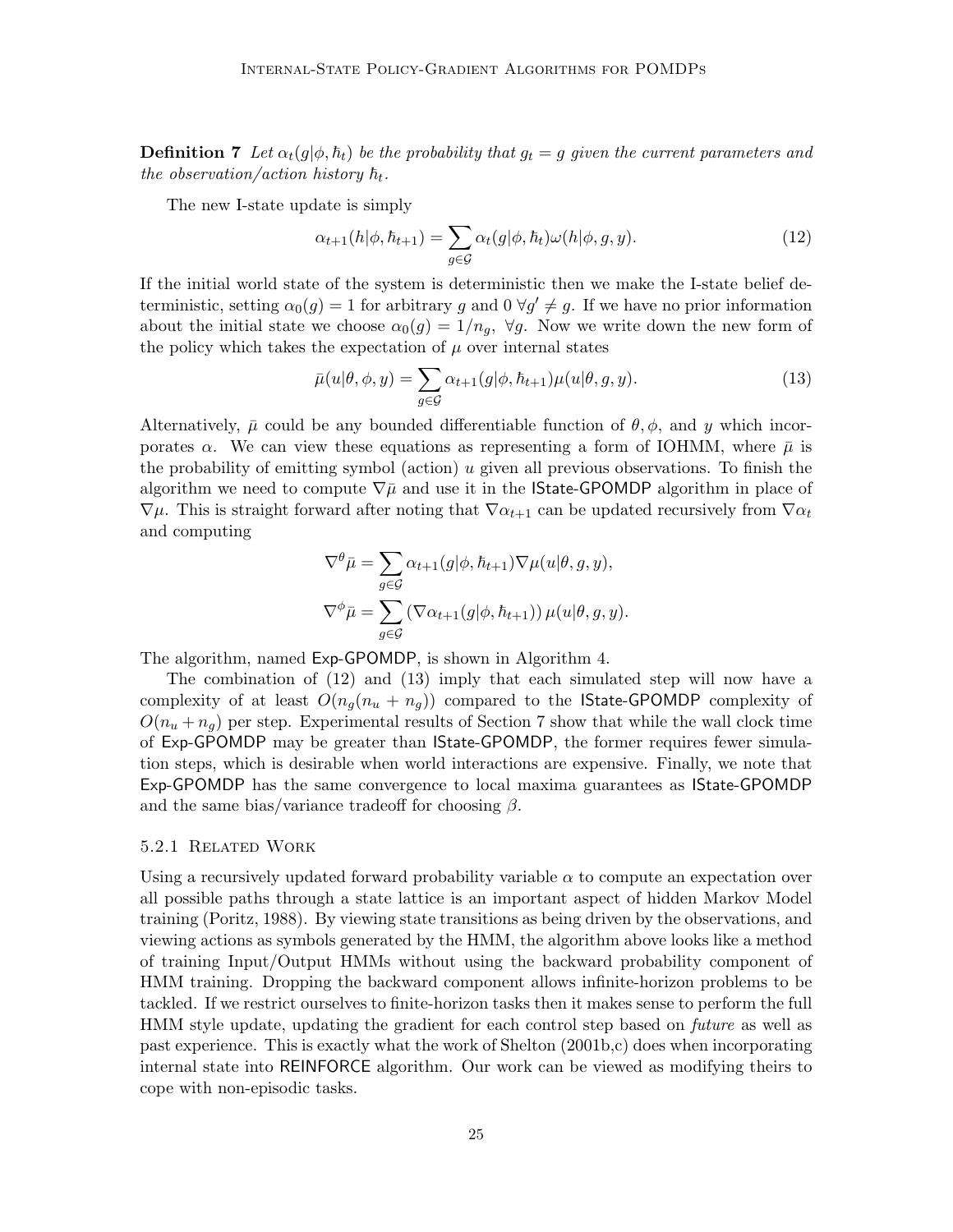## Algorithm 4 Exp-GPOMDP

#### 1: Given:

• Same requirements as **State-GPOMDP** (Algorithm 2).

2: Set  $z_0 = 0$ , and  $\Delta = 0$   $(z_0, \Delta_0 \in \mathbb{R}^{n_p + n_i})$ . 3: for each internal state  $q$  do 4: Set  $\alpha_0(g) = 1/n_g$  and  $\nabla \alpha_0(g) = 0$ . 5: end for 6: while  $t < T$  do 7: Observe  $y_t$  from the world. 8: **for** each internal state  $h$  **do** 9:  $\alpha_{t+1}(h|\phi, \hbar_{t+1}) = \sum_{g \in \mathcal{G}} \alpha_t(g|\phi, \hbar_t) \omega(h|\phi, y_t, g).$ 10:  $\nabla \alpha_{t+1}(h|\phi, \hbar_{t+1}) = \sum_{g \in \mathcal{G}} \nabla \alpha_t(g|\phi, \hbar_t) \omega(h|\phi, y_t, g) + \alpha_t(g|\phi, \hbar_t) \nabla \omega(h|\phi, y_t, g).$ 11: end for 12: Choose  $u_t$  from  $\bar{\mu}(u_t|\theta, \phi, y_t) = \sum_{g \in \mathcal{G}} \alpha_{t+1}(g|\phi, \hbar_t) \mu(u|\theta, h, y).$ 13:  $z_{t+1} = \beta z_t + \frac{\nabla \bar{\mu}(u_t|\theta,\phi,y_t)}{\bar{\mu}(u_t|\theta,\phi,y_t)}$  $\overline{\bar{\mu}(u_t|\theta,\phi,y_t)}$ 14:  $\Delta_{t+1} = \Delta_t + \frac{1}{t+1} [r(i_{t+1})z_{t+1} - \Delta_t]$ 15: Issue action  $u_t$ . 16:  $t + +$ . 17: end while

## 6. Small FSC Gradients

We observed that policy-gradient FSC methods initialised with *small random parameter* values failed to learn to use the I-states for non-trivial problems due to small gradients. Increasing max<sub>l</sub>  $\phi_l$  (that is, the range of the random number generator), helps somewhat but increasing this value too much results in the agent starting near a poor local maximum. This problem arises from having a collection of I-states which are initially undifferentiated. IState-GPOMDP fails to prefer one I-state over another for recording important events.

If a policy's action probabilities  $\mu(u|\theta, h, y)$  are the same for each I-state g, the gradient of the average reward with respect to the policy's I-state parameters will be zero. Hence policies whose starting distributions are close to uniform will be close to a point of zero gradient with respect to the internal-state parameters, and will tend to exhibit poor behaviour in gradient-based optimisation.

In addition, if the I-state transitions are close to uniform then the conditional probability over I-state trajectories given most observation/action trajectories will be close to uniform. Thus, it will be difficult for the controller to determine which I-state transitions to adjust in order to maximise reward. The following theorem formalises this argument.

**Theorem 8** If we choose  $\theta$  and  $\phi$  such that  $\omega(h|\phi, g, y) = \omega(h|\phi, g', y) \forall g, g', y$  and  $\mu(u|\theta, h, y) =$  $\mu(u|\theta, h', y) \ \forall h, h', y \ then \ \nabla^{\phi} \eta = 0.$ 

This theorem is proved in Appendix A.3. Even if the conditions of the theorem are met when we begin training, they may be violated by updates to the parameters  $\theta$  during training, allowing a useful finite state controller to be learnt. Appendix A.3 also analyses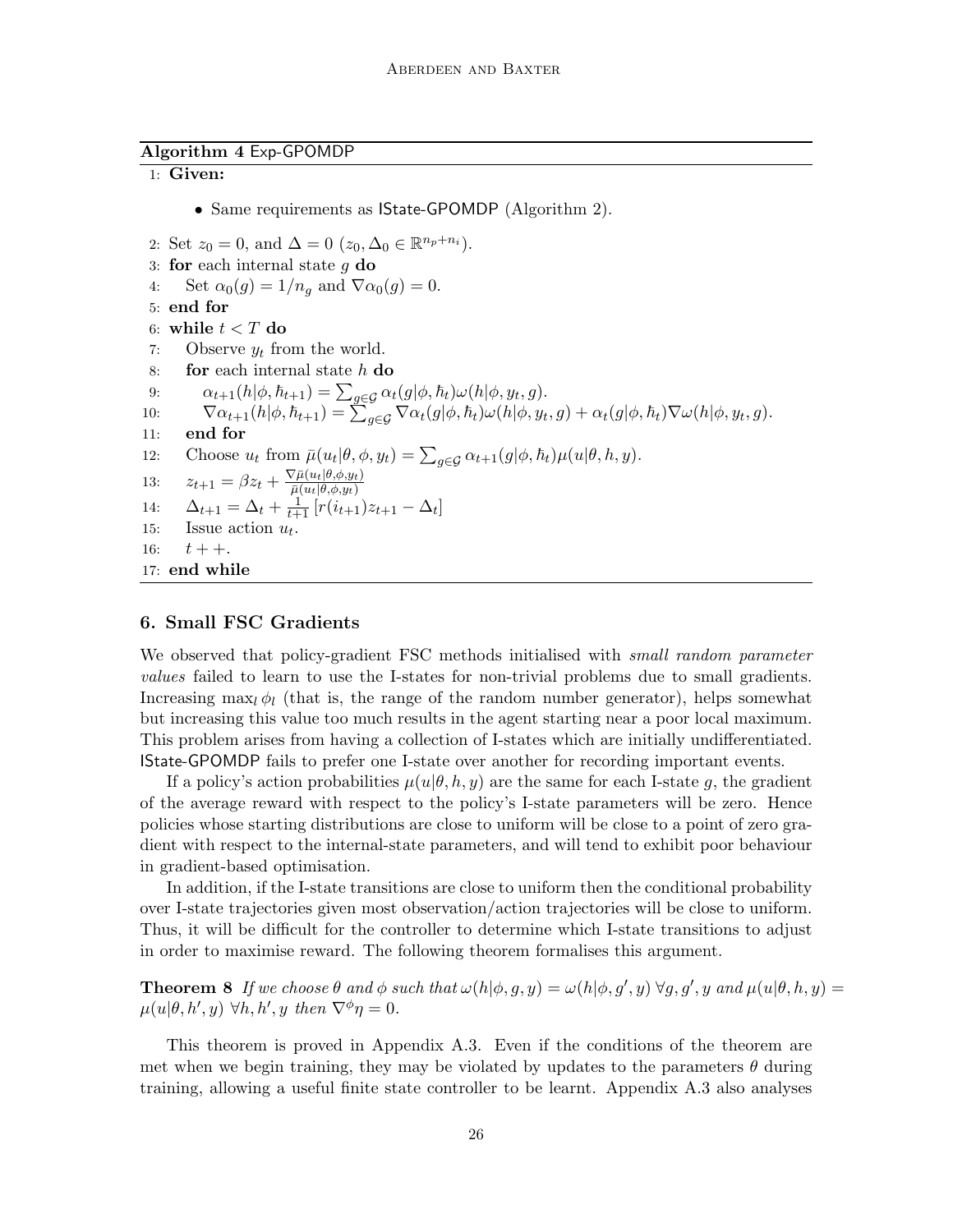this phenomenon, establishing an additional condition for perpetual failure learn a finite state controller, despite changes to  $\theta$  during learning. The additional condition for lookup tables is simply that  $\omega(h|\phi, g, y) = 1/n_q \quad \forall g, h, y$ .

The same problem has been observed in the setting of learning value functions when the policy can set memory bits (Lanzi, 2000). Multiple trajectories through the memory states have the same reward termed *aliasing on the payoffs*. A solution was hinted at by Meuleau et al. (1999a) when it was noted that finite state controllers were difficult to learn using Monte Carlo approaches unless strong structural constraints were imposed.

#### 6.1 Sparse FSCs

To overcome the problem of random internal state trajectories, we use a modified I-state representation: a large sparse I-state FSC where all I-states have out-degree  $k \ll n_q$ . The future I-states that can be reached from the current I-state must depend on the current observation. This trick imposes the necessary constraints on the class of learnable FSCs without requiring domain knowledge. Each observation/action trajectory will generate minimally overlapping distributions of I-state trajectories. Intuitively, this allows the correlation of high-reward observation/action trajectories to a set of I-state trajectories.

The complexity of each **IState-GPOMDP** step now has complexity  $O(n_{u}k)$ , allowing the use of many I-states provided  $k$  is small. The complexity of  $Exp-GPOMDP$  grows with  $O(n_q(n_u + k))$ , restricting the number of I-states it is practical to use. For both algorithms increasing  $n_q$  results in more parameters, requiring more simulation steps during early training.

Setting  $k = 1$  is an interesting case which forces a single I-state trajectory for each observation/action trajectory, however I-state trajectories may not be unique, or may merge, causing the FSC to "forget" previous observations. If we use  $k = 1$  we need large  $n_a$  to avoid merging I-state trajectories. This approach is valid for finite-horizon tasks and is equivalent to a finite memory controller.

#### 6.2 Empirical Effects of Sparse FSCs

Theorem 11 shows that the gradient of the stochastic finite state controller is 0 when the transitions probabilities are independent of the internal state. This includes the apparently sensible choice of initial controller which sets all transitions to equal probability (equivalent to  $\theta_k = \phi_l = 0 \ \forall k, l$  for lookup tables and many other sensible parameterisations. A natural question is what happens to the gradient as we approach the uniform case. Figure 8 provides an empirical answer. We see that the gradient estimated by IState-GPOMDP with 4 I-states on the Load/Unload problem of Section 7.1 smoothly increases as we diverge from uniform distributions for all algorithm variants. The dense  $\omega$  shows results for the worst case scenario fully-connected FSC. The rightmost point represents  $\theta_k = \phi_l = 0 \forall k, l$ . The sparse  $\omega$  line shows the results for  $k = 2$ . Det  $\mu$  shows the effect of setting  $\mu$  a priori to be a deterministic function of  $(y, g)$ . This is an alternative way to break the zero gradient conditions but requires stronger assumptions about the best FSC policy. The IOHMM line shows the magnitude of the  $\theta$  gradients, computed after one IOHMM parameter estimation phase. The increased gradient magnitude shows the benefit of computing gradients for smaller set of parameters (the IOHMM estimates the remaining parameters). The dive in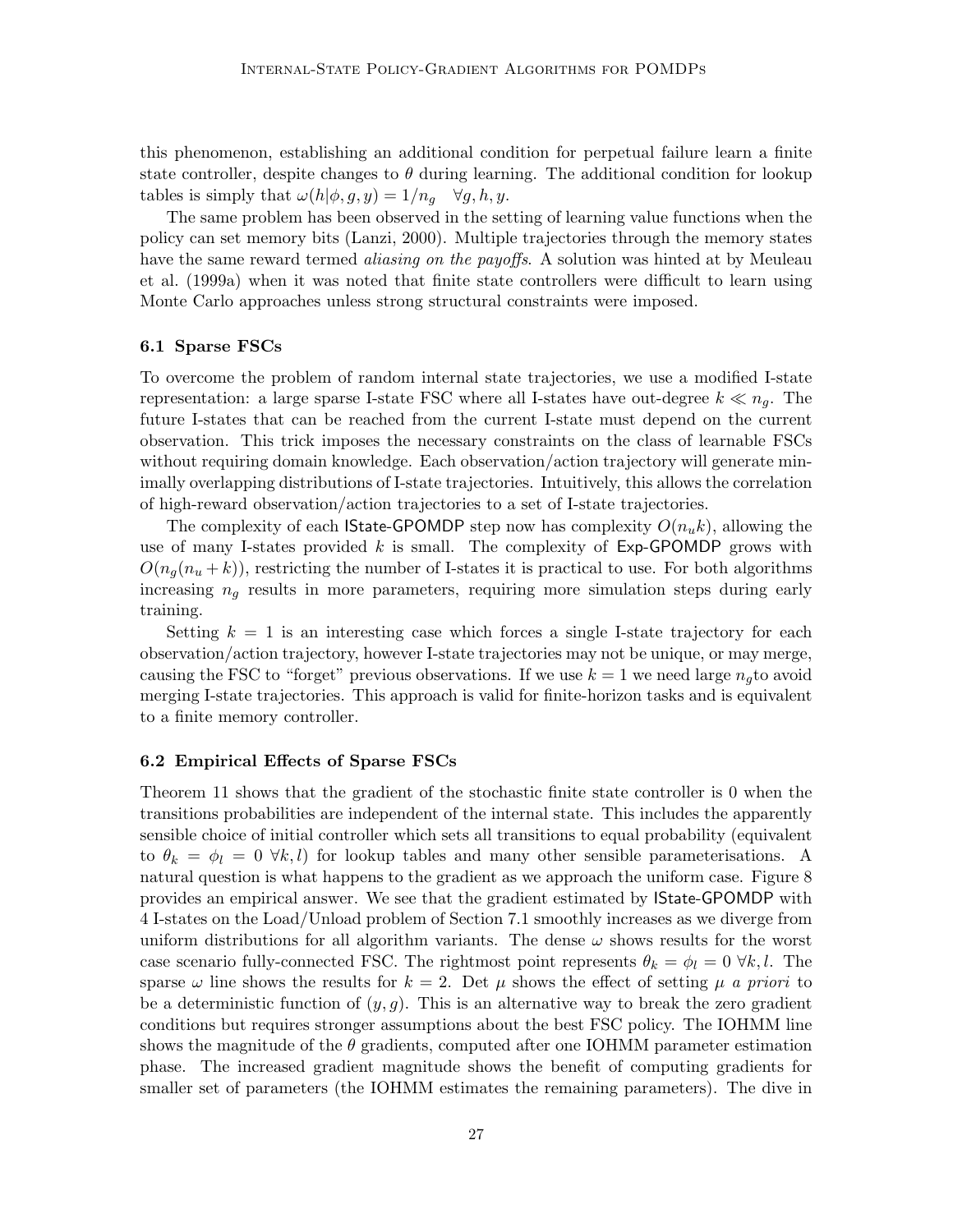Figure 8: Degradation of the magnitude of the gradient for IState-GPOMDP as FSC distributions and action distributions approach uniformity. The lower lines have points labelled with the range of the random initial values for parameters. Results are averaged over 100 runs.

gradient for  $\max_l \phi_l = \max_k \theta_k > 2$  shows the effect of pushing the initial parameters into a local maxima. The sparse  $\omega$  line shows that we can choose parameters which generate near uniform distributions provided we use the sparse FSC trick.

The sparsity introduces an extra parameter  $k$ , the out-degree of each I-state. Figure 6.2 shows how the magnitude of the gradient varies as  $k$  is increased for the Load/Unload problem to be described in Section 7.1. This problem is a useful benchmark because only 1 bit of internal state is required to formulate the best policy; though in this experiment we set  $n_g = 10$  to demonstrate the effects of changing k. The top line represents  $\|\nabla \eta\|$  and the lower line is  $\|\Delta_T\|$  estimated using Exp-GPOMDP with an estimation time of  $T = 10^5$ steps and  $\beta = 0.8$ . The initial parameters are set to 0 so that all generated distributions are initially uniform. As k is increased the gradient magnitude drops until at  $k = 10$  we have a dense FSC and  $\|\nabla \eta\|$  is within machine tolerance of 0 and  $\|\Delta_T\| = 3.13 \times 10^{-7}$ which indicates the level of noise in the estimate since the true gradient is 0. The strongest gradient is at  $k = 1$  but at least for infinite-horizon tasks this choice is unsuitable because the agent needs to learn useful loops in the FSC which is impossible if it has no choice of I-state transitions. Thus  $k = 2$  or  $k = 3$  are reasonable choices for k.

Introducing sparsity restricts the class of policies hence generating purely random FSCs may create an FSC which cannot represent a good  $n<sub>g</sub>$  I-state policy. It is useful to generate sparse FSCs using heuristics such as: "I-states should always be able to make selftransitions," representing the situation where no additional information needs to be stored at that step. Domain knowledge can also be encoded in the choice of initial FSC.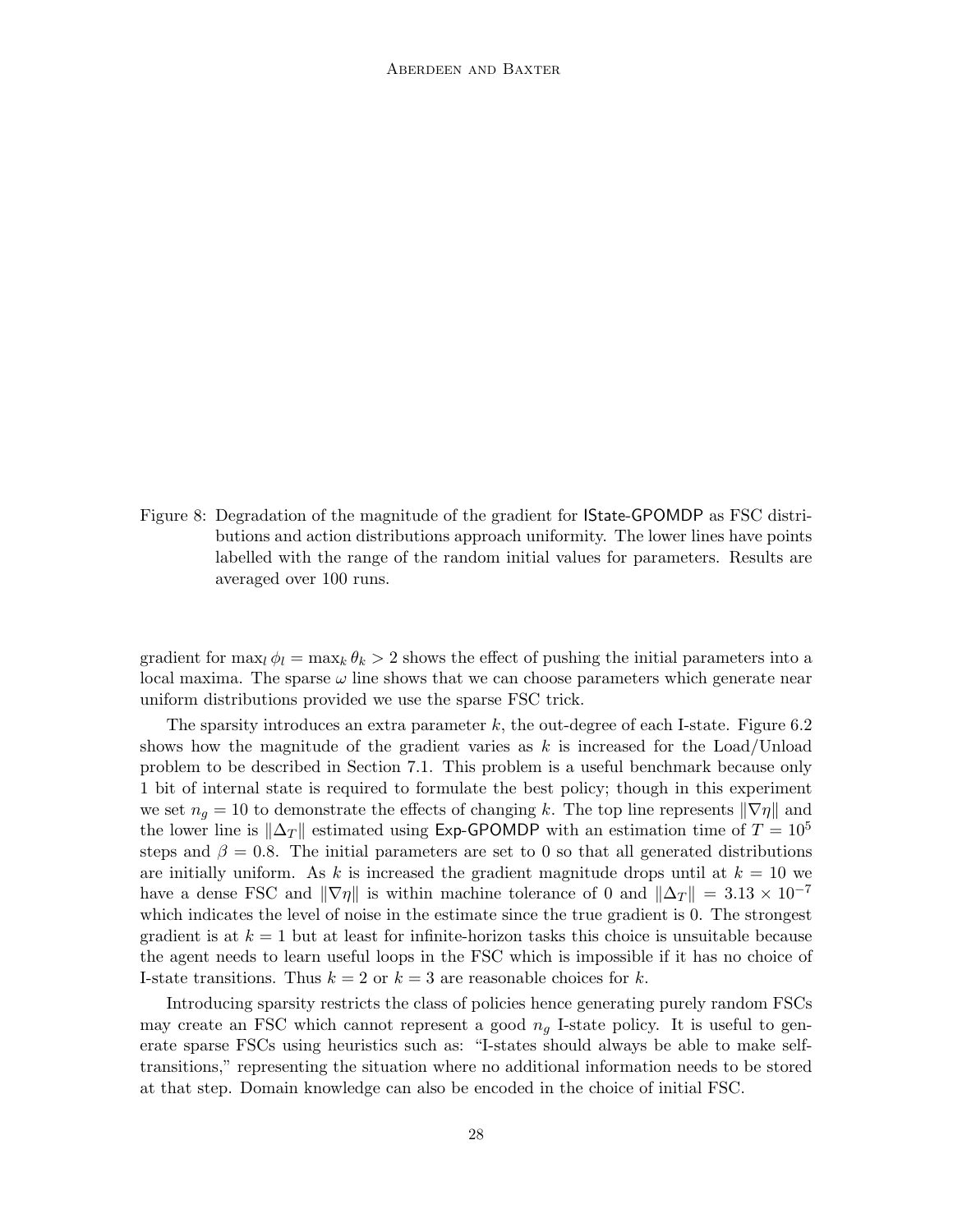Figure 9: Effect of increasing the connectivity for the Load/Unload problem with  $n<sub>g</sub> = 10$ . Results are averaged over 30 runs.

Section 7.2 demonstrates of the effect of sparse transitions on the Heaven-Hell problem, for which we could not achieve convergence without using sparse transitions.

## 7. Empirical Comparisons

This section examines the relative performance of the four algorithms discussed in this paper on three POMDPs from the literature. We begin with the simple Load/Unload problem, move on to the small but challenging Heaven/Hell problem and finish with a medium size noisy robot navigation problem. For all problems in this section the initial parameters are set to 0.

## 7.1 Load/Unload

#### 7.1.1 Problem Description

The Load/Unload problem of Peshkin et al. (1999) is described in Figure 3(a). It is a simple POMDP which requires internal state to solve. There is no noise added to the problem and we require only  $n_q = 2$  to learn the best finite state controller represented by the policy graph in Figure 3(b).

## 7.1.2 Experimental Protocol

With the exception of IOHMM-GPOMDP, all the algorithms in this paper will reliably solve the simple Load/Unload problem given sufficient resources. We set the number of gradient estimation steps to be 5000, deliberately under estimating the steps required in order to gauge the relative performance of the algorithms. No quadratic penalty was used for these runs. A discount factor of  $\beta = 0.8$  is sufficient for this simple problem. All runs used  $n_q = 4$ for a total of  $4 \times 10 = 40$  states. We did not use the minimum possible  $n<sub>g</sub> = 2$  because this value is too small to allow a sparse FSC with  $k > 1$ .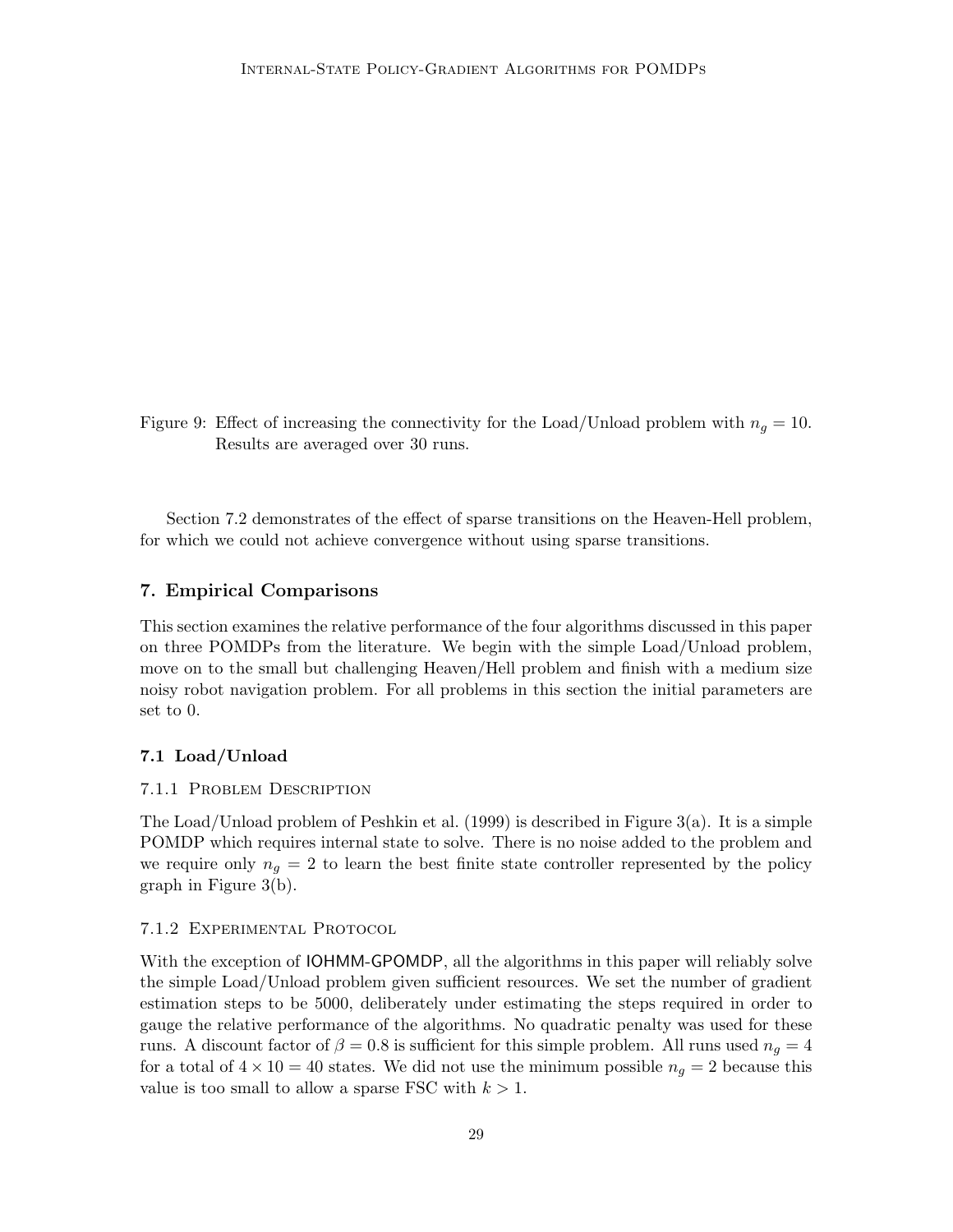| Algorithm                    | $mean \eta$ | $max.$ $\eta$ | var. $\times 10^3$    | sec. to $2.0$ |
|------------------------------|-------------|---------------|-----------------------|---------------|
| <b>GAMP</b> dense            | 0.500       | 0.500         | $\theta$              | (0)           |
| GAMP $k=2$                   | 2.39        | 2.50          | 1.16                  | 0.22(96)      |
| IState-GPOMDP dense          | 0.540       | 2.48          | 0.383                 | 2.75(1)       |
| <b>IState-GPOMDP</b> $k = 2$ | 1.15        | 2.50          | 7.86                  | 2.05(31)      |
| Exp-GPOMDP dense             | 0.521       | 0.571         | $6.05 \times 10^{-3}$ | $- (0)$       |
| Exp-GPOMDP $k = 2$           | 2.18        | 2.50          | 3.40                  | 9.75(82)      |
| IOHMM-GPOMDP                 | 1.41        | 2.50          | 6.96                  | 5.53(46)      |
| Inc. Prune.                  | 2.50        | 2.50          | $\Omega$              | 3.27(100)     |

Table 2: Results over 100 runs on the Load/Unload scenario with 5 positions.  $\eta$  values are multiplied by 10.

For the IOHMM-GPOMDP runs we took samples of 1000 steps in order to re-estimate the IOHMM parameters. The Load/Unload IOHMM indexes state transitions distributions by the current observation and IOHMM state. In order to achieve convergence the IOHMM had to distinguish between rewards for loading and rewards for unloading. To do this we used a reward of 1.0 for loading and 2.0 for unloading. This allowed us to use discrete emission distributions with 3 symbols:  $r_t = 0$ ,  $r_t = 1$  and  $r_t = 2$ . This does not change the optimal policy and the quoted results have been adjusted back to the normal reward schedule.

The Incremental Pruning algorithm results are provided to allow comparison with exact methods. We used Anthony Cassandra's pomdp-solve V4.0 source code which performs value-iteration, learning value functions represented by convex piecewise linear functions (Cassandra, 1998). This code outputs a policy graph which can be loaded by our code to obtain results for comparison.

All algorithms except IOHMM-GPOMDP and Incremental Pruning used lookup tables to represent  $\omega(h|\phi, q, y)$  and  $\mu(u|\theta, h, y)$ . IOHMM-GPOMDP used a linear controller  $\mu$  due to the real valued inputs. As with all parameterisations used in the paper, the soft-max function (10) is used to generate output distributions. The total number of parameters in the table case is 56 for dense FSCs and 32 for sparse FSCs with  $k = 2$ . IOHMM-GPOMDP used 64 parameters.

## 7.1.3 Results

Table 2 summarises the results for this problem on all the algorithms described in this paper, using both sparse FSCs and dense FSCs. The rightmost column represents the mean time in seconds taken to converge to a value of  $\eta$  which represents a reasonable policy. Only those runs which achieve the cut-off value are included in the figures for time to convergence. The number of runs which reach the cut-off is written in brackets next to the convergence time. This allows a comparison of the running times of different algorithms which may not always achieve a good policy.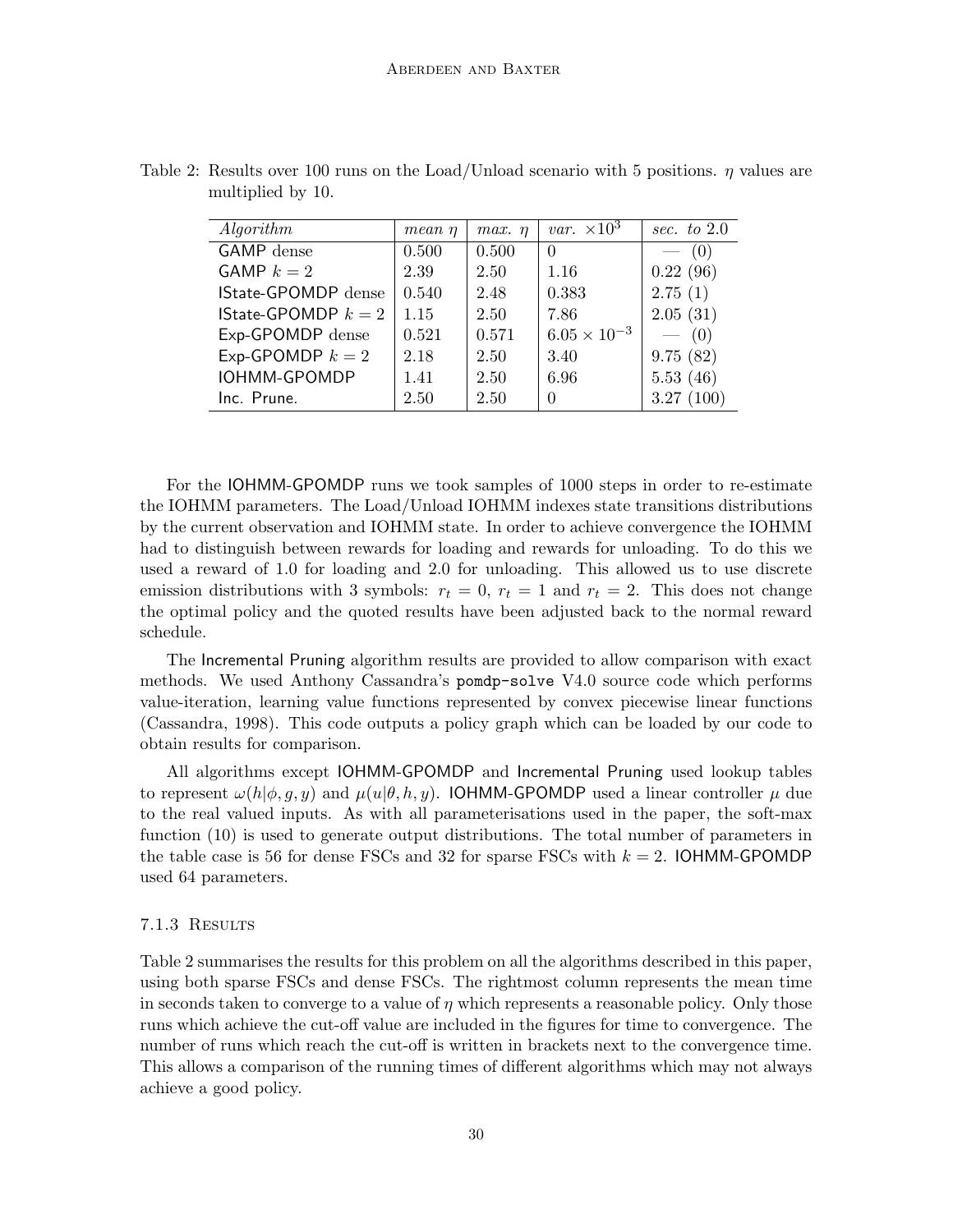There are several interesting results in Table 2. The first is the complete failure of GAMP to learn when a dense initial FSC is used. This is an expected consequence of Theorem 8 which tells us that the gradient of the  $\phi$  parameters is always 0 in this case. As expected, the Exp-GPOMDP algorithm also fails in this case but both algorithms do well when we use sparse FSCs. The IState-GPOMDP algorithm with a dense FSC occasionally succeeds, which is simply due to noise in the gradient estimates moving the parameters in such a way that Theorem 8 no longer applies. This does not happen for GAMP and Exp-GPOMDP due to their lower variance.

The GAMP algorithm performs consistently well for sparse FSCs and is the fastest algorithm. As expected, the sparse version of Exp-GPOMDP performs significantly better than the sparse IState-GPOMDP algorithm.

We would not get the IOHMM-GPOMDP algorithm to converge reliably, and although it outperforms the IState-GPOMDP algorithm in this experiment, simply increasing the gradient estimation time will allow IState-GPOMDP to converge more reliably than IOHMM-GPOMDP. This is consistent with the problems identified in Section 5.1.4. Figure 10 shows how quickly the three simulation based algorithms converge. The Exp-GPOMDP algorithm clearly outperforms the other two. According to a single-tailed t-test the IOHMM-GPOMDP algorithm is statistically better than IState-GPOMDP with a confidence of 95%. The Exp-GPOMDP result is significantly better than IState-GPOMDP with a 99% confidence interval.

Unsurprisingly the exact Incremental Pruning algorithm works extremely well on this small problem, always obtaining the optimal policy. Using VAPS in an episodic setting of the Load/Unload problem achieved convergence within around 20,000 steps Peshkin et al. (1999). Their version of the problem provided information about which position the agent was in on the road, rather than the null observations we give for non-end points. The episodic constraint also makes the problem easier.

## 7.2 Heaven/Hell

## 7.2.1 Problem Description

The Heaven-Hell problem of Geffner and Bonet (1998), Thrun (2000) is shown in Figure 11. The agent starts in either position shown with probability 0.5. The state is completely observable except that the agent does not initially know if it starts in the left world or the right world. The agent must first visit the signpost which provides this information, and remember the sign direction until the top-middle state. The agent should then move in the direction the signpost points to receive a reward of 1, or -1 for the wrong direction. In theory 3 I-states are sufficient for optimal control.

Although this problem has only 20 world states, it contains two features which make it a difficult task. Firstly, it requires long-term memory. The signpost direction must be remembered for 5 time steps. Secondly, the temporal credit assignment problem is hard because the actions critical to receiving a consistent reward happen up to 11 steps before receiving the reward. There is nothing in the reward structure which informs the agent that visiting the signpost is good, that is, for a random policy the same average reward of 0 is received regardless of whether the agent saw the signpost.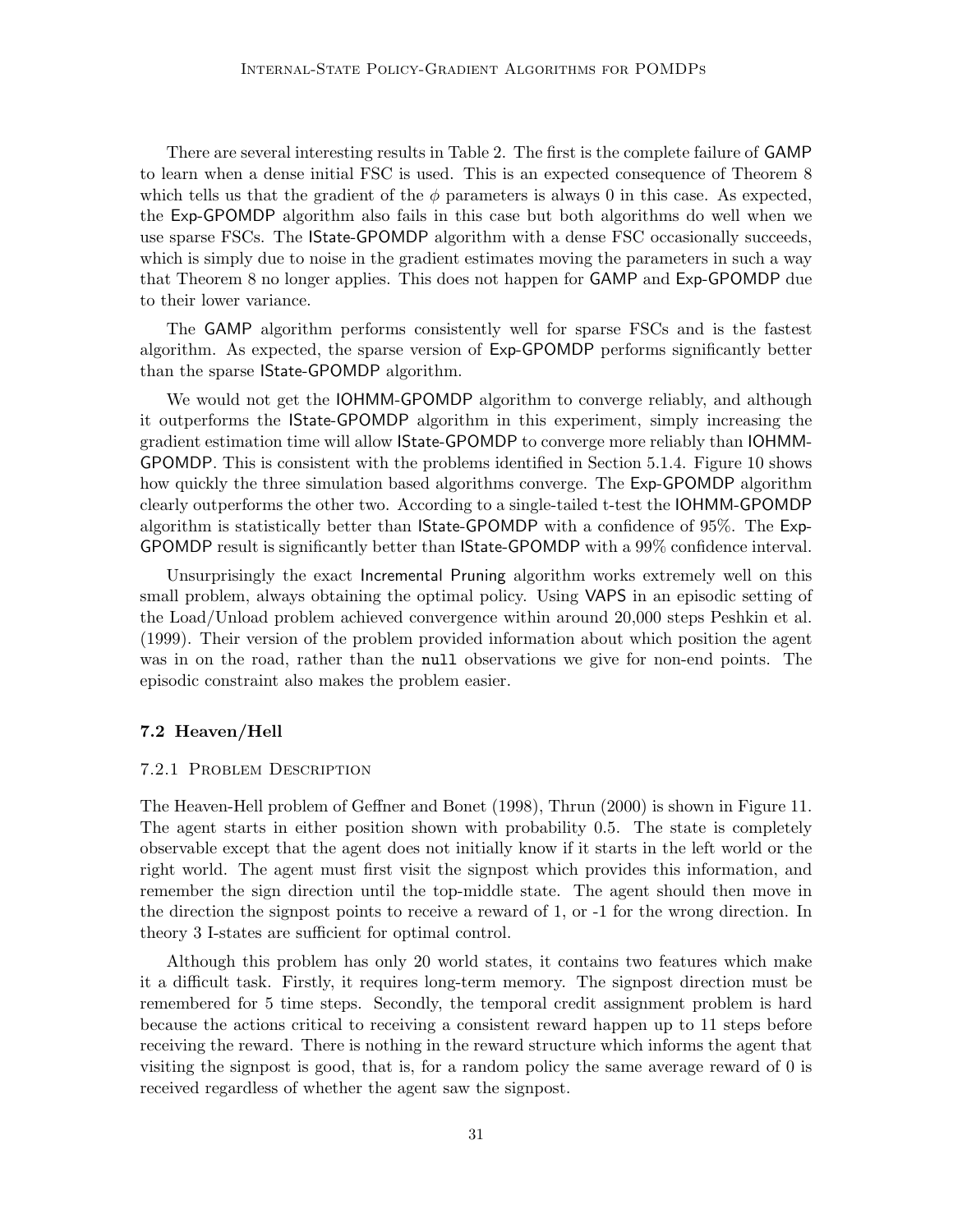Figure 10: Convergence plots comparing 100 runs of IState-GPOMDP and Exp-GPOMDP with 4 I-states and a connectivity of  $k = 2$ . This figure also shows the results for IOHMM-GPOMDP trained using an IOHMM with 4 states and 1000 observations per re-estimation. The variance bars show  $0.2\sqrt{(var)}$  to reduce clutter.

Figure 11: The Heaven/Hell problem: the optimal policy is to visit the signpost to find out whether to move left or right at the top-middle state in order to reach heaven.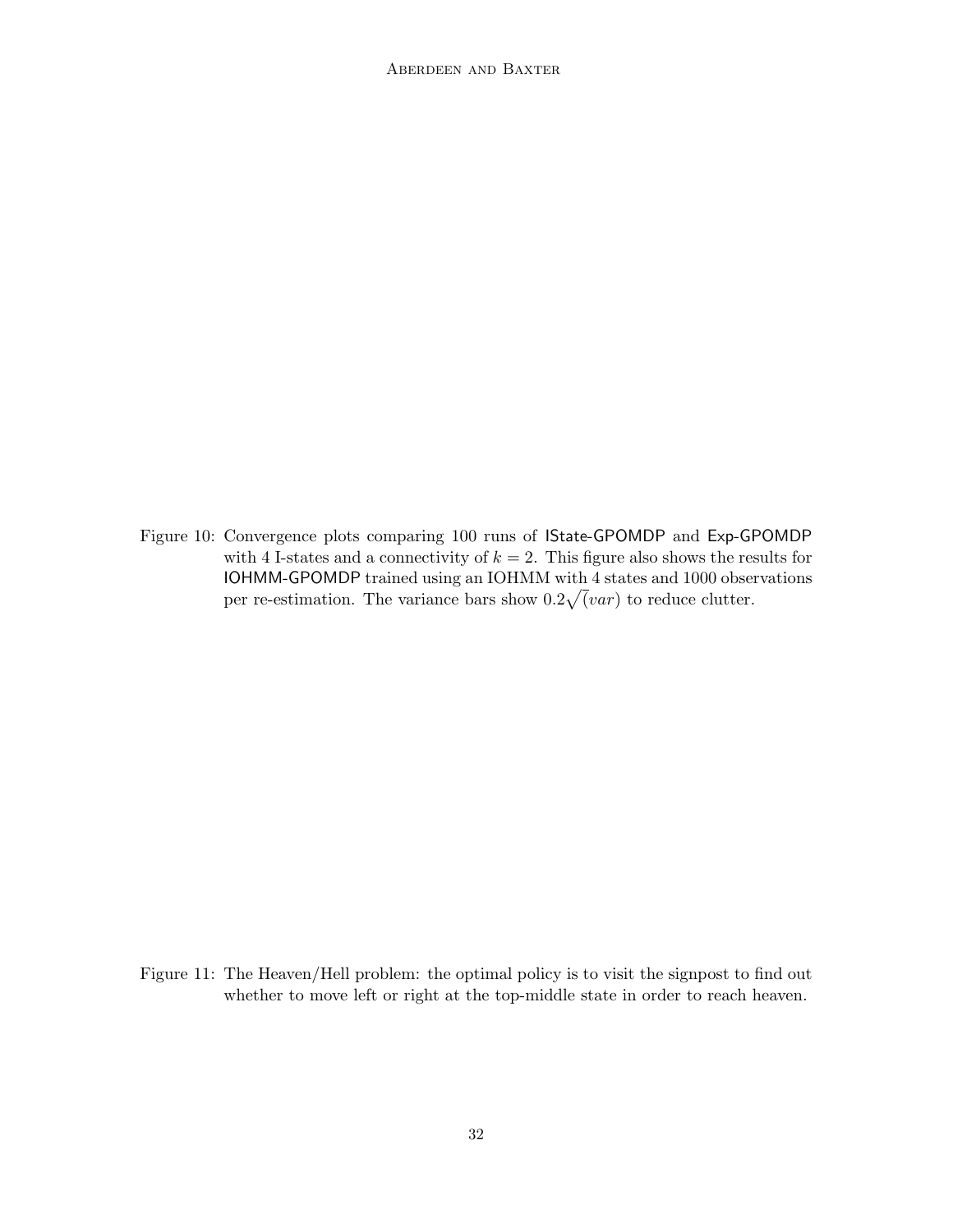## 7.2.2 Experimental Protocol

Agents are parameterised by lookup tables with a total of 1540 parameters. Quadratic penalties were used to avoid local maxima (see Appendix B.3). GAMP used a penalty of  $q = 1 \times 10^{-7}$ . Good convergence was found to be sensitive to the penalty, with some runs failing when the penalty was set to  $1 \times 10^{-6}$  or  $1 \times 10^{-8}$ . IState-GPOMDP is less sensitive to the penalty and used  $q = 1 \times 10^{-4}$ . IState-GPOMDP used a discount factor of  $\beta = 0.99$  and gradient estimation times of  $10^7$  steps. The global state space comprises of 20 world states and 20 I-states, for a total of  $n_s n_q = 400$ . We use more I-states than necessary to increase the ease with which the sparse FSC will learn cycles in the policy-graph of the appropriate length. An analogy can be drawn with multi-layer perceptrons where we often choose the number of hidden units to be larger than strictly required for the problem.

We ran Incremental Pruning for this problem, however it failed to converge after running for 100,000 seconds, producing policy graphs with  $n_q > 2000$  states when the optimal infinite-horizon policy graph can be represented with  $n_g = 24.5$  This poor performance results from the failure of the algorithms to identify that the task is actually episodic and that the belief state can be reset after receiving a reward. Using a fixed number of I-states has forced our algorithms to identify useful cycles in the policy graph, hence identifying the episodic qualities of the POMDP.

#### 7.2.3 Results

To demonstrate the necessity of sparse I-state transitions the experiments were run with dense initial FSCs and with FSCs with  $k = 3$  possible next I-states for each combination of current I-state and observation. The stochasticity in the GAMP algorithm comes from the random choice of initial FSC. IState-GPOMDP contains the additional randomness of different trajectories taken through the global state space.

Table 3 shows the results of these experiments. Both algorithms find the optimum policy, but only GAMP finds it consistently. The two failed IState-GPOMDP runs had  $\eta \approx 0$ . All GAMP  $k = 3$  runs succeeded. Also notice that the experiments with dense FSCs all failed with no runs converging. For a dense FSC, the initial gradient magnitude estimated by GAMP is within machine tolerance of 0. The agents typically learnt to use about half of the available I-states, learning to never to make transitions to the unused-states.

The wall clock times to convergence quoted for these experiments are not directly comparable. The IState-GPOMDP experiments were run using 94 processors of a 550 MHz dual CPU PIII Beowulf cluster. The GAMP experiments were run on a 1.3 GHz Athlon, roughly equivalent to 3 CPUs of the cluster. It is extraordinary that GAMP converged in less than 0.3% of the time required by IState-GPOMDP, with better results. This demonstrates the advantage of having a model of the world.

The same problem was tackled by Geffner and Bonet (1998) and a continuous state space version was tackled by Thrun (2000). Both of these papers assumed knowledge of the POMDP model and that the problem is episodic. Within our knowledge this is the first

<sup>5.</sup> Exact algorithms compute policy graphs equivalent to a deterministic  $\omega(h|\phi, g, y)$  function and allowing only one action per node. Because we make the policy  $\mu(u|\theta, h, y)$  a function of current observation as well as the I-state (equivalent to a policy-graph node), we can compute optimal policies with far fewer I-states. In the case of Heaven/Hell,  $n_q = 3$  is sufficient.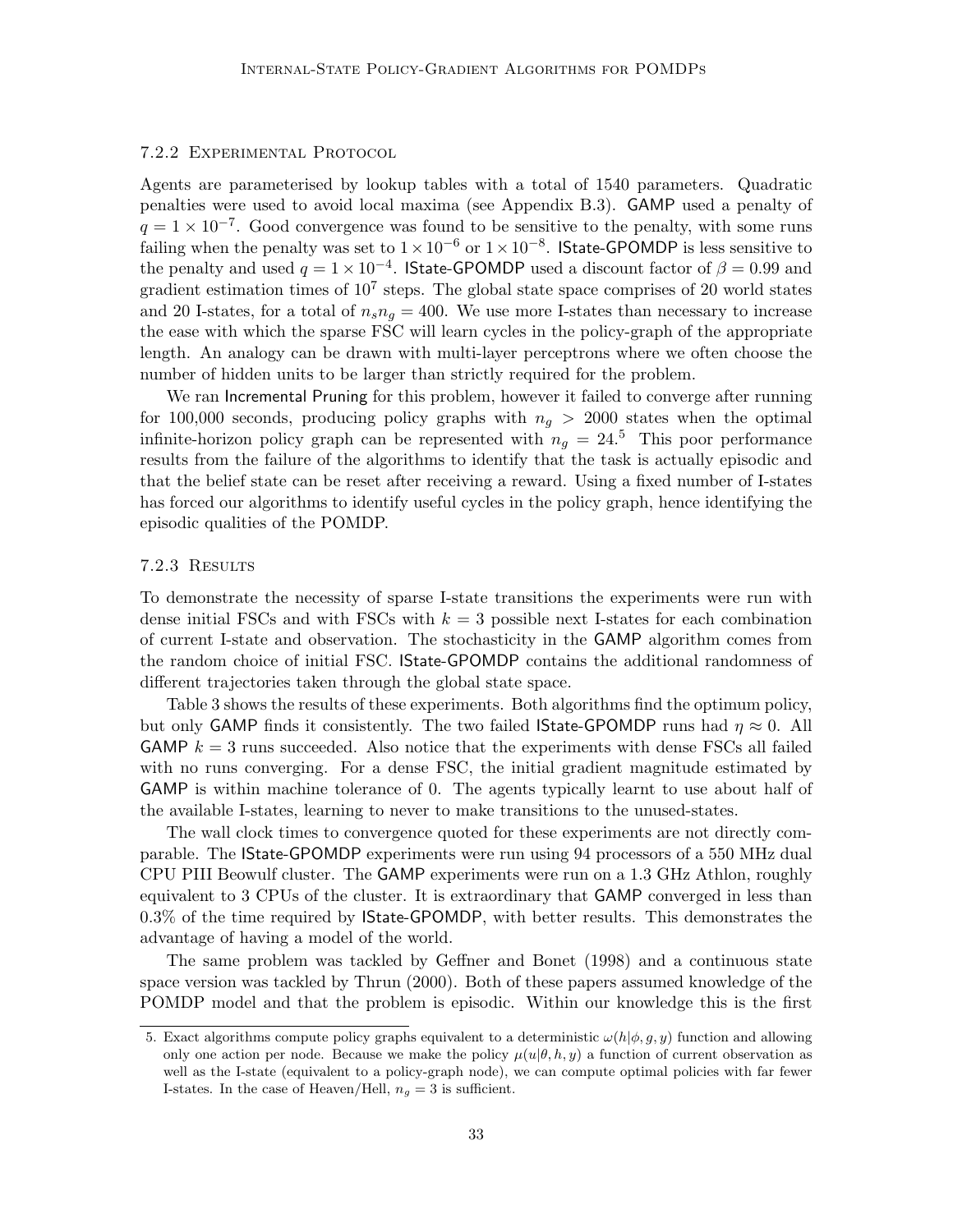| Algorithm                              | mean n                | $max.$ $\eta$         | <i>var.</i> $\times 10^5$ | sec. to $5.0$ |
|----------------------------------------|-----------------------|-----------------------|---------------------------|---------------|
| GAMP $k=3$                             | 9.01                  | 9.09                  | 0.514                     | 34(10)        |
| <b>GAMP</b> dense                      | $5.24 \times 10^{-3}$ | $5.24 \times 10^{-3}$ |                           | $- (0)$       |
| <b>IState-GPOMDP</b> $k = 3 \mid 6.49$ |                       | 9.09                  | 10.8                      | 11436(8)      |
| IState-GPOMDP dense                    | 0.0178                | 0.0339                | $3.23 \times 10^{-4}$     |               |
| Optimum                                | 9.09                  |                       |                           |               |

Table 3: Results over 10 runs for the Heaven/Hell scenario.  $\eta$  values are multiplied by  $10^2$ .

time the Heaven/Hell problem has been solved using a model free algorithm. We could not get the IOHMM-GPOMDP algorithm to solve this problem.

## 7.3 Pentagon

## 7.3.1 Problem Description

An interesting set of problems are defined by Cassandra (1998). In these problems a robot must navigate through corridors to reach a goal. The world is mapped into discrete locations. The robot occupies a location pointing North, South, East or West. The actions it can take are  $\mathcal{U} = \{\text{move forward, turn left, turn right, declare goal}\}.$  Actions do nothing with 11% probability, or move/turn one too many steps with 1% probability. This models the unreliability of the movement systems. There are 28 observations which indicate whether the locations immediately to the front and sides of the robot are reachable. The observations have a 12% chance of being misleading, modelling sensor uncertainty. We modified the problem slightly from the original definition to make it an infinite-horizon task and to make rewards control-independent. The modification means that the declare goal action in the correct state leads to a special state where a reward of 1 is received for any action before the agent is taken back to the initial state. No penalty is received for the declare goal action in the wrong state. In this experiment the agent always starts in the same place but the noise means the agent can quickly become confused about its location even if it has a perfect memory of past observations and actions.

Figure 12 shows the Pentagon navigation problem where the robot must move from the bottom left state to the extra state in the upper left of the middle. This problem exhibits a lot of symmetry, meaning the agent finds many states hard to distinguish by observations alone.

## 7.3.2 Experimental Protocol

This problem has 209 world states plus internal states. For 20 I-states the global state space size is  $20 \times 209 = 4180$  states. The **State-GPOMDP** algorithm required a gradient estimation time of  $2 \times 10^6$  steps to achieve consistent gradient estimates and Exp-GPOMDP required  $10^6$ steps, demonstrating an effective reduction in variance. Each step in the gradient-ascent line search used an estimation time of one quarter of the standard estimation time. This speeds up convergence, taking advantage of the GSEARCH algorithm's ability to tolerate poor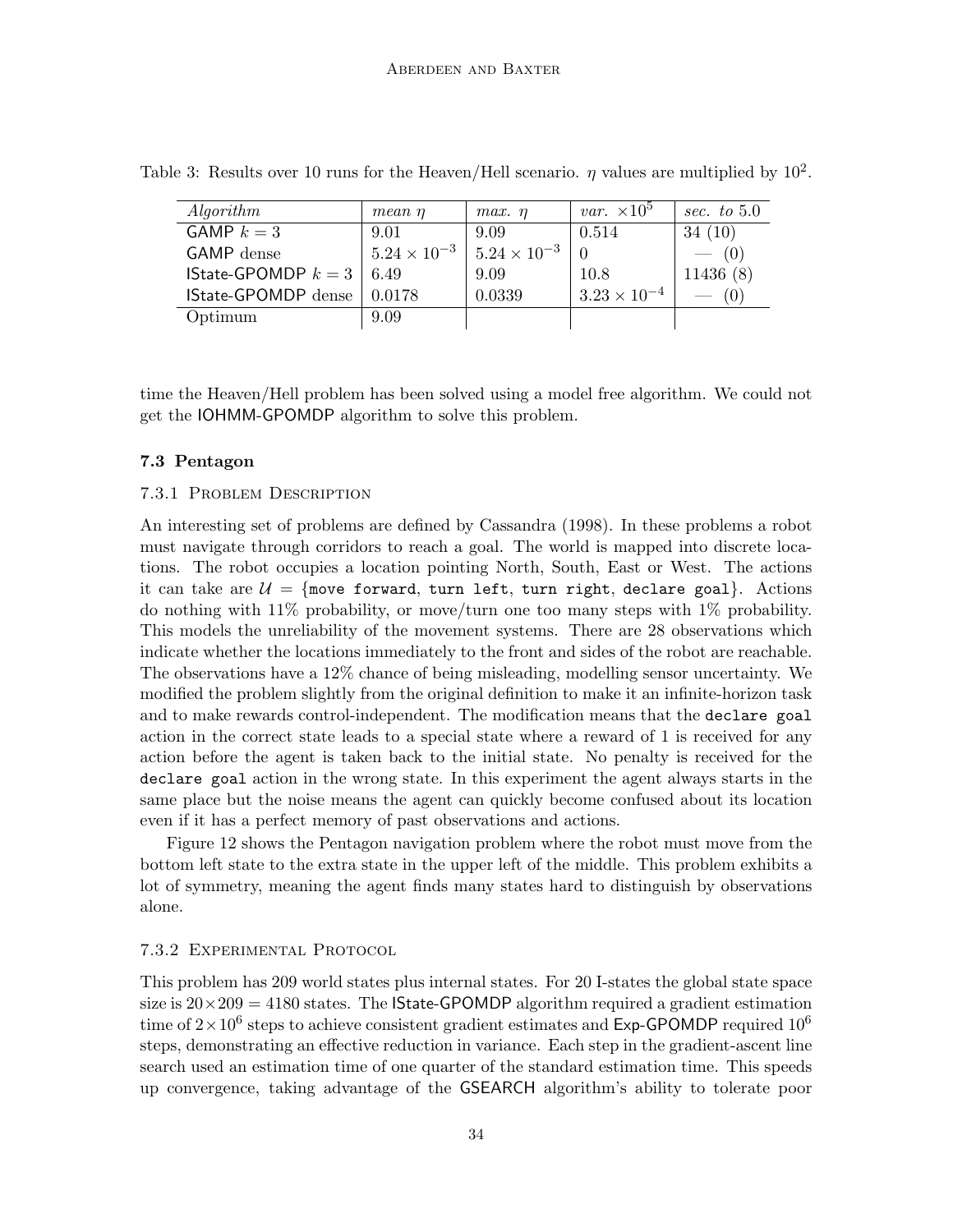Figure 12: The Pentagon robot navigation problem maze.

gradient estimates during the line search (see Appendix B.2). For the simulated algorithms a quadratic penalty of  $q = 10^{-4}$  was used along with a discount factor of  $\beta = 0.99$ .

The Belief experiment uses the POMDP model and the observations to maintain a belief state over the 209 world states. The belief state is passed to IState-GPOMDP in place of y. The belief state sufficiently summarises all past events (Aström, 1965) thus the optimal policy is memory-less and we set the number of I-states to  $1<sup>6</sup>$  Because belief states are vectors in  $[0, 1]^{n_s}$  we cannot use tables to parameterise policies. Instead we use a linear policy with 209 inputs and 4 outputs passed through a soft-max function to generate action distributions. The largest experiments required 3920 parameters to be estimated.

As in the Load/Unload experiment, the IOHMM experiment uses discrete transition distributions indexed by IOHMM state and observation. Unlike the Load/Unload experiment, reward emissions are generated by a single Gaussian for each state, bounded to  $[-1, 1]$ .

## 7.3.3 Results

The lower part of the table provides baseline figures. I-states approximate the policies achievable using a full belief state thus the Belief result of  $\eta = 3.65$  (Table 4) is an empirical upper bound for the  $\eta$  we should be able to achieve using a large number of I-states. **IState-**GPOMDP with  $n_q = 1$  is a memory-less policy which should lower bound the I-state results. Values between these empirical bounds show that I-states can be used to learn better than memory-less policies with a finite amount of memory. The MDP line gives the results for learning when the agent is told the true state of the world, giving us an empirical value for the best policy achievable in a fully observable environment. The Noiseless line is the theoretical maximum that can be achieved if no observation or transition noise is added.

The Incremental Pruning algorithm aborted after 5 value-iteration steps, consuming all 256 MB of memory on the system in 10,800 seconds. Cassandra (1998) contains results for the Pentagon problem which were obtained using the most likely state heuristic. This

<sup>6.</sup> Using the model to generate belief states which take the place of  $y$  in **State-GPOMDP** is another form of model based policy-gradient algorithm with the potential to solve large problems, especially in combination with belief state factorisation. This idea was applied to gradient methods for learning value functions by Rodríguez et al. (1999).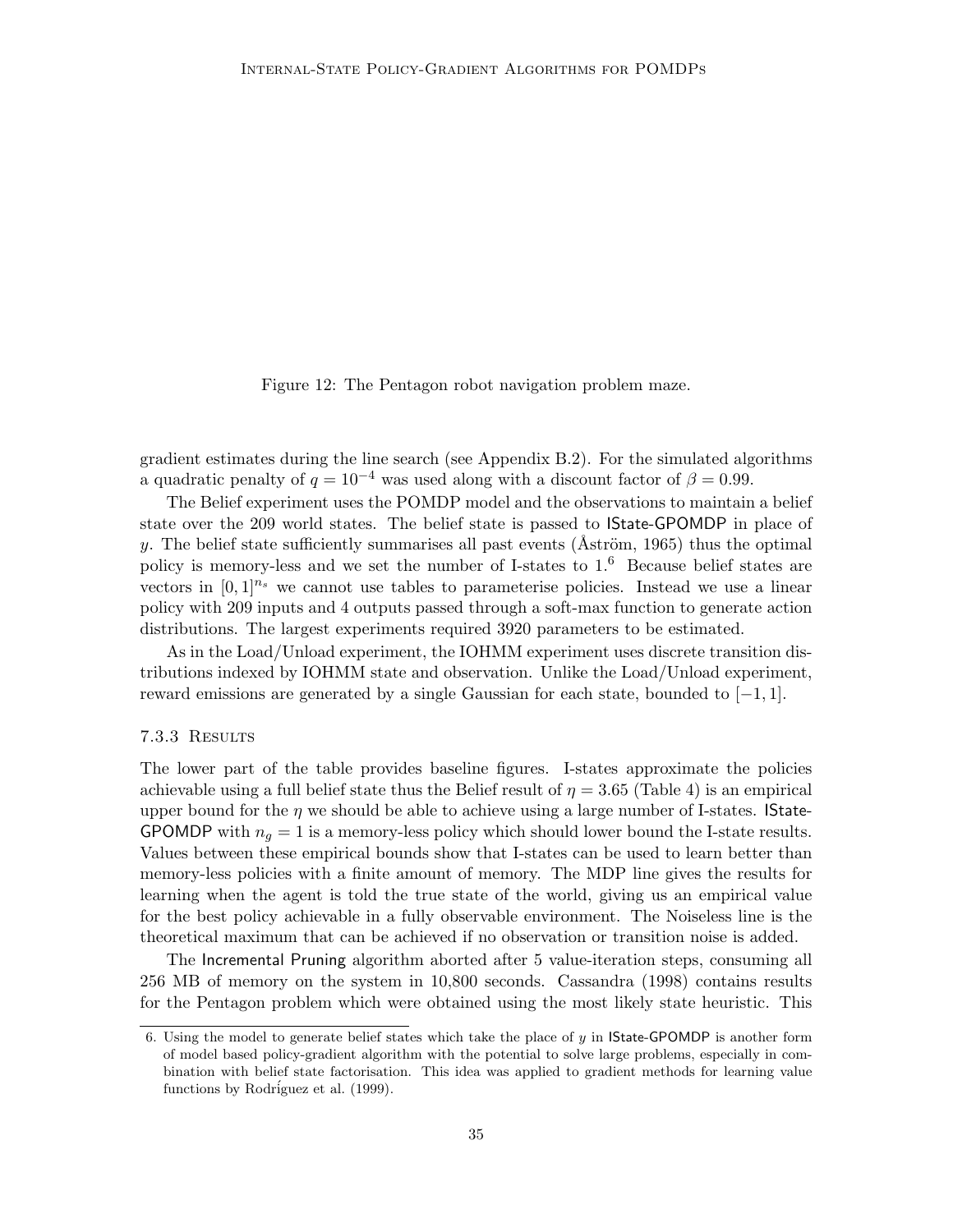| Algorithm            | $n_g$  | $\boldsymbol{k}$ | mean n | max.<br>$\eta$ | <i>var.</i> $\times 10^5$ | sec. to $2.0$ |
|----------------------|--------|------------------|--------|----------------|---------------------------|---------------|
| GAMP                 | 5      | $\overline{2}$   | 2.55   | 2.70           | 0.102                     | 611 $(10)$    |
|                      | $10\,$ | $\overline{2}$   | 2.50   | 2.63           | 0.128                     | 4367 $(10)$   |
|                      | 20     | $\overline{2}$   | 2.50   | 2.80           | 0.250                     | 31311(10)     |
|                      | 20     | 3                | 2.89   | 3.00           | 0.0613                    | 47206 (10)    |
| <b>IState-GPOMDP</b> | 5      | $\overline{2}$   | 2.06   | 2.42           | 2.81                      | 649 (9)       |
|                      | 10     | $\mathfrak{D}$   | 2.18   | 2.37           | 0.180                     | 869 (9)       |
|                      | 20     | $\overline{2}$   | 2.12   | 2.28           | 0.137                     | 1390(9)       |
|                      | 20     | 3                | 2.15   | 2.33           | 0.138                     | 1624(9)       |
| Exp-GPOMDP           | 5      | $\overline{2}$   | 1.96   | 2.33           | 4.01                      | 1708 (7)      |
|                      | 10     | $\overline{2}$   | 2.19   | 2.40           | 0.151                     | 6020(9)       |
|                      | 20     | $\overline{2}$   | 2.11   | 2.27           | 0.105                     | 29640 (8)     |
|                      | 20     | 3                | 2.26   | 2.36           | 0.0448                    | 48296(10)     |
| IOHMM-GPOMDP         | 1      |                  | 1.39   | 1.26           | 1.3                       | (0)           |
| IOHMM-GPOMDP         | 5      |                  | 1.47   | 1.63           | 3.65                      | (0)           |
| <b>IState-GPOMDP</b> | 1      | 1                | 1.35   | 1.37           | 0.00324                   | (0)           |
| <b>Belief</b>        |        |                  | 2.67   | 3.65           | 7.78                      | 2313(7)       |
| MDP                  |        |                  | 4.93   | 5.01           | 0.148                     | 24 (10)       |
| <b>Noiseless</b>     |        |                  | 5.56   | $5.56\,$       |                           |               |

| Table 4: Results over 10 runs for various algorithms on the Pentagon scenario. $\eta$ values are |  |  |  |
|--------------------------------------------------------------------------------------------------|--|--|--|
| multiplied by $10^2$ .                                                                           |  |  |  |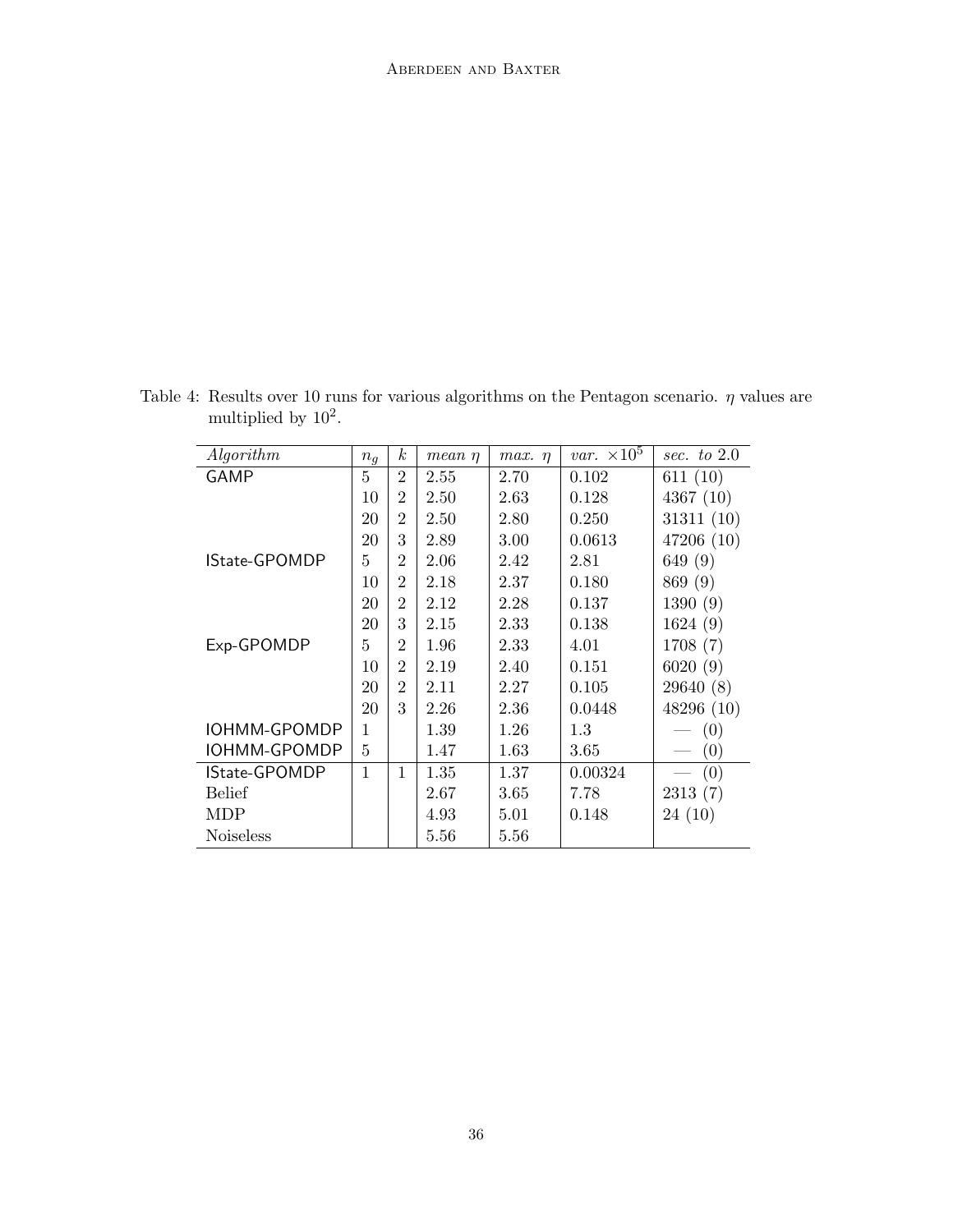method uses the belief state only to identify the most likely current state, performing value updates based on the assumption that the system is in that state, greatly simplifying the problem of representing the value function. To perform a comparison we ran our trained policies on the original POMDP and used the sum of discounted rewards criteria as used in the thesis. The maximum Belief GPOMDP result of 3.64 gives a discounted reward of 0.764. This result sits between Cassandra's results of 0.791 for a known start state and 0.729 for a uniform initial belief state. We do not reset the I-state after receiving rewards so the state in the initial position is not fixed, however the probability of occupying each I-state is not uniform, thus Cassandra's results bracketing ours is a reasonable result.

GAMP has the best finite-memory results because it has access to the POMDP model, however, it does not out-perform the Belief experiments which have access to the model and the *full belief state*. For large or infinite state spaces tracking the full belief state is intractable so finite memory methods such as GAMP are useful. The GAMP result of  $\eta = 3.00$  for  $n_q = 20$  and  $k = 3$  is the best finite state controller, coming close to the best expected result of  $\eta = 3.65$  while using only 20 I-states. In fact the mean value for GAMP is greater than the mean value for the Belief experiment, indicating that GAMP gradient estimates have lower variance and that the Belief experiments should have used a longer gradient estimation time. Increasing  $n<sub>g</sub>$  and the FSC connectivity k generally improves the results due to the increasing richness of the parameterisation. However setting  $k > 3$  caused failures due to small initial gradients.

The fact that the best **IState-GPOMDP** results come from  $n_q < 20$  is because we did not scale the number of gradient estimation steps with the number of I-states. Exp-GPOMDP's reduced variance allowed it to demonstrate performance increases as  $n<sub>g</sub>$  is increased, even when using fewer gradient estimation steps. Fewer estimation steps means fewer expensive interactions with the world. This claim is backed up by Figure 13 which demonstrates that for  $n_g = 20$ , Exp-GPOMDP produces a superior result in fewer steps than IState-GPOMDP.

## 8. Future Work

The state space of a POMDP grows exponentially with the number of state variables in the system. Factored belief state methods for POMDPs (Hansen and Feng, 2000) operate on state variables directly, greatly compacting the representation of the POMDP and hence allowing much larger problems to be tackled. To scale to hundreds of thousands of states algorithms such as GAMP should be extended to factored representations. Factored representations can also be used with IState-GPOMDP when observations are replaced by factored belief states computed using the world model (similar to the Belief experiment of Section 7.3).

We have so far assumed a fixed number of I-states,  $n_q$ . We would prefer algorithms that begin with a small number of I-states and add more as found necessary. A simple approach is to split states which have non-deterministic transitions or actions. Similar ideas have been applied to HMMs (Chrisman, 1992) and utile distinction trees (McCallum, 1996).

Extending the trick of sparse FSCs to function approximators like neural networks is relatively straight forward and we plan to apply it to problems with continuous state spaces such as speech processing.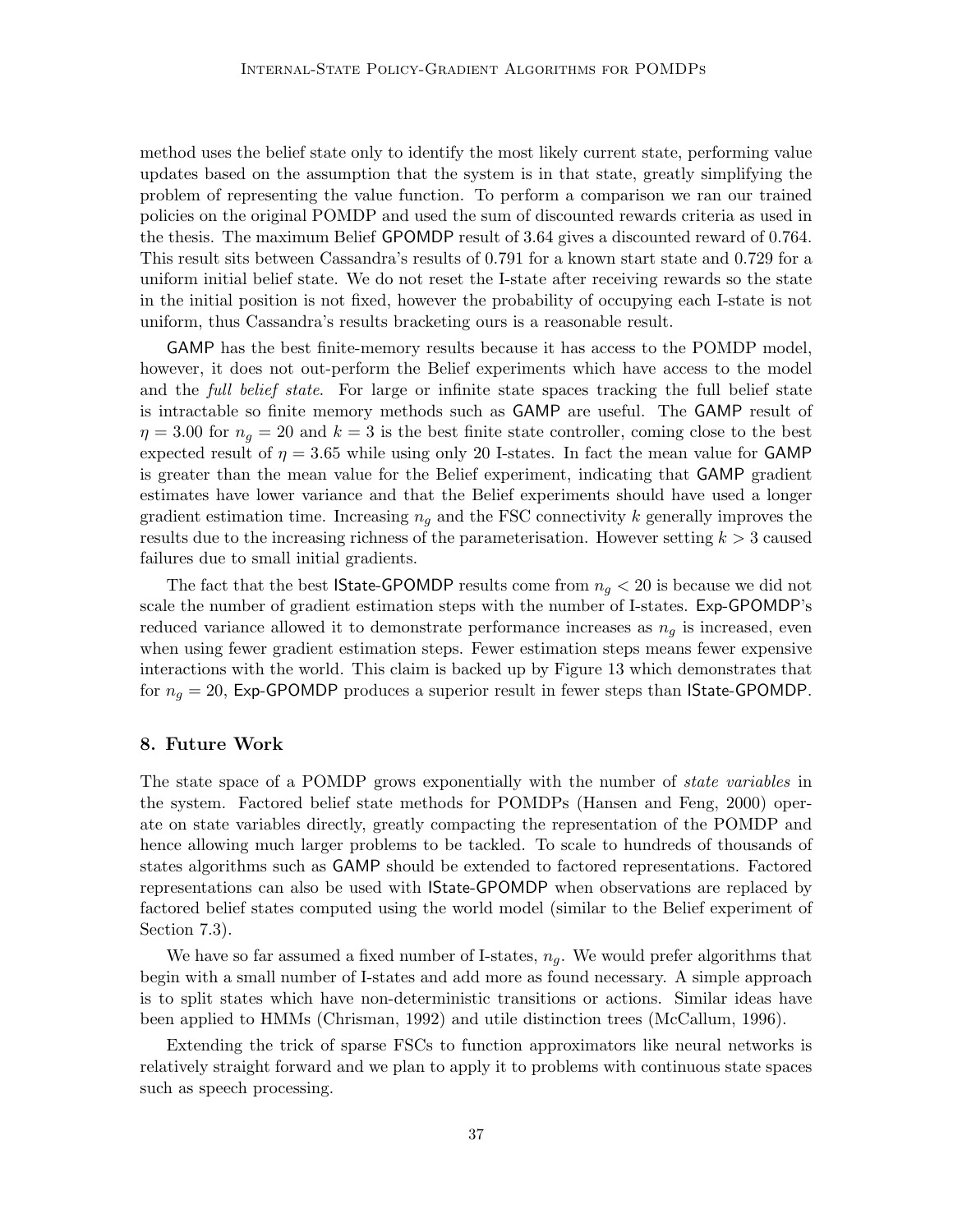

For applications that learn from real experience it is important to keep the number of interactions with the world to a minimum (Peshkin and Shelton, 2001). For example, it is not feasible to allow a robot to run around a building making millions of random high level decisions. Combining techniques like importance sampling (Glynn, 1996, Ortiz and Kaelbling, 2000, Shelton, 2001b) with Exp-GPOMDP is an interesting prospect for minimising world interactions.

## 9. Conclusion

We have described and empirically compared four policy-gradient algorithms for learning parameterised policies for POMDPs. All the algorithms incorporate internal state to help cope with the loss of the Markov property that occurs with partial observability. The GAMP algorithm makes use of a model of the environment to compute approximations to the gradient of the long term average reward. The IState-GPOMDP algorithm estimates the gradient without a model by interacting with the world. The IOHMM-GPOMDP algorithm reveals hidden state by attempting to predict rewards and the Exp-GPOMDP algorithm behaves similarly to IState-GPOMDP but it computes the expectation over all I-state trajectories instead of simulating paths. We also analysed as problem with finite state controller agents which occurs when the I-states are initially undifferentiated. We have demonstrated the ability of these algorithms to learn POMDPs with thousands of states, increasing by an order of magnitude the size of POMDPs previously learnt using FSCs.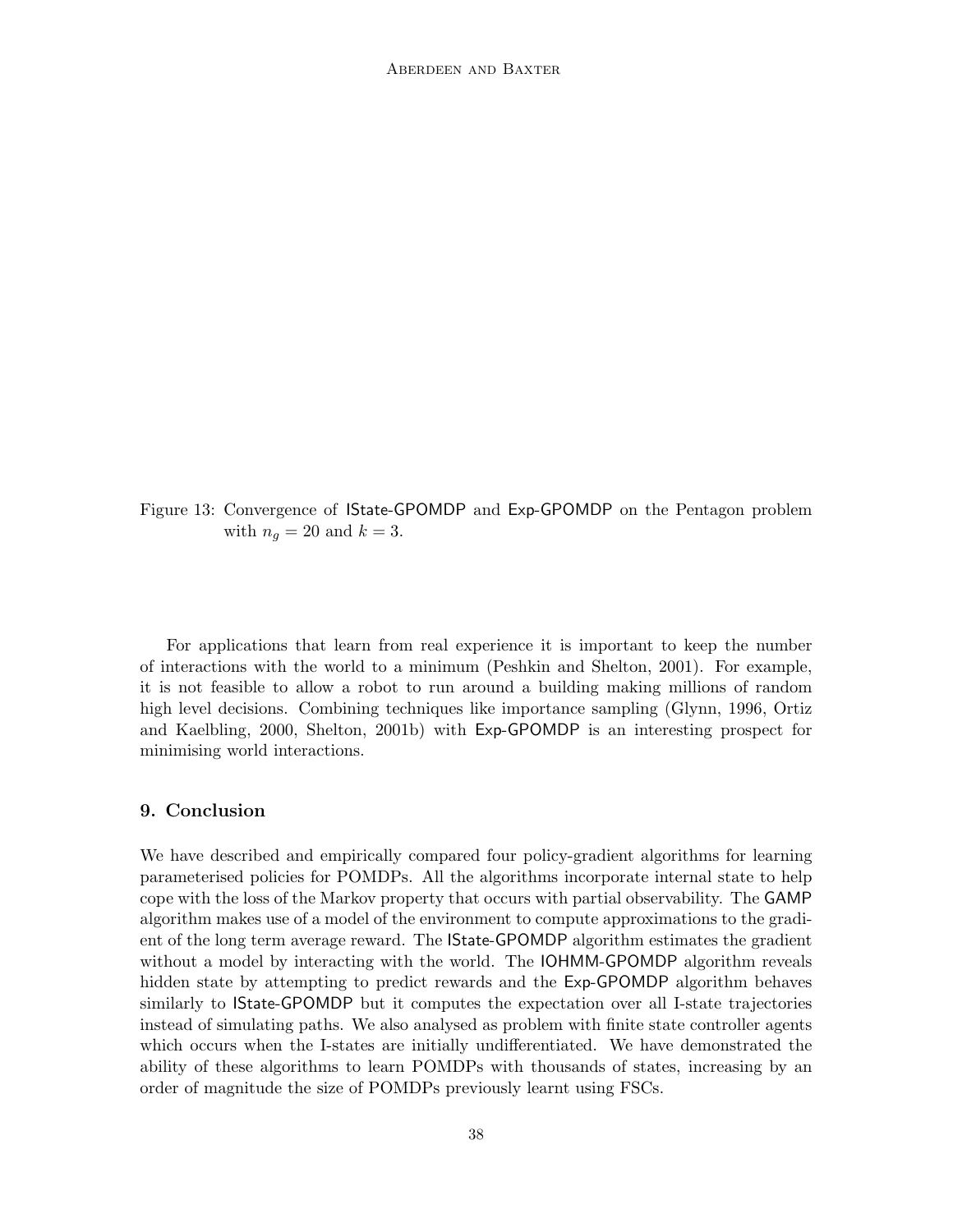## 10. Acknowledgements

The Authors would like to thank Professors Markus Hegland, Sebastian Thrun, Brian Anderson and Yutaka Yamamoto for their comments. Thanks also to Phillip Williams for mathematical assistance. Douglas Aberdeen is supported by an Australian Postgraduate Award.

## Appendix A. Proofs

## A.1 Proof of Theorem 3

Proof

$$
\|\widehat{\nabla \eta} - \nabla \eta\|_{\infty} = \|\pi \sum_{n=N}^{\infty} \nabla P P^n r\|
$$
  
\n
$$
\leq \|\pi\| \|\sum_{n=N}^{\infty} \nabla P P^n r\|, \quad \text{Cauchy-Schwartz inequality,}
$$
  
\n
$$
\leq \|\pi\| \sum_{n=N}^{\infty} \|V_n\|, \quad \text{Triangle inequality,}
$$
  
\n
$$
\leq \sum_{n=N}^{\infty} \|V_n\|, \quad \|\pi\|_{\infty} \leq 1
$$
 (14)

where  $||V_n||$  is defined by the following expression in which the vector  $\xi_n$  takes the place of  $PP^{n}r$  and  $\xi_{n,j}$  is the j'th element of  $\xi_{n}$ 

$$
||V_n|| = ||\nabla P P^n r||
$$
  
= 
$$
||\nabla P \xi_n||
$$
  
= 
$$
||\sum_{j,y,u} \nu(y|i) \nabla \mu(u|\theta, y) q(j|i, u) \xi_{n,j}||.
$$

Now we show the computation for each element of  $\xi_n$ , defining it in terms of the sum of  $\eta$ and the variation of  $\xi_{n,j}$  away from<br>  $\eta$ 

$$
\xi_n, i = \sum_j P_{ij}^n r_j
$$
  
= 
$$
\sum_j (\pi_j + (P_{ij} - \pi_j))r_j
$$
  
= 
$$
\sum_j (\pi_j + \Delta_n(i, j))r_j
$$
  
= 
$$
\eta + \sum_j \Delta_n(i, j)r_j.
$$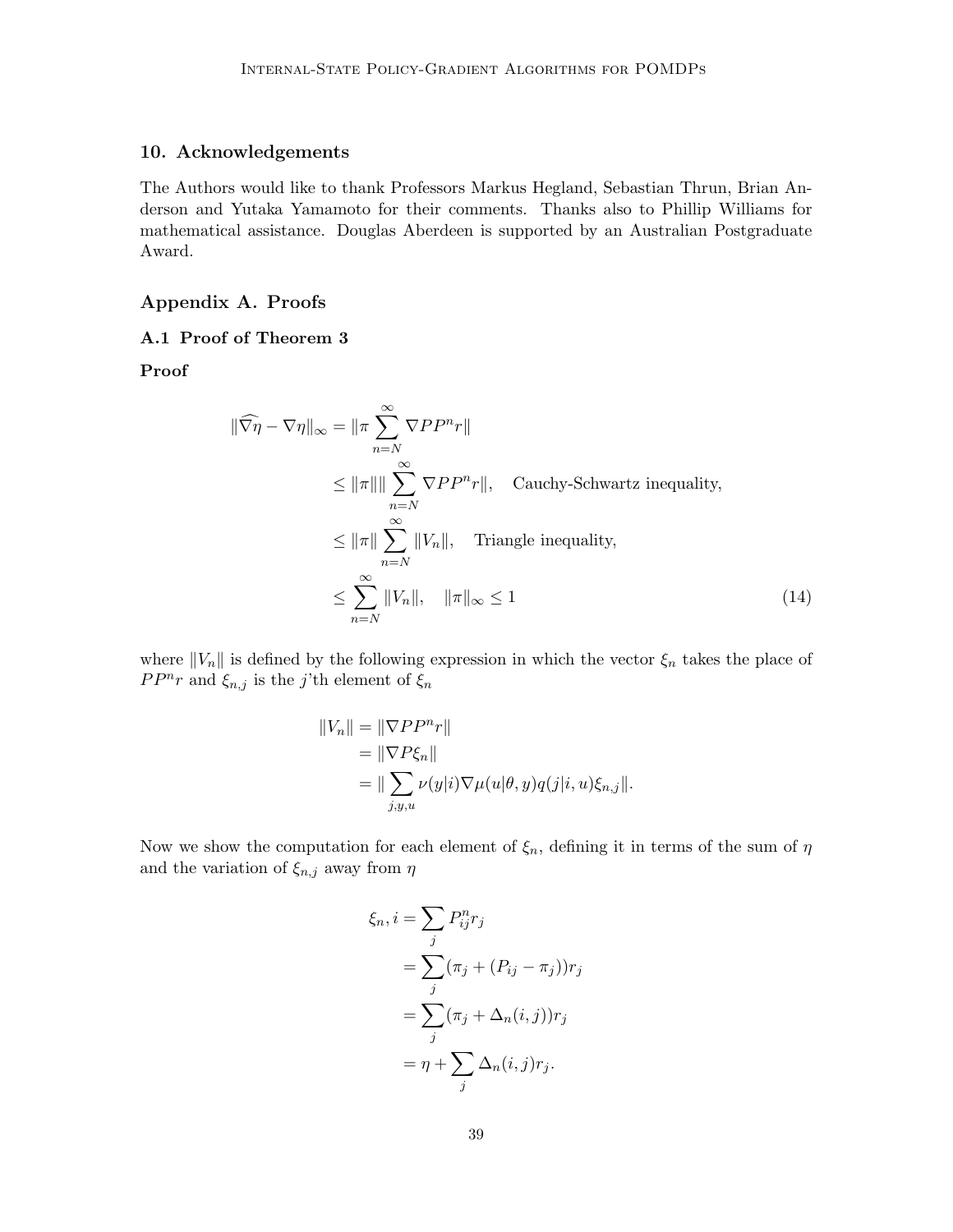Substituting back into  $||V_n||$  we obtain

$$
||V_n|| = ||\sum_{j,y,u} \nu(y|i)\nabla\mu(u|\theta,y)q(j|i,u)(\eta + \sum_m \Delta_n(j,m)r_m)||
$$
  
\n
$$
= ||\sum_{j,y,u} \nu(y|i)\nabla\mu(u|\theta,y)q(j|i,u)\eta + \sum_{j,y,u} \nu(y|i)\nabla\mu(u|\theta,y)q(j|i,u)\sum_m \Delta_n(j,m)r_m||
$$
  
\n
$$
= ||\eta \sum_y \nu(y|i)\nabla \sum_u \mu(u|\theta,y) \sum_j q(j|i,u) + \sum_{j=1}^{m} \sum_{j,y,u} \nu(y|i)\nabla\mu(u|\theta,y)q(j|i,u)\sum_m \Delta_n(j,m)r_m||
$$
  
\n
$$
= ||\eta \sum_y \nu(y|i) \sum_u \mu(u|\theta,y) + \sum_{j=0}^{m} \sum_{j,y,u} \nu(y|i)\nabla\mu(u|\theta,y)q(j|i,u)\sum_m \Delta_n(j,m)r_m||
$$
  
\n
$$
= ||\sum_{j,y,u} \nu(y|i)\nabla\mu(u|\theta,y)q(j|i,u)\sum_m \Delta_n(j,m)r_m||,
$$

which has only one vector quantity  $\mu(u|\theta, y)$  so we can take the scalar factors outside the norm, taking the absolute value of the  $|\sum_{m} \Delta_n(j,m)|$  which is the only possibly negative quantity

$$
= \|\sum_{j,y,u}\nu(y|i)\nabla\mu(u|\theta,y)q(j|i,u)\sum_{m}\Delta_n(j,m)r_m\|
$$
  
\n
$$
\leq \sum_{y,u}\nu(y|i)\|\nabla\mu(u|\theta,y)\|\sum_{j}q(j|i,u)\|\sum_{m}\Delta_n(j,m)r_m|
$$
  
\n
$$
\leq R\sum_{y,u}\nu(y|i)U\sum_{j}q(j|i,u)\|\sum_{m}\Delta_n(j,m)|.
$$
 (15)

The last line makes use of the bounds on  $\nabla \mu(u|\theta, y)$  and  $r_m$  stated in Assumptions 2 and 3. Now observe that

$$
\left|\sum_{m} \Delta_n(j,m)\right| \le \sum_{m} |\Delta_n(j,m)|, \quad \text{Triangle inequality}
$$

$$
= \sum_{m} |P_{jm}^n - \pi_m|
$$

$$
= d(P_j^n, \pi),
$$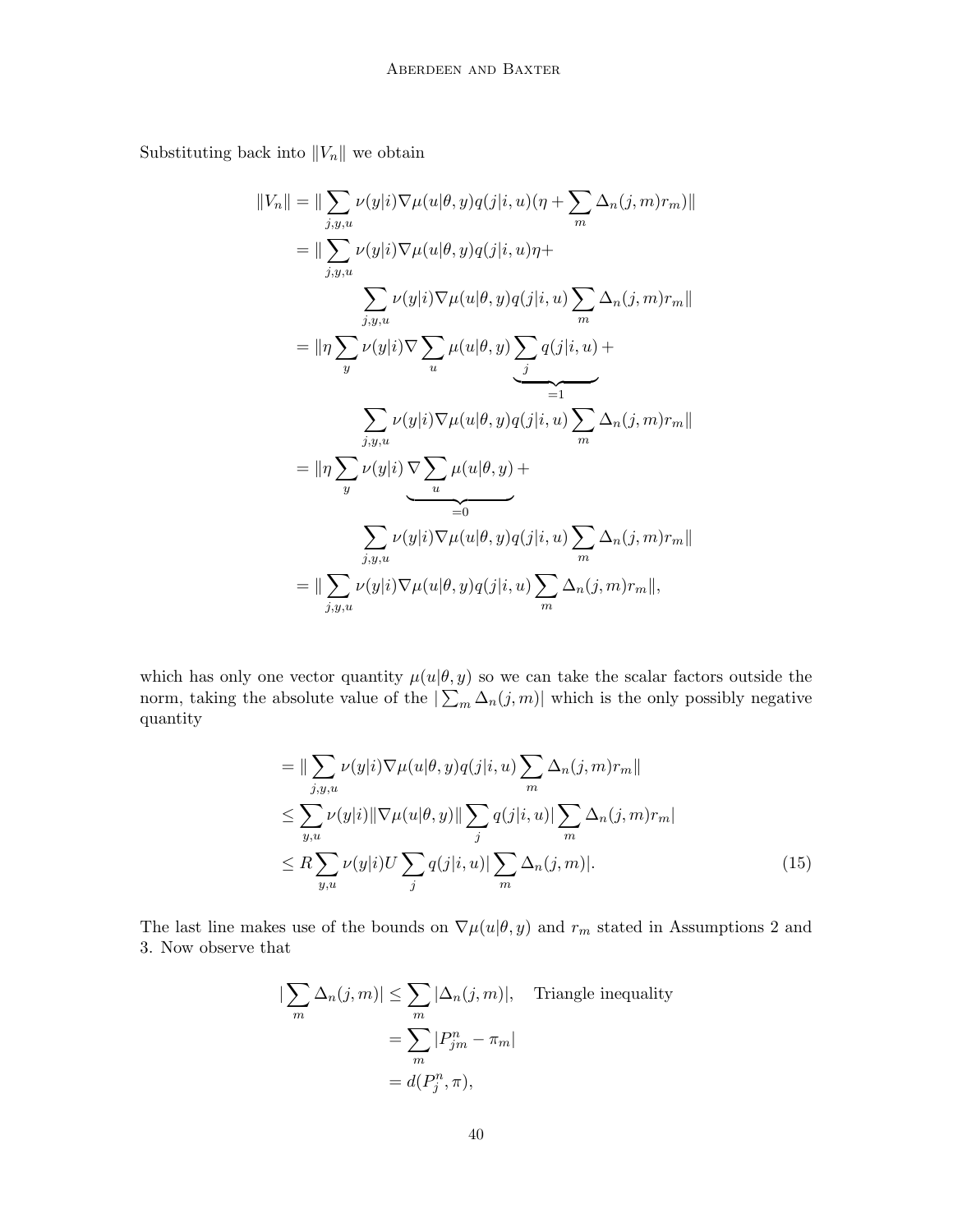that is, the total variation distance from Definition 1. Returning to (15) and substituting the inequality above

$$
\leq UR\sum_{y,u}\nu(y|i)\sum_jq(j|i,u)d(P_j^n,\pi),
$$

which is further simplified by letting  $\bar{d}(n) = \max_j d(P_j^n, \pi)$ , giving

$$
\leq UR \sum_{y,u} \nu(y|i) \sum_{j} q(j|i, u)\bar{d}(n)
$$

$$
= UR\bar{d}(n) \sum_{y,u} \nu(y|i) \underbrace{\sum_{j} q(j|i, u)}_{=1}
$$

$$
= UR\bar{d}(n) \underbrace{\sum_{y,u} \nu(y|i)}_{=n_u}
$$

$$
= URn_u\bar{d}(n).
$$

Now we substitute this value for  $||V_n||$  into (14)

$$
\|\widehat{\nabla \eta} - \nabla \eta\| \le \sum_{n=N}^{\infty} U R n_u \bar{d}(n)
$$

$$
= U R n_u \sum_{n=N}^{\infty} \bar{d}(n).
$$

Now we make use of Definition 2, bounding  $\bar{d}(n)$  in terms of  $\tau$  of the matrix P

$$
\leq U R n_u \sum_{n=N}^{\infty} \exp(-\lfloor \frac{n}{\tau} \rfloor)
$$
  
=  $U R n_u \left[ \left( \sum_{l=\lfloor \frac{N}{\tau} \rfloor+1}^{\infty} \sum_{k=0}^{\tau-1} \exp(-l) \right) + \sum_{k=N \mod \tau}^{\tau-1} \exp(-\lfloor \frac{N}{\tau} \rfloor) \right]$  (16)  

$$
\leq U R n_u \sum_{l=\lfloor \frac{N}{\tau} \rfloor}^{\infty} \sum_{k=0}^{\tau-1} \exp(-l).
$$

The last two lines re-write the bound so that the floor operator does not appear in the summation. We arrive at (16) by re-writing the first line as a sum of sums for which the  $l = \lfloor n/\tau \rfloor$  value is constant. The second term of (16) is eliminated by noting that  $k = N \mod \tau \leq \tau$  and combining it with the first sum by subtracting one from the initial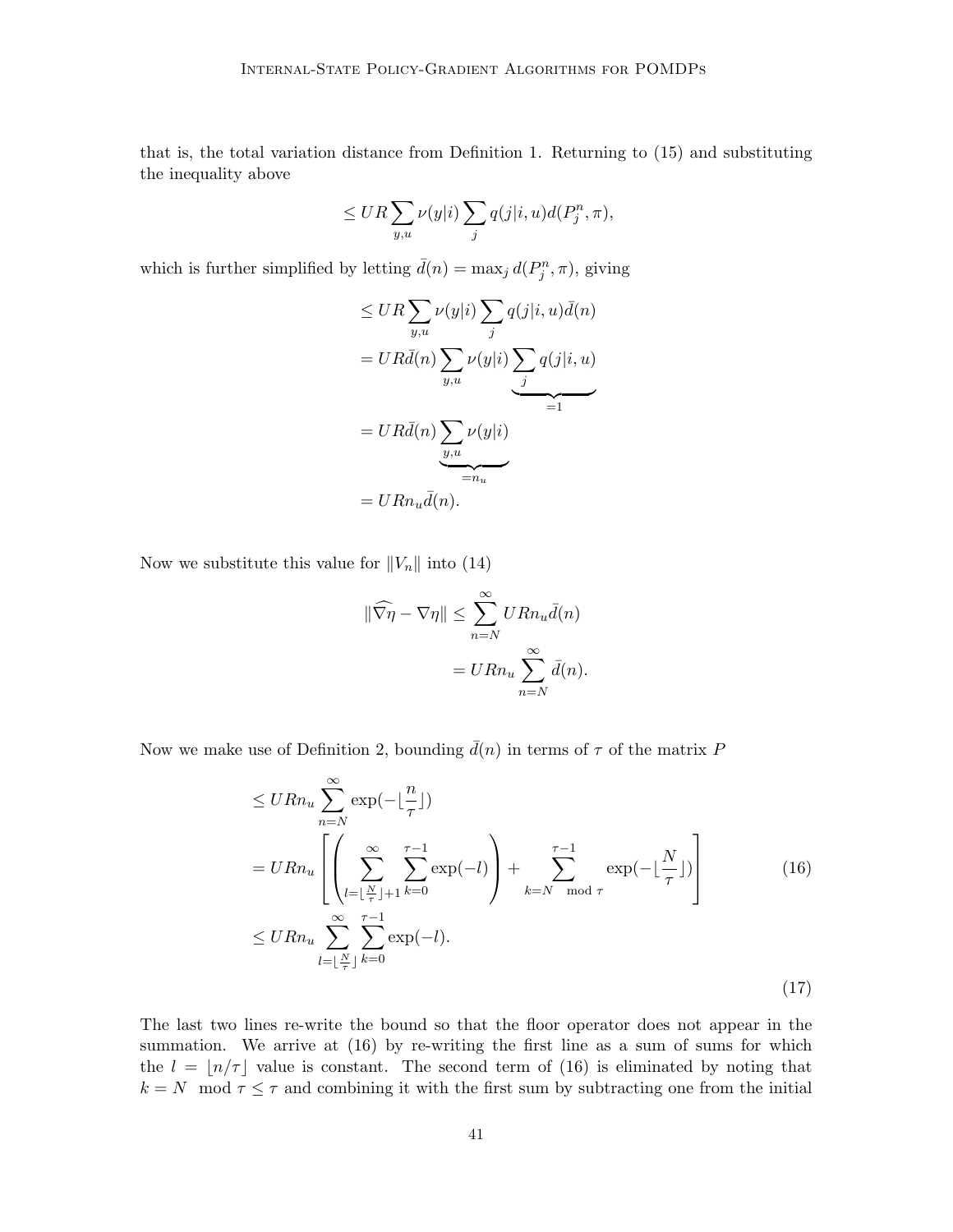summation index l. We can now observe we are performing the first sum  $\tau$  times and apply a a standard series convergence result

$$
= U R n_u \tau \sum_{l=\lfloor \frac{N}{\tau} \rfloor}^{\infty} \exp(-l)
$$

$$
= U R n_u \tau \sum_{l=\lfloor \frac{N}{\tau} \rfloor}^{\infty} \left(\frac{1}{\exp(1)}\right)^l
$$

$$
= U R n_u \tau \frac{\exp(-\lfloor \frac{N}{\tau} \rfloor)}{1 - \exp(-1)}.
$$

#### A.2 IState-GPOMDP Proofs

## A.2.1 Proof of Theorem 5

The following proof is copied from Baxter and Bartlett (2001) and is not the author's work. Proof Recall from Equation (7) that

$$
\nabla \eta = \pi \nabla P \left[ I - (P - e\pi) \right]^{-1} r
$$

A quick induction argument shows that  $[P - e\pi]^n = P^n - e\pi$  which converges to 0 as  $n \to \infty$ by Assumption 1. So by a classical matrix theorem,  $[I - (P - e\pi)]^{-1}$  exists and is equal to  $\sum_{n=0}^{\infty} [P^n - e\pi]$ . Observe that  $(\nabla P)e = 0$  so (7) can be rewritten as

$$
\nabla \eta = \pi \left[ \sum_{n=0}^{\infty} (\nabla P) P^n \right] r.
$$
 (18)

П

Now let  $\beta \in [0, 1]$  be a discount factor and consider the following modification to Equation (18)

$$
\widehat{\nabla_{\beta}\eta} := \pi \left[ \sum_{n=0}^{\infty} (\nabla P)(\beta P)^n \right] r.
$$
 (19)

Since  $\lim_{\beta \to 1} \nabla_{\beta} \eta = \nabla \eta$ , and since  $(\beta P)^n = \beta^n P^n \to \beta^n e \pi \to 0$ , we can take  $\nabla P$  back out of the sum and write

$$
\widehat{\nabla_{\beta}\eta} := \pi(\nabla P) \left[ \sum_{n=0}^{\infty} \beta^n P^n \right] r.
$$
 (20)

But  $\left[\sum_{n=0}^{\infty} \beta^n P^n\right] r = J_\beta$  where  $J_\beta = [J_\beta(1,1), \ldots, J_\beta(n_s, n_g)]$  is the vector of expected discounted reward from each world/I-state pair  $(i, q)$ :

$$
J_{\beta}(i,g) := \mathbb{E}\left[\sum_{t=0}^{\infty} \beta^t r(i_t, g_t) | i_0 = i, g_0 = g\right],
$$
\n(21)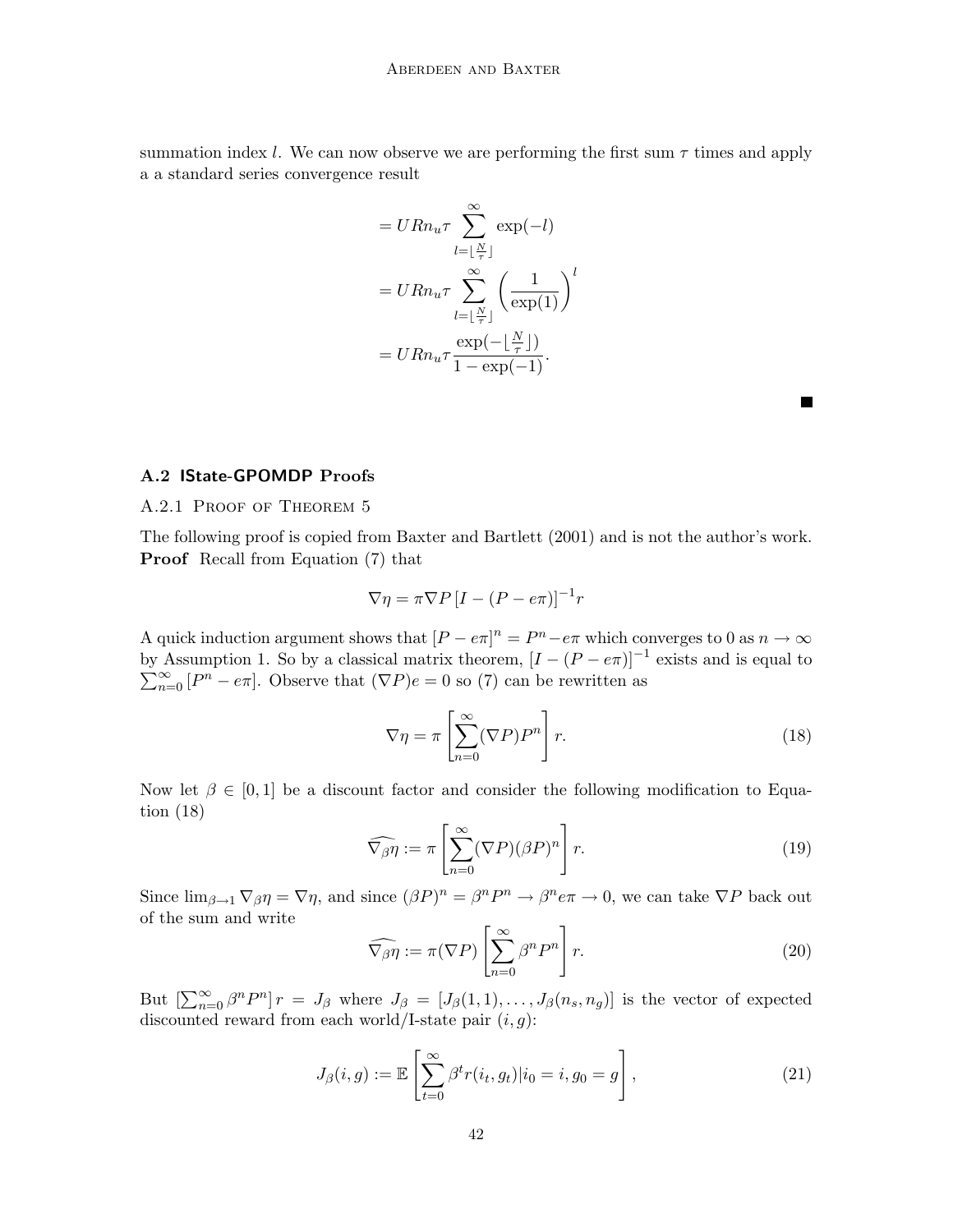where the expectation is over all sample paths  $(i, g), (i_1, g_1), (i_2, g_2), \ldots$ . This give us the required expression

$$
\lim_{\beta \to 1} \pi(\nabla P)r = \nabla \eta.
$$

 $\blacksquare$ 

## A.2.2 Proof of Theorem 5

This proof is an easy generalisation of (Baxter and Bartlett, 2001, Thm. 4).

**Proof** Let  $X_0, X_1, \ldots, X_t, \ldots$  denote the random process corresponding to the environment Markov chain generated by  $P(\theta, \phi)$ . Also, let  $G_0, G_1, \ldots, G_t, \ldots$  denote the random process corresponding to the I-state Markov chain generated by  $P(\theta, \phi)$ . By Assumption 1,  $\{X_t, G_t\}$ is asymptotically stationary, and we can write

$$
\pi \nabla P J_{\beta} = \sum_{i,j} \pi(i,g) \nabla p_{(i,g)(j,h)}(\theta, \phi) J_{\beta}(j,h)
$$
  
\n
$$
= \sum_{i,j,y,u,g,h} \pi(i,g) q(j|i,u) \nu_{y}(i)
$$
  
\n
$$
= \sum_{i,j,y,u,g,h} \pi(i,g) p(u|\theta, h,y), \nabla^{\phi} \omega(h|\phi, g, y) \mu(u|\theta, h, y) \Big] J_{\beta}(j,h), \text{ from (2)}
$$
  
\n
$$
= \sum_{i,j,y,u,g,h} \pi(i,g) p_{(i,g)(j,h)}(u) \nu_{y}(i)
$$
  
\n
$$
\omega(h|\phi, g, y) \frac{\nabla^{\theta} \mu(u|\theta, h, y)}{\mu(u|\theta, h, y)} \mu(u|\theta, h, y) J_{\beta}(j,h),
$$
  
\n
$$
\frac{\nabla^{\phi} \omega(h|\phi, g, y)}{\omega(h|\phi, g, y)} \omega(h|\phi, g, y) \mu(u|\theta, h, y) J_{\beta}(j,h) \Big].
$$

There are two independent sets of gradient values for the  $\theta$  and  $\phi$  parameters. The remainder of the proof follows the gradient w.r.t.  $\phi$  however the proof w.r.t.  $\theta$  is the same. Dropping the  $\nabla^{\theta}$  components, we can rewrite the last expression the right-hand-side as

$$
\sum_{i,j,y,u,g,h} \mathbb{E} \chi_i(X_t) \chi_j(X_{t+1}) \chi_g(G_t) \chi_h(G_{t+1}) \chi_u(U_t) \chi_y(Y_t) \frac{\nabla \omega(h|\phi,g,y)}{\omega(h|\phi,g,y)} J(t+1),
$$

where  $\chi_i(X)$  denotes the indicator function for state i of random process X

$$
\chi_i(X_t) := \begin{cases} 1 & \text{if } X_t = i, \\ 0 & \text{otherwise,} \end{cases}
$$

and the expectation is with respect to the joint distribution of  $\{X_t, X_{t+1}, Y_t, G_t, G_{t+1}, U_t\}$ when  $X_t$  is stationary. Here  $J(t+1)$  is the process governing the discounted infinite horizon reward

$$
J(t+1) = \sum_{s=t+1}^{\infty} \beta^{s-t-1} r(X_s, G_s)
$$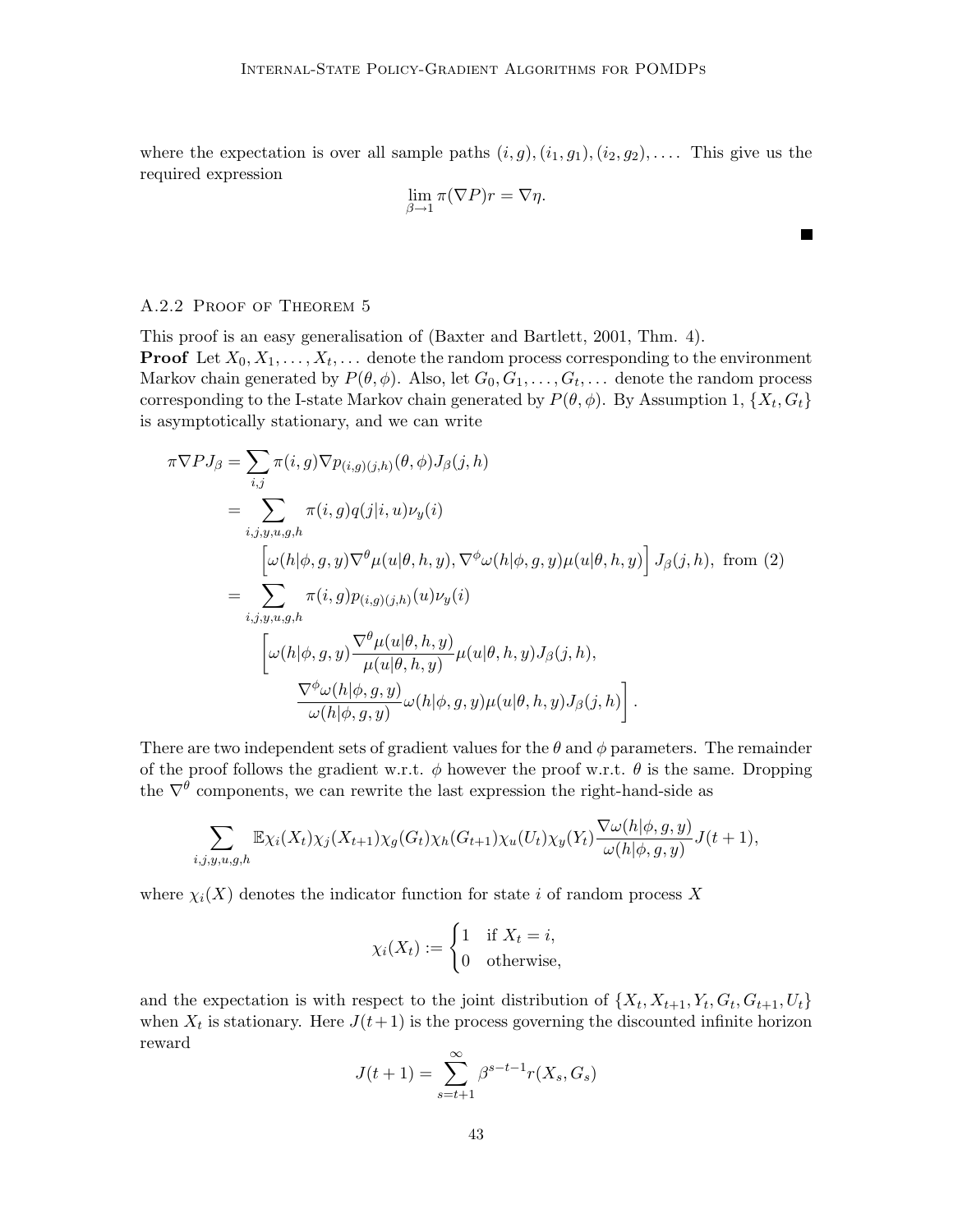such that

$$
J_{\beta}(j,h) = \mathbb{E}[J(t+1)|X_{t+1} = j, G_{t+1} = h]
$$

follows from the boundedness of the rewards and Lebesgue's dominated convergence theorem.

If  $X_t$  is stationary then  $X_t$  is also ergodic and the joint process  $\{X_t, X_{t+1}, Y_t, G_t, G_{t+1}, U_t\}$ is stationary and ergodic (because  $Y_t$  is i.i.d. given  $X_t$ ,  $G_{t+1}$  is i.i.d. given  $G_t$  and  $Y_t$ ,  $U_t$ is i.i.d. given  $G_{t+1}$  and  $Y_t$ , and  $X_{t+1}$  is i.i.d. given  $X_t$  and  $U_t$ ). Since  $\{Z_t\}$  is obtained by taking a fixed function of  $\{X_t, X_{t+1}, Y_t, G_t, G_{t+1}, U_t\}$ , it is also stationary and ergodic (see (Breiman, 1966, Proposition 6.31)). As  $\parallel$  $\nabla \omega(h|\phi,g,y)$ (see (Breiman, 1966, Proposition 6.31)). As  $\left\|\frac{\nabla \omega(h|\phi,g,y)}{\omega(h|\phi,g,y)}\right\|$  is bounded by Assumption 4, from the ergodic theorem we obtain (with obvious notation):

$$
\pi \nabla^{\phi} P J_{\beta} =
$$
\n
$$
\sum_{i,j,y,u,g,h} \lim_{T \to \infty} \frac{1}{T} \sum_{t=0}^{T-1} \chi_{ijuygh}(X_t, X_{t+1}, U_t, Y_t, G_t, G_{t+1}) \frac{\nabla \omega(h|\phi, g, y)}{\omega(h|\phi, g, y)} J(t+1)
$$
\n
$$
= \lim_{T \to \infty} \frac{1}{T} \sum_{t=0}^{T-1} \sum_{ijyugh} \chi_{ijuygh}(X_t, X_{t+1}, U_t, Y_t, G_t, G_{t+1}) \frac{\nabla \omega(h|\phi, g, y)}{\omega(h|\phi, g, y)} J(t+1)
$$
\n
$$
= \lim_{T \to \infty} \frac{1}{T} \sum_{t=0}^{T-1} \frac{\nabla \omega(G_{t+1}|\phi, G_t, Y_t)}{\omega(G_{t+1}|\phi, G_t, Y_t)} J(t+1)
$$
\n
$$
= \lim_{T \to \infty} \frac{1}{T} \sum_{t=0}^{T-1} \frac{\nabla \omega(G_{t+1}|\phi, G_t, Y_t)}{\omega(G_{t+1}|\phi, G_t, Y_t)} \left[ \sum_{s=t+1}^{T} \beta^{s-t-1} r(X_s, G_s) + \sum_{s=T+1}^{\infty} \beta^{s-t-1} r(X_s, G_s) \right].
$$
\n(22)

Concentrating on the second term in the right-hand-side of (22), observe that:

$$
\left\| \frac{1}{T} \sum_{t=0}^{T-1} \frac{\nabla \omega(G_{t+1} | \phi, G_t, Y_t)}{\omega(G_{t+1} | \phi, G_t, Y_t)} \sum_{s=T+1}^{\infty} \beta^{s-t-1} r(X_s, G_s) \right\|
$$
  
\n
$$
\leq \frac{1}{T} \sum_{t=0}^{T-1} \left\| \frac{\nabla \omega(G_{t+1} | \phi, G_t, Y_t)}{\omega(G_{t+1} | \phi, G_t, Y_t)} \right\| \sum_{s=T+1}^{\infty} \beta^{s-t-1} |r(X_s, G_s)|
$$
  
\n
$$
\leq \frac{BR}{T} \sum_{t=0}^{T-1} \sum_{s=T+1}^{\infty} \beta^{s-t-1}
$$
  
\n
$$
= \frac{BR}{T} \sum_{t=0}^{T-1} \frac{\beta^{T-t}}{1-\beta}
$$
  
\n
$$
= \frac{BR\beta (1-\beta^T)}{T (1-\beta)^2}
$$
  
\n
$$
\rightarrow 0 \text{ as } T \rightarrow \infty,
$$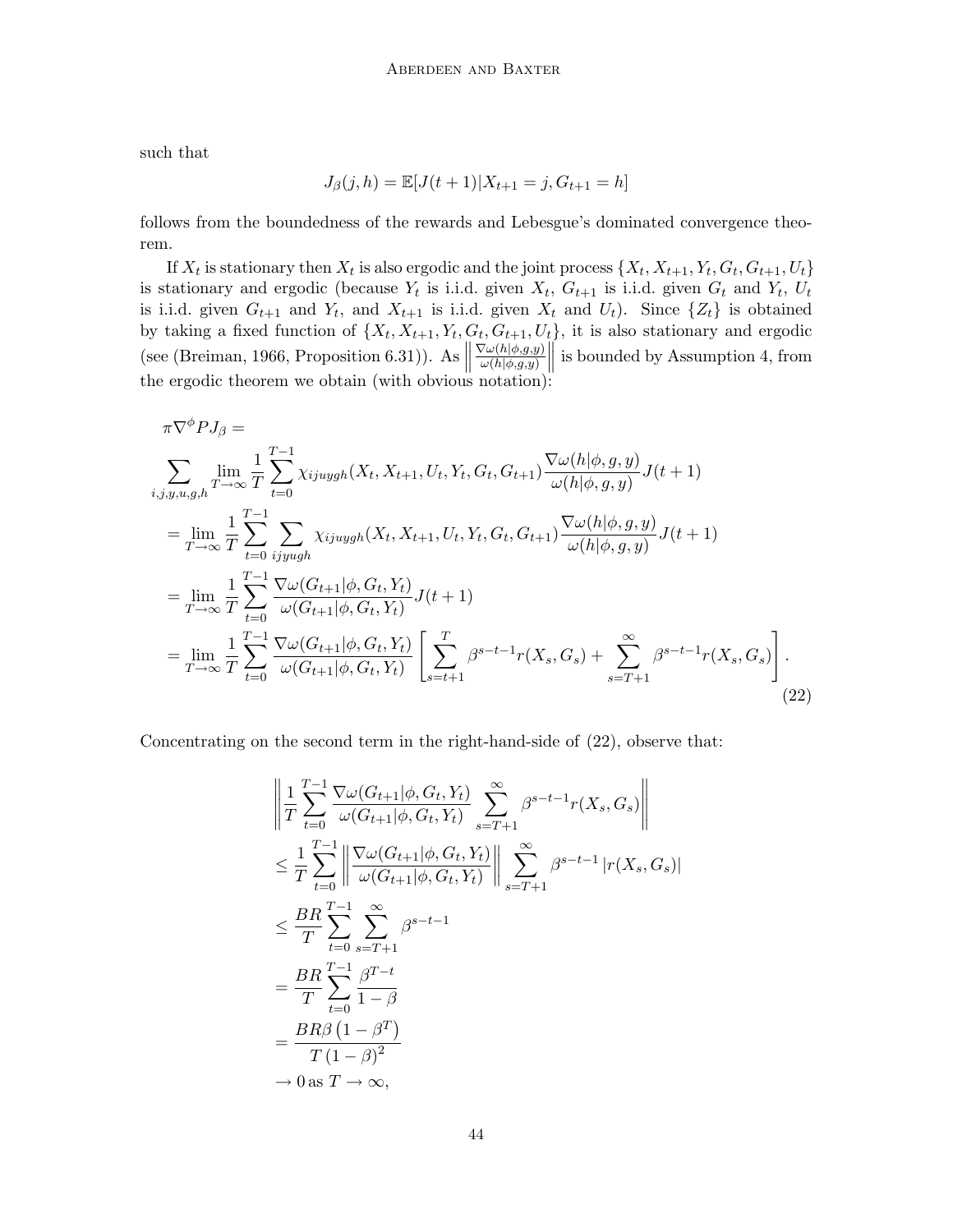where R and B are the bounds on the magnitudes of the rewards and  $\|\nabla\omega/\omega\|$  from Assumptions 2 and 4. Hence,

$$
\pi \nabla^{\phi} P J_{\beta} = \lim_{T \to \infty} \frac{1}{T} \sum_{t=0}^{T-1} \frac{\nabla \omega(G_{t+1} | \phi, G_t, Y_t)}{\omega(G_{t+1} | \phi, G_t, Y_t)} \sum_{s=t+1}^{T} \beta^{s-t-1} r(X_s, G_s),
$$

almost surely. Unrolling the equation for  $\Delta_T^{\phi}$  in the **IState-GPOMDP** algorithm shows it is equal to

$$
\frac{1}{T}\sum_{t=0}^{T-1}\frac{\nabla \omega(g_{t+1}|\phi,g_t,y_t)}{\omega(g_{t+1}|\phi,g_t,y_t)}\sum_{s=t+1}^{T}\beta^{s-t-1}r_{s-1},
$$

hence  $\Delta_T^{\phi} \to \pi \nabla^{\phi} P J_{\beta}$  w.p.1 as required. The same procedure is followed to show that this is also true with respect to the parameters  $\theta$ .

#### A.3 Conditions for Zero Gradient of the I-state Controller

To increase  $\eta$  by utilising internal state, for some  $(\theta, \phi)$  we require  $\|\nabla^{\phi}\eta\| > 0$ . From (8), we have

$$
\nabla \eta = \pi \left[ \sum_{n=0}^{\infty} (\nabla P) P^n \right] r.
$$
 (23)

We must select  $(\theta, \phi)$  to provide an initial FSC and policy prior to training. A sensible choice for the FSC is one that makes the least assumptions about the task: a uniform FSC where any observation  $y$  is equally likely to lead to any next I-state  $h$  from any current I-state g. Here we shall prove that this and similarly sensible choices of initial FSC result in  $\|\nabla^{\phi}\eta\| = 0.$ 

Recall from (2) that the transition probability matrix  $P(\theta, \phi)$  has dimension  $n_s n_g \times n_s n_g$ and the entries  $p_{(i,g)(j,h)}(\theta,\phi)|_{i,j=1...n_s;g,h=1...n_g}$  are given by

$$
p_{(i,g)(j,h)}(\theta,\phi) = \sum_{y\in\mathcal{Y}} \sum_{u\in\mathcal{U}} \nu(y|i)\omega(h|\phi,g,y)\mu(u|\theta,h,y)q(j|i,u). \tag{24}
$$

Also,  $r = [r_1, r_2, \dot{s}, r_{n_s}]'$  is a column vector of the rewards received for being in state *i*. In the case of I-states  $r_{(i,g)} = r_i$ .

**Notation 1** For the remainder of this section we will abuse notation to allow  $\omega(h|\phi, g, y) =$  $\omega(h|\phi, y)$  to mean  $\omega(h|\phi, g, y) = \omega(h|\phi, g', y)$   $\forall g, g', y$  for the specified choice of  $\theta$  or  $\phi$ . In words we say that in this situation  $\omega(h|\phi, y)$  is independent of the choice of I-state. When taking the gradient of these functions we will reintroduce the I-state dependence since the gradient may vary with the I-state even when the value does not.

**Lemma 9** If we choose  $\theta$  and  $\phi$  such that  $\omega(h|\phi, g, y) = \omega(h|\phi, y) \,\forall g$  and  $\mu(u|\theta, h, y) =$  $\mu(u|\theta, y)$   $\forall h$  that is, independent of the current I-state, then  $(\nabla^{\phi} P)P = 0$ .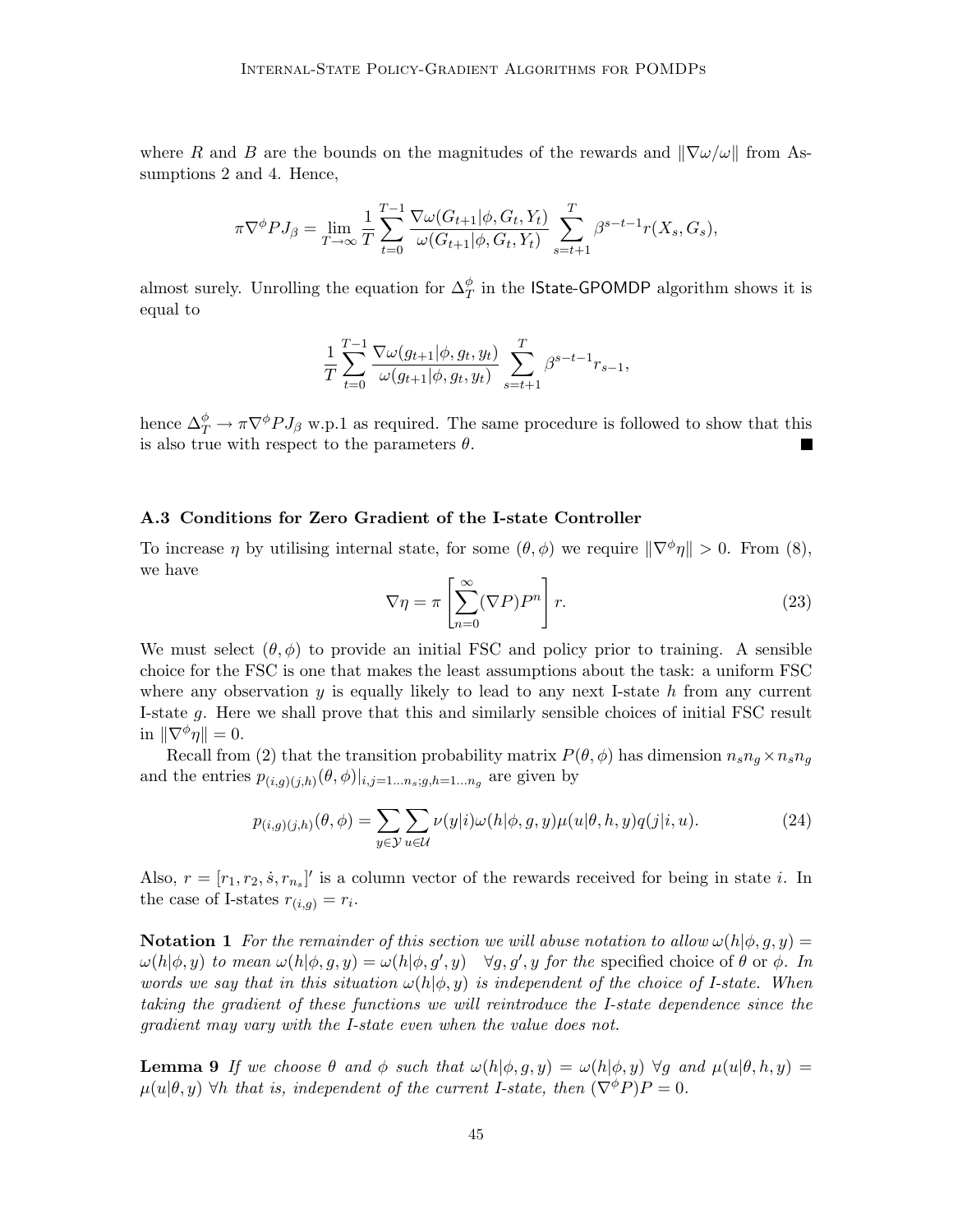## Proof

We start by re-writing (2), taking into account the simplified distributions and combining the two summations for brevity

$$
p_{(i,g)(j,h)}(\theta,\phi) = \sum_{y,u} \nu(y|i)\omega(h|\phi,y)\mu(u|\theta,y)q(j|i,u). \tag{25}
$$

Similarly we can write down the simplified gradient of the x'th parameter of  $\phi$ , denoted  $\phi_l$ 

$$
\frac{\partial p_{(i,g)(j,h)}(\theta,\phi)}{\partial \phi_x} = \frac{\partial}{\partial \phi_l} \left[ \sum_{y,u} \nu(y|i)\omega(h|\phi,y)\mu(u|\theta,y)q(j|i,u) \right]
$$

$$
= \sum_{y,u} \nu(y|i) \frac{\partial \omega(h|\phi,g,y)}{\partial \phi_x} \mu(u|\theta,y)q(j|i,u).
$$

Now, the  $(i, g)(j, h)$ 'th element of  $(\frac{\partial P}{\partial \phi_l})P$  is the dot product of row  $(i, g)$  of  $\frac{\partial P}{\partial \phi_l}$  with column  $(j, h)$  of P. Here  $(k, c)$  defines which dot product element we are computing

$$
\left(\frac{\partial P}{\partial \phi_l} P\right)_{(i,g)(j,h)} = \sum_{k \in S} \sum_{c \in \mathcal{G}} \frac{\partial p_{(i,g)(k,c)}(\theta, \phi)}{\partial \phi_x} p_{(k,c)(j,h)} \n= \sum_{k \in S} \sum_{c \in \mathcal{G}} \left( \sum_{y,u} \nu(y|i) \frac{\partial \omega(c|\phi, g, y)}{\partial \phi_x} \mu(u|\theta, y) q(k|i, u) \right) \n\left( \sum_{y,u} \nu(y|i) \omega(h|\phi, y) \mu(u|\theta, y) q(j|k, u) \right).
$$

From (25) we see that  $p_{(k,c)(j,h)}(\theta,\phi)$  does not depend on c, so we define  $p_{(k,c)(j,h)}(\theta,\phi) :=$  $p_{(k)(j,h)}(\theta,\phi)$  and continue by moving the sum over c inside  $\frac{\partial p_{(i,g)(k,c)}(\theta,\phi)}{\partial \phi_x}$  $\partial \phi_x$ 

$$
= \sum_{k \in \mathcal{S}} \left( \sum_{y,u} \nu(y|i) \mu(u|\theta, y) q(k|i, u) \sum_{c \in \mathcal{G}} \frac{\partial \omega(c|\phi, g, y)}{\partial \phi_x} \right) p_{(k)(j,h)}(\theta, \phi)
$$
  
\n
$$
= \sum_{k \in \mathcal{S}} \left( \sum_{y,u} \nu(y|i) \mu(u|\theta, y) q(k|i, u) \frac{\partial}{\partial \phi_l} \sum_{c \in \mathcal{G}} \omega(c|\phi, g, y) \right) p_{(k)(j,h)}(\theta, \phi)
$$
  
\n
$$
= \sum_{k \in \mathcal{S}} \left( \sum_{y,u} \nu(y|i) \mu(u|\theta, y) q(k|i, u) \frac{\partial}{\partial \phi_l} 1 \right) p_{(k)(j,h)}(\theta, \phi)
$$
  
\n
$$
= \sum_{k \in \mathcal{S}} \left( \sum_{y,u} \nu(y|i) \mu(u|\theta, y) q(k|i, u) 0 \right) p_{(k)(j,h)}(\theta, \phi)
$$
  
\n
$$
= [0].
$$

 $\blacksquare$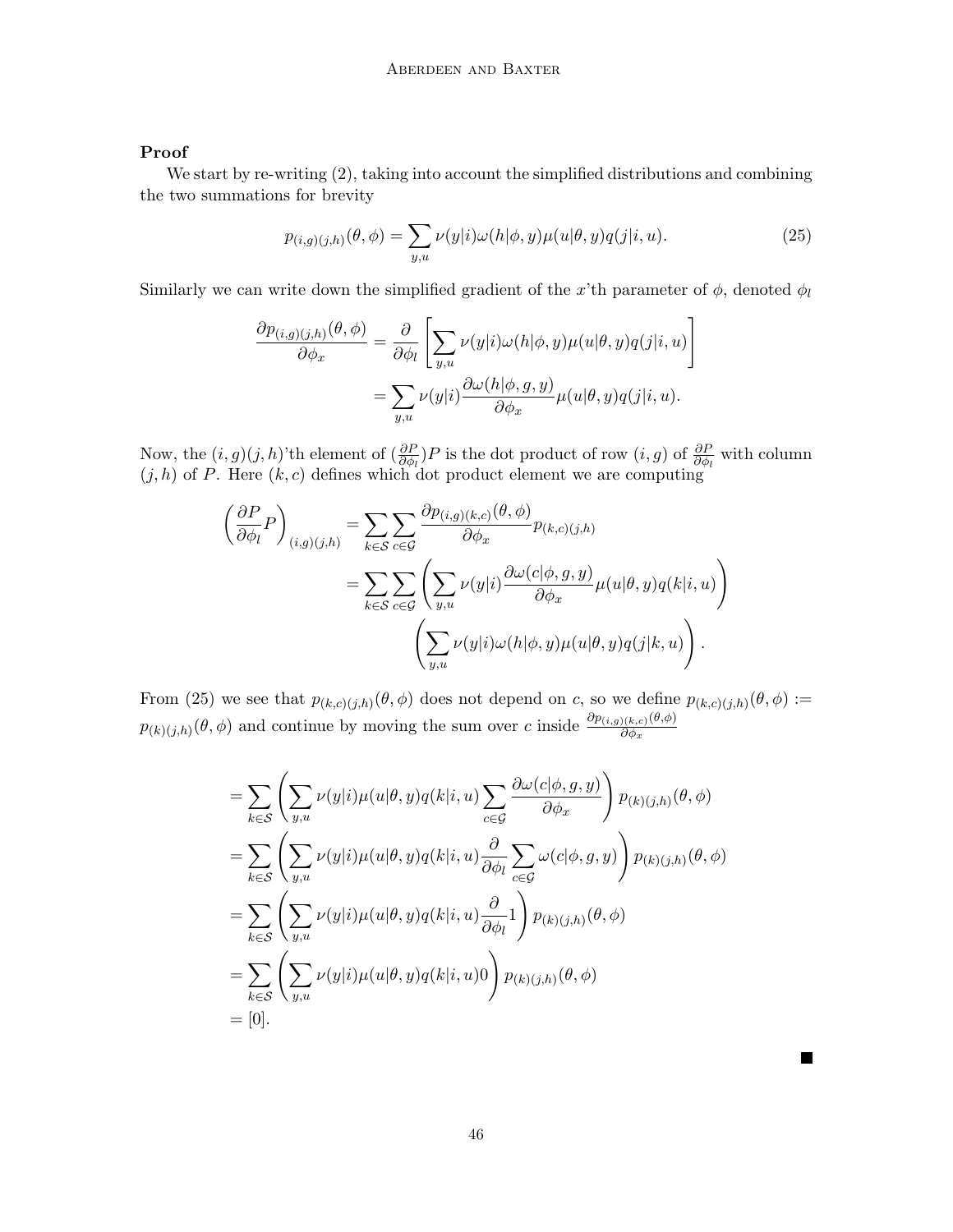**Lemma 10** Under the same conditions as Lemma 9 and if  $r$  is a column vector of rewards with  $r_{(i,a)} = r_i$ , then  $(\nabla^{\phi} P)r = 0$ .

**Proof** The  $(i, g)$ 'th element of  $\left(\frac{\partial P}{\partial \phi_l}\right)r$  is the dot product of row  $(i, g)$  of  $\frac{\partial P}{\partial \phi_l}$  with r. By definition  $r_{(k,c)} = r_l$  is independent of c, giving us

$$
\left(\frac{\partial P}{\partial \phi_l}r\right)_{(i,g)} = \sum_{k \in \mathcal{S}} \sum_{c \in \mathcal{G}} \left( \sum_{y,u} \nu(y|i) \frac{\partial \omega(c|\phi, g, y)}{\partial \phi_x} \mu(u|\theta, y) q(k|i, u) \right) r_l.
$$

Now we move the sum over c inside  $\frac{\partial p_{(i,g)(k,c)}(\theta,\phi)}{\partial \phi_{-}}$  $\frac{\partial (k,c) \langle v, \varphi \rangle}{\partial \phi_x}$ . The rest of the proof is the same as Lemma 9.

**Theorem 11** If we choose  $\theta$  and  $\phi$  such that  $\omega(h|\phi, g, y) = \omega(h|\phi, y)$   $\forall a$  and  $\mu(u|\theta, h, y) =$  $\mu(u|\theta, y)$   $\forall b$  then  $\nabla^{\phi} \eta = 0$ .

Proof We expand (23) and apply Lemmas 9 and 10

$$
\frac{\partial \eta}{\partial \phi_l} = \pi \left[ \frac{\partial P}{\partial \phi_l} + \sum_{n=1}^{\infty} \frac{\partial P}{\partial \phi_l} P^n \right] r
$$
  
\n
$$
= \pi \frac{\partial P}{\partial \phi_l} r + \pi \left[ \sum_{n=1}^{\infty} \frac{\partial P}{\partial \phi_l} P^n \right] r
$$
  
\n
$$
= \pi [0] + \pi \left[ \sum_{n=1}^{\infty} \frac{\partial P}{\partial \phi_l} P P^{n-1} \right] r
$$
  
\n
$$
= \pi \left[ \sum_{n=1}^{\infty} [0] P^{n-1} \right] r
$$
  
\n
$$
= \pi [0] r
$$
  
\n
$$
= 0.
$$



#### A.3.1 Conditions for Perpetual Zero Gradient

So far we have not shown any results about  $\nabla^{\theta} \eta$ . It is possible that  $\|\nabla^{\theta} \eta\| > 0$  even under conditions for Theorem 11. There are at least three situations in which this can happen:

- 1. In some POMDPs it possible to increase  $\eta$  by changing the stationary distribution of actions, that is, emitting some actions more frequently than others regardless of the observation. If this is possible then  $\|\nabla^{\theta}\eta\| > 0$  is possible.
- 2. If the  $\mu$  process is a function of y then  $\mu$  can learn the optimal reactive policy, ignoring h.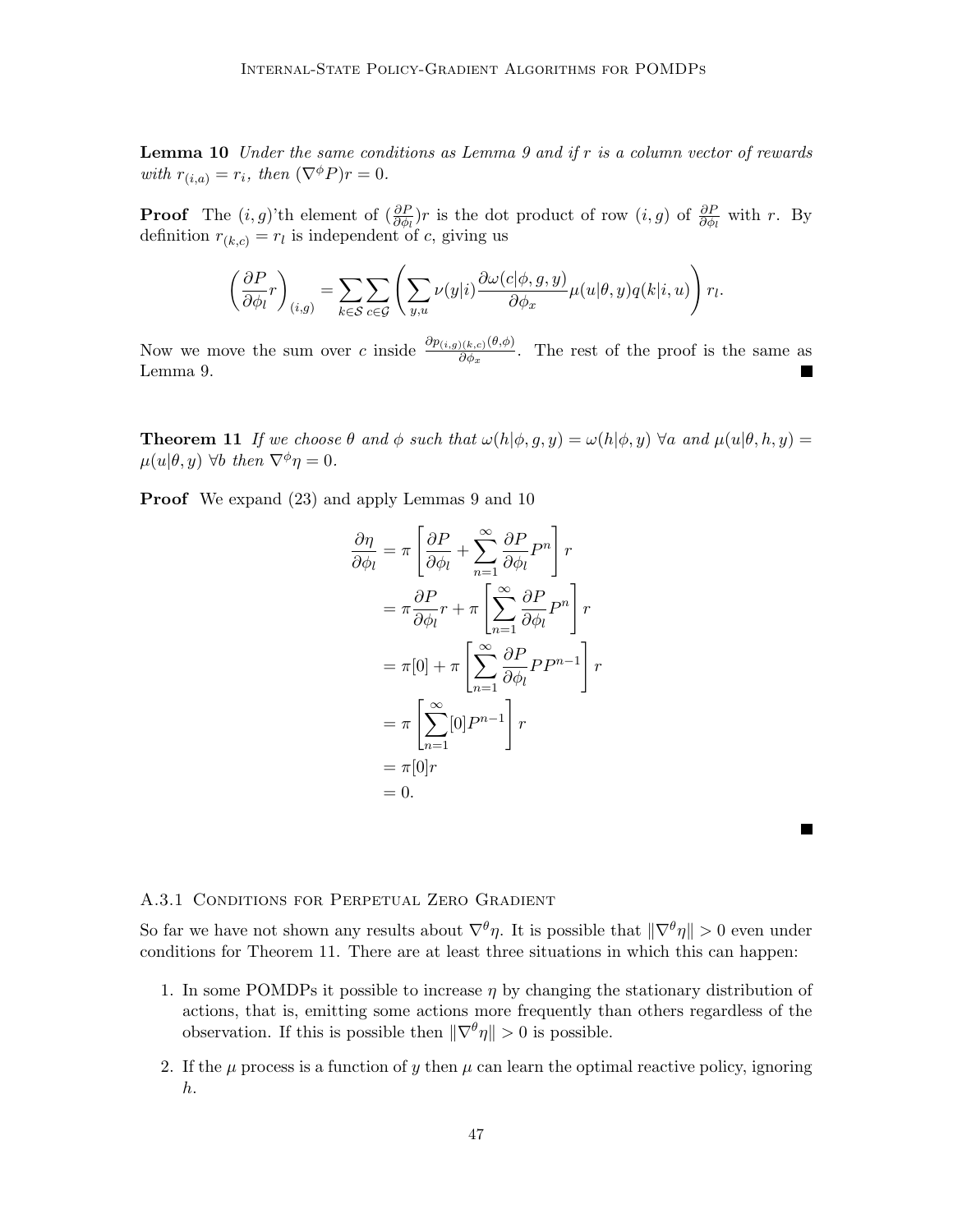3. If we choose  $\phi$  s.t.  $\omega(h|\phi, g, y) = \omega(h|\phi, y) \neq 1/n_q$  then h tells us something about y even though it tells us nothing about the previous I-state, g. In this case  $\omega(h|\phi, y)$  is a partial observation hiding process in the same way that  $\nu(y|i)$  is a partial state hiding process. Because h is still a useful indicator of state  $\nabla^{\theta} \eta$  may have different values for parameters related to different I-states, indicating that internal state can help to maximise  $\eta$ . A single iteration of gradient ascent may therefore cause the condition  $\mu(u|\theta, h, y) = \mu(u|\theta, y)$  of Theorem 11 to be violated, such that the next computation of the gradient results in  $\|\nabla^{\phi}\eta\| > 0$ .

The last case is interesting because it allows us to initialise  $\mu(u|\theta, h, y) = \mu(u|\theta, y)$  and  $\omega(h|\phi, q, y) = \omega(h|\phi, y)$  and possibly still learn to utilise I-states despite that fact Theorem 11 tells us that these initialisations are sufficient for  $\|\nabla^{\phi}\eta\| = 0$ . This possibility has been verified experimentally.

When this happens depends on the choice of parameterisation for  $\mu(u|\theta, h, y)$ . We will now show that for a  $\mu(u|\theta, h, y)$  parameterised by a real-valued table and a soft-max output distribution, and under slightly tighter initialisation conditions than Theorem 11, that it is not possible for these conditions to be violated and hence  $\|\nabla^{\phi}\eta\| = 0$  from one gradient ascent iteration to another, resulting in perpetual failure to learn to utilise I-states.

**Lemma 12** Choose  $\omega(h|\phi, g, y) = 1/n_q$  and some  $\mu(u|\theta, h, y) = \mu(u|\theta, y)$ . Then  $\nabla^{\theta} \eta$  is independent of the I-state, that is, the equation for each element of  $\nabla^{\theta} \eta$  is not a function of the I-state.

**Proof** If we rewrite (2) using the simplified definitions we find there is no dependence on the I-state

$$
\frac{\partial p_{(i,g)(j,h)}(\theta,\phi)}{\partial \phi_x} = \frac{\partial}{\partial \phi_l} \left[ \sum_{y,u} \nu(y|i) \frac{1}{n_g} \mu(u|\theta,y) q(j|i,u) \right]
$$

$$
= \sum_{y,u} \nu(y|i) \frac{\partial \omega(h|\phi,g,y)}{\partial \phi_x} \mu(u|\theta,y) q(j|i,u),
$$

so we can define  $p_{(k,c)(j,h)}(\theta,\phi) := p_{(k)(j)}(\theta,\phi)$ . Now even if  $\nabla^{\theta} \mu(u|\theta,h,y)$  is generally a function of g,  $\nabla^{\theta} \eta$  is independent of g under the conditions given. This is because the dependence of the gradient, for any element  $p$  of  $\theta$ , on the I-state is always marginalised out during the dot-product

$$
\left(\frac{\partial P}{\partial \theta_p} P\right)_{(i,g)(j,h)} = \sum_{k \in S} \sum_{c \in \mathcal{G}} \left(\frac{1}{n_g} \sum_{u,y} \nu(y|i)q(k|i,u) \frac{\partial \mu(u|\theta, c, y)}{\partial \theta_p}\right) p_{(k)(j)}
$$

$$
= \sum_{k \in S} \left(\frac{1}{n_g} \sum_{u,y} \nu(y|i)q(k|i,u) \sum_{c \in \mathcal{G}} \frac{\partial \mu(u|\theta, c, y)}{\partial \theta_p}\right) p_{(k)(j)}
$$

At this point we observe that  $\left(\frac{\partial P}{\partial \theta_p} \right) P$  is completely independent of the internal state. Because the rewards are independent of the internal state it follows that  $(\frac{\partial P}{\partial \theta_p})r$  is also independent of the internal state. If we can show that  $\pi$  is independent of internal state then follows from (23) that  $\nabla^{\theta} \eta$  is independent of the internal state.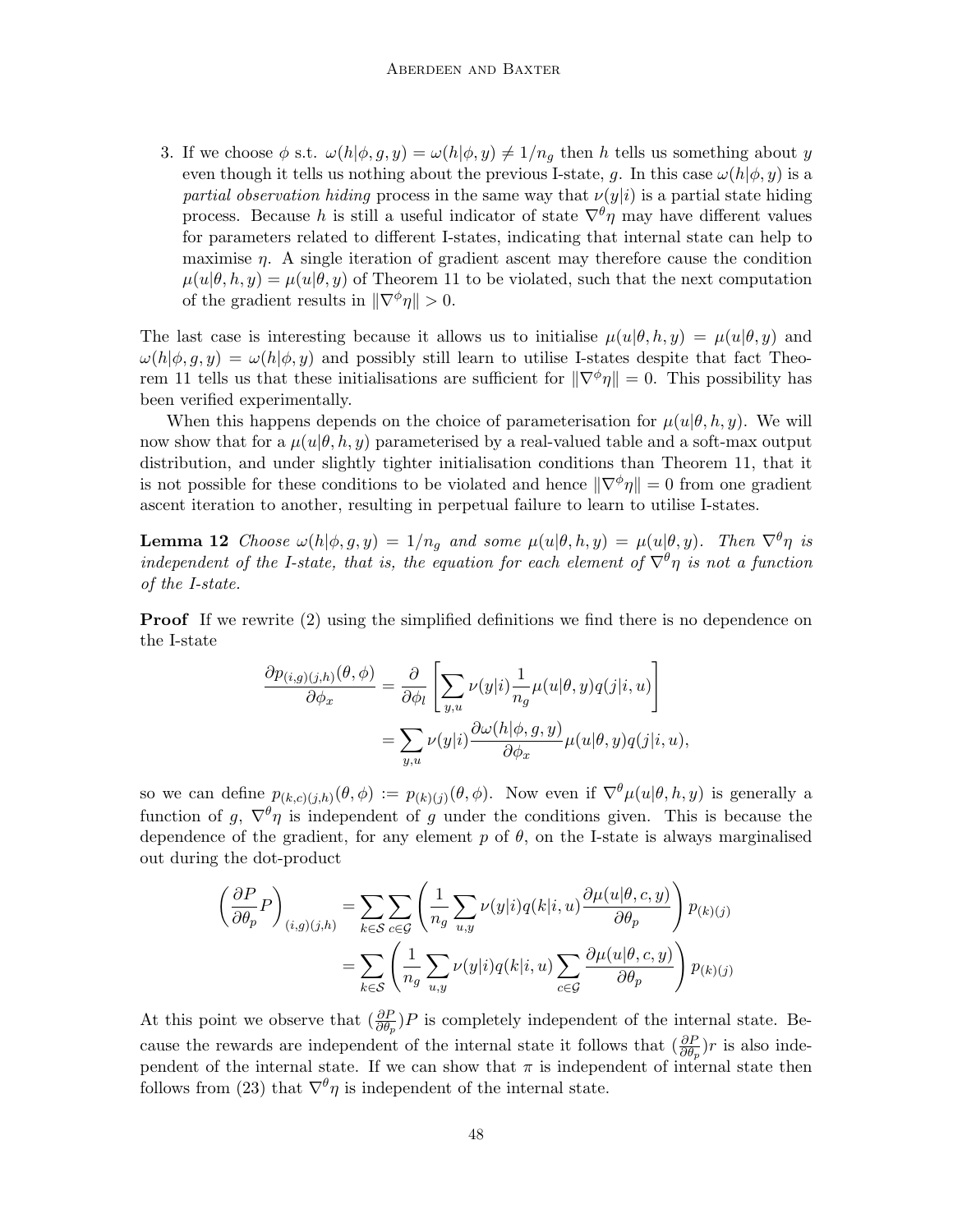Since we have defined  $\omega(h|\phi, g, y) = 1/n_q$ , and with the further assumption that the initial distribution on I-states is  $\pi(g) = 1/n_q$ , then the probability of being in any I-state at any time is  $1/n_g$ . This allows us to state  $\pi(i,g) = \frac{\pi_i}{n_g}$  $\frac{\pi_i}{n_g}$ . Therefore, all components of (23) are independent of the current internal state and thus  $\nabla^{\theta} \eta$  is independent of the internal state.

After estimating the gradient we make a step  $\Delta\theta := \gamma \nabla^{\theta} \eta$ , where  $\gamma$  is a positive step size. Whether or not the conditions of Lemma 12 lead to the perpetual 0 gradient situation depends on whether  $\mu(u|\theta + \Delta\theta, g, y)$  alters the conditions for Lemma 12. These conditions can be broken even when  $\nabla^{\theta} \eta$  is independent of the I-state in the way Lemma 12 defines.

So we need to prove  $\mu(u|\theta+\Delta\theta, g, y) = \mu(u|\theta+\Delta\theta, y)$  for individual choices of  $\mu(u|\theta, h, y)$ . We start by showing this is true for a lookup table indexed by  $(g, y)$  and which provides an  $\mathbb{R}^{n_u}$  vector turned into an action distribution using a soft-max function (10) (equivalently a Boltzmann function with a temperature co-efficient of 1.0). Since the use of the softmax distribution is a common choice for turning real number vectors into distributions, the following proof forms a basis for showing many common choices of  $\mu(u|\theta, h, y)$  can lead to perpetual  $\nabla^{\phi} \eta = 0$  situations.

**Lemma 13** Let  $x, y \in \mathbb{R}^N$  and  $u \in \mathcal{U}$  where  $\mathcal{U} = \{1, ..., N\}$ . Define  $d(u) : \mathcal{U} \mapsto \mathbb{R}$ . Assume

$$
\frac{\exp(x_u)}{\sum_{u'=1}^N \exp(x'_u)} = \frac{\exp(y_u)}{\sum_{u'=1}^N \exp(y'_u)} \quad \forall u,
$$
\n(26)

 $\blacksquare$ 

then

$$
\frac{\exp(x_u + d(u))}{\sum_{u'=1}^N \exp(x'_u + d(u'))} = \frac{\exp(y_u + d(u))}{\sum_{u'=1}^N \exp(y'_u + d(u'))} \quad \forall u.
$$
\n(27)

#### Proof

For (26) to be true, the  $x_u$ 's and  $y_u$ 's must differ by at most some constant c. This can be shown with a short proof by contradiction starting with  $x_u = y_u + c_u$  and assuming  $\exists c_{u'} \neq c_u$  for which the equality holds. This fact and some algebra give us the result:

$$
\frac{\exp(x_u + d(u))}{\sum_{u'=1}^N \exp(x'_u + d(u'))} = \frac{\exp(c)\exp(x_u + d(u))}{\sum_{u'=1}^N \exp(c)\exp(x'_u + d(u'))}
$$

$$
= \frac{\exp(x_u + c + d(u))}{\sum_{u'=1}^N \exp(x'_u + c + d(u'))}
$$

$$
= \frac{\exp(y_u + d(u))}{\sum_{u'=1}^N \exp(y'_u + d(u'))}
$$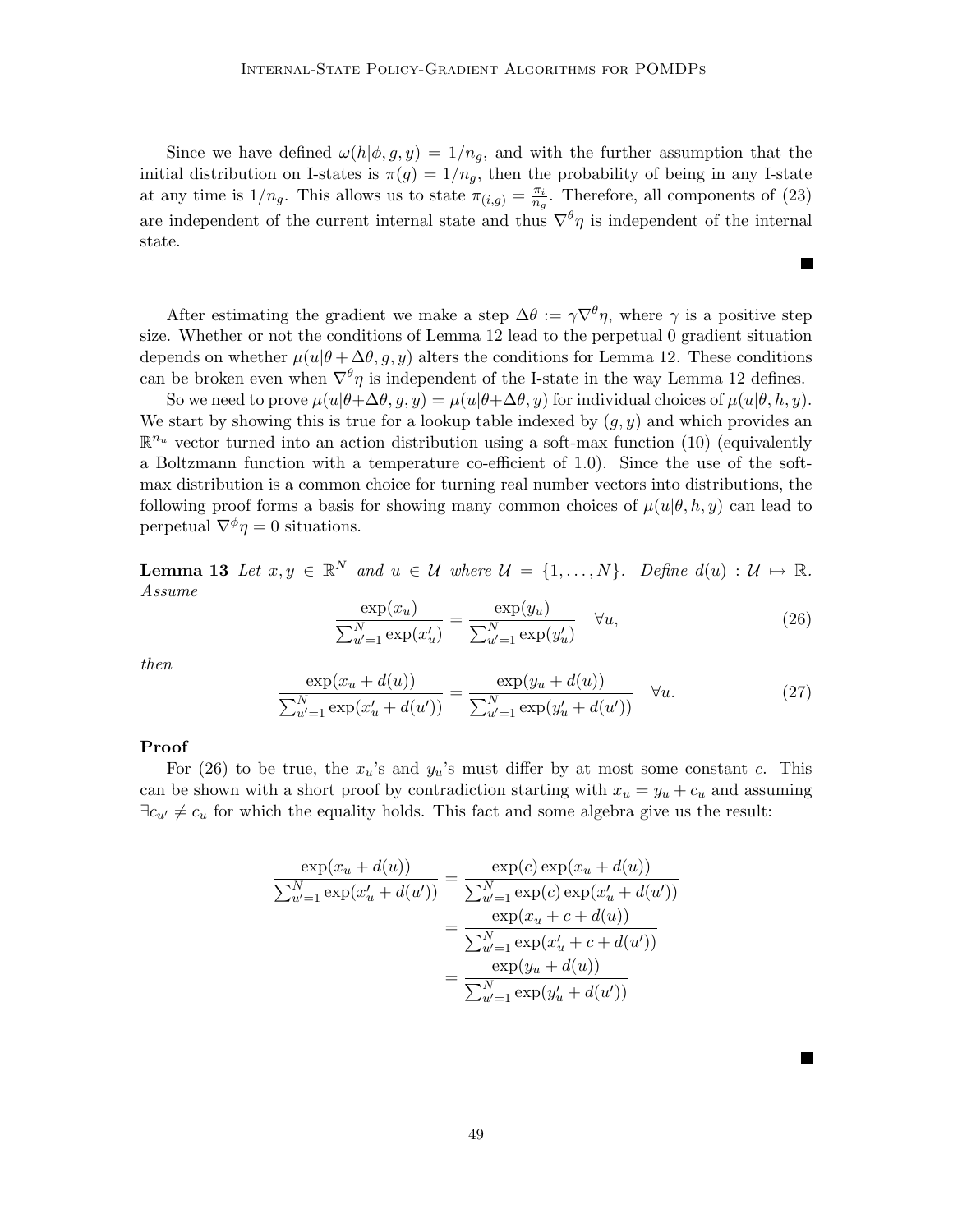This lemma tells us that if we have two equal soft-max distributions generated by the possibly different vectors x and y, then adding a quantity independent of x or y (but possibly dependent on the element index) to both vectors results in distributions which remain equal (though they represent an altered distribution to the equality of (26)). This is useful because we wish to show that when we have two vectors generated by different I-states, which result in the same output distribution, then adding a quantity independent of the I-state does not change the equality of the distributions and hence the independence of the distributions with respect to the I-state conditioning.

**Lemma 14** For  $\mu(u|\theta, h, y)$  parameterised by a lookup-table with soft-max output distribution  $\mu(u|\theta, h, y)$ , and under the conditions of Lemma 12 then  $\mu(u|\theta + \Delta\theta, g, y) = \mu(u|\theta +$  $\Delta\theta, y$ ) implies  $\|\nabla^{\phi}\eta\| = 0$  always.

**Proof** Set  $x_u = \theta_{uqy}$  and  $y_u = \theta_{u\bar{q}y}$ . If we set

$$
d(u) = \gamma \frac{\partial \eta}{\partial \theta_{ugy}},
$$

then the *left* hand side of (27) is equal to  $\mu(u|\theta + \Delta\theta, g, y)$ . If we set

$$
d(u) = \gamma \frac{\partial \eta}{\partial \theta_{u\bar{g}y}},
$$

then the *right* hand side gives us  $\mu(u|\theta + \Delta\theta, \bar{g}, y)$ . However, Lemma 13 requires  $d(u)$  be the same on the left and right sides, which is precisely what Lemma 12 tells us is the case so

$$
d(u) = \gamma \frac{\partial \eta}{\partial \theta_{ugy}} = \gamma \frac{\partial \eta}{\partial \theta_{u\bar{g}y}}.
$$

Lemma 13 can be applied for all choices of g and  $\bar{g}$ , resulting in

$$
\mu(u|\theta + \Delta\theta, g, y) = \mu(u|\theta + \Delta\theta, \bar{g}, y) \quad \forall g, \bar{g}
$$

$$
= \mu(u|\theta + \Delta\theta, y).
$$

П

In summary Lemma 14 tells us that if we meet the necessary conditions for Lemma 12, then  $\|\nabla^{\phi}\eta\| = 0$  from one step of the GPOMDP algorithm to another, and by induction we have  $\|\nabla^{\phi}\eta\| = 0$  always.

Because we have based the proof on the value of the true gradient, the result holds for any algorithm that estimates the gradient. This includes GPOMDP and I-state Williams REINFORCE (Peshkin et al., 1999).

The analysis above presents a method for avoiding 0 gradient regions of parameter space. We simply select initial controllers which violate the conditions of Theorem 11. By making the set of future states reachable from I-state q a subset of  $\mathcal G$  and by ensuring that the subset we can reach is different for all  $g$  and  $y$ , we neatly avoid the problem and increase computational efficiency by taking advantage of the sparseness. This allows us to use very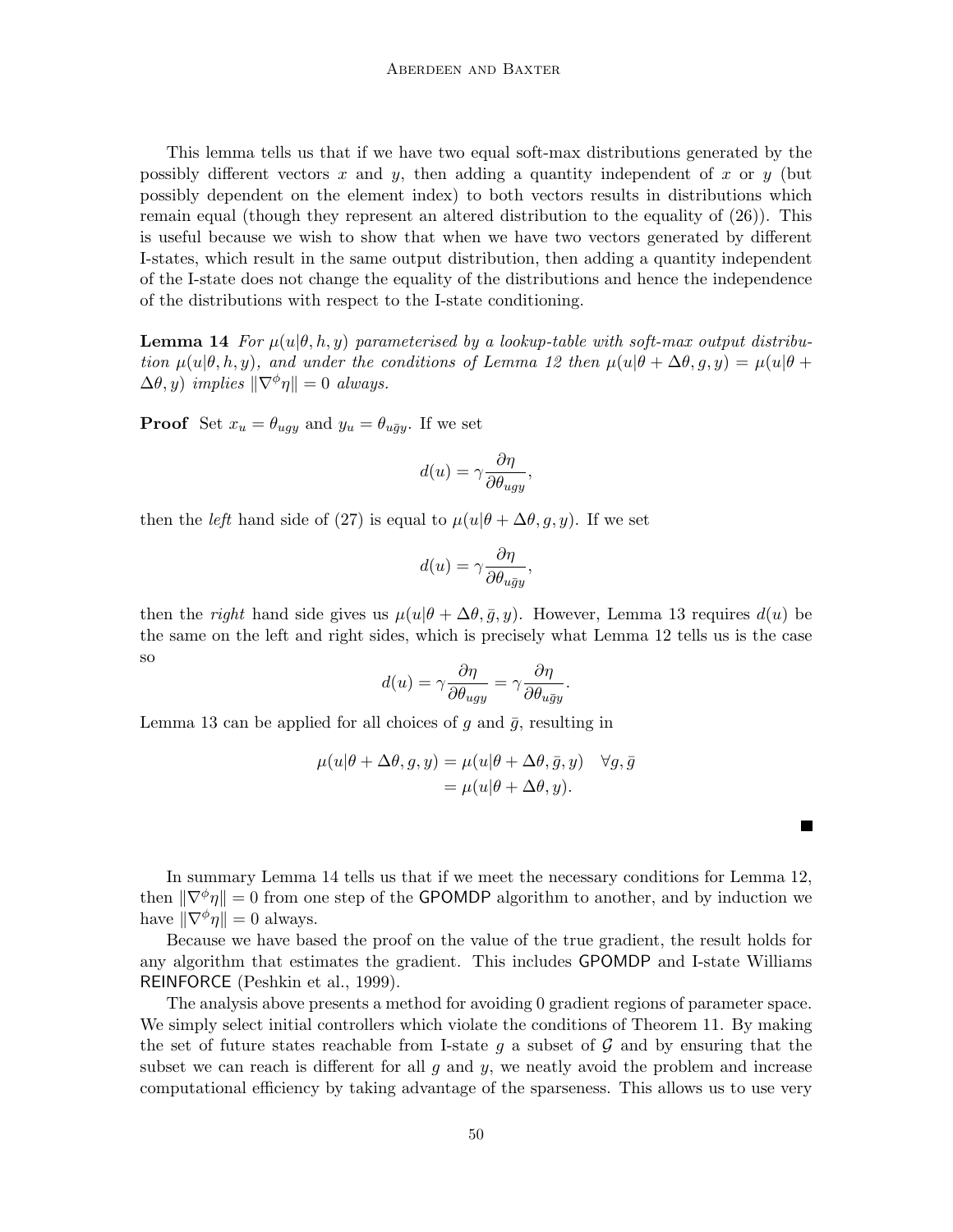large I-state space without slowing down each step of the computation. However, large I-state spaces will require more steps.

Lemma 12 assumes a table-lookup controller with a soft-max output distribution. The following generalises the same argument to arbitrary functions with soft-max output distributions.

**Theorem 15** Let  $f(\theta, g, y, u) : \mathbb{R}^{n_p} \times \mathcal{G} \times \mathcal{Y} \times \mathcal{U} \mapsto \mathbb{R}$ . Then using a soft-max output distribution we can write

$$
\mu(u|\theta, h, y) = \frac{\exp(f(\theta, g, y, u))}{\sum_{u' \in \mathcal{U}} \exp(f(\theta, g, y, u'))}.
$$

If  $\mu(u|\theta, h, y)$  fulfils the conditions of Lemma 12, and if we can write  $\mu(u|\theta, h, y)$  after a step in the gradient direction as

$$
\mu(u|\theta, h, y) = \frac{\exp(f(\theta, g, y, u) + f(\Delta \theta, y, u))}{\sum_{u' \in \mathcal{U}} \exp(f(\phi, g, y, u') + f(\Delta \theta, y, u'))},
$$

then  $\|\nabla^{\phi}\eta\| = 0$  always.

Proof The theorem is a generalisation of Lemma 14. By allowing an arbitrary function  $f(\theta, g, y, u)$  in place of  $\theta_{uqy}$  and if a parameter step of  $\Delta\theta$  is separable so that

$$
f(\theta + \Delta \theta, g, y, u) = f(\theta, g, y, u) + f(\Delta \theta, y, u),
$$

then the same argument as Lemma 14 holds. Note that we require the second term to be independent of g so that it takes the place of  $d(u)$  in Lemma 14. ٠

Using Theorem 15 we can easily show that 0 gradient problems exist for linear controllers

$$
f(\theta,g,y,u)=\sum_{l=1}^{n_f}\psi_l(g,y)\theta_{gu}.
$$

that is, a controller with  $n_f$  features  $\{\psi_1(g, y), \ldots, \psi_{n_f}(g, y)\}\$  and parameters  $\theta_{lu}$  where  $l = 1, \ldots, n_f, u = 1, \ldots, n_u$ . Linear controllers are separable as required by the corollary.

One simple choice of  $n_o + n_f + 1$  features we used in early experiments is

$$
f(\theta, g, y, u) = \begin{cases} \chi_b(g) & g \le n_g \\ \chi_y(g - n_g) & n_g < g \le n_g + n_o \\ 1 & g = n_g + n_o + 1 \end{cases}
$$

These features turn on a weight for each of the current I-state and observation as well as a bias weight, so we can alternatively write  $f$  as

$$
f(\theta, g, y, u) = \theta_{bu} + \theta_{yu} + \theta_u;
$$

and the additional parameter step component as

$$
f(\Delta\theta, g, y, u) = \gamma \left( \frac{\partial \eta}{\partial_{bu}} + \frac{\partial \eta}{\partial_{yu}} + \frac{\partial \eta}{\theta_u} \right).
$$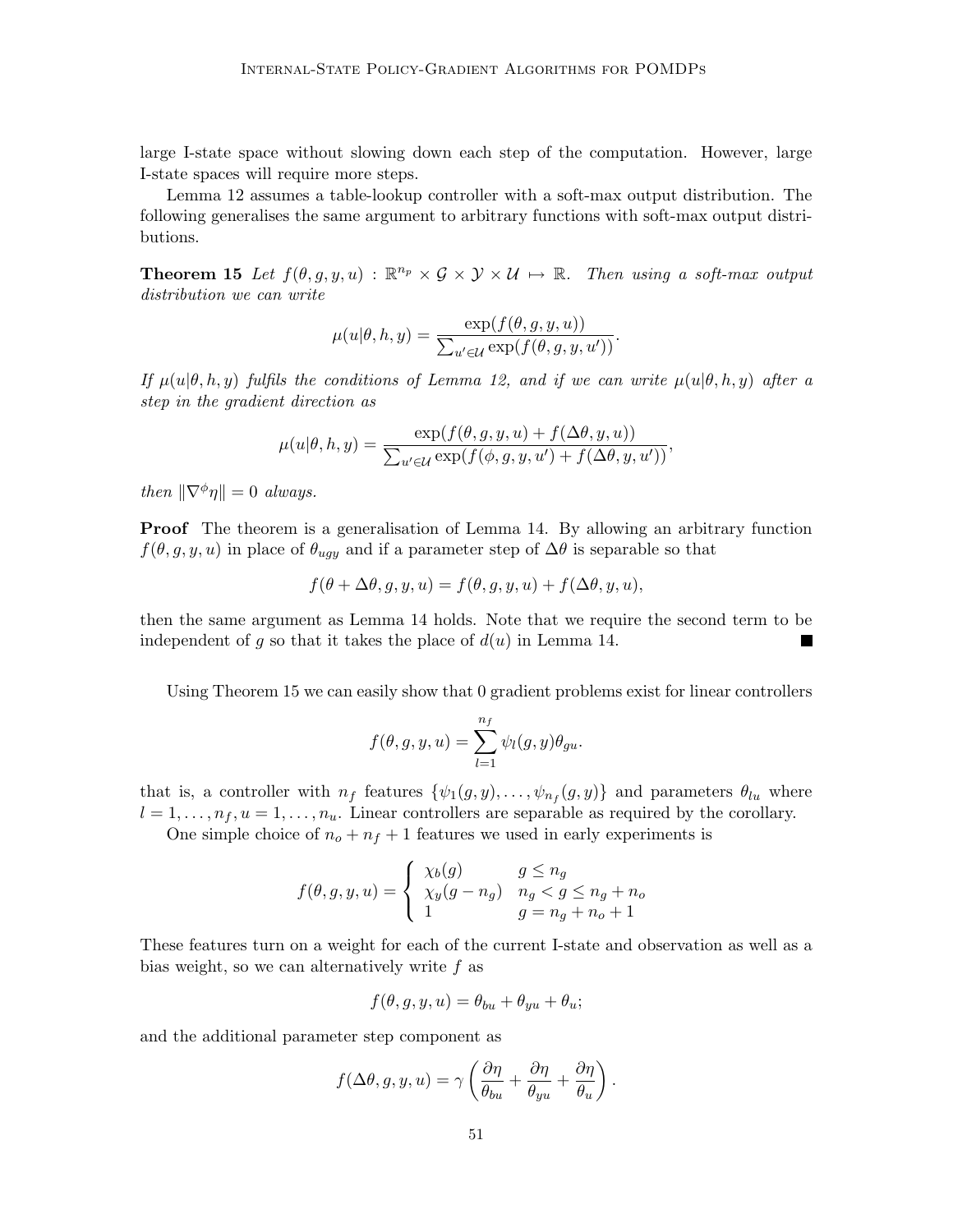Theorem 12 tells us this is equal to  $f(\Delta \theta, g', y, u)$  for all g, g'. So all conditions of Corollary 15 are satisfied with appropriate choices of initial  $\theta$  and  $\phi$  implying  $\|\nabla^{\phi}\eta\| = 0$  always.

We can also show a simple example that demonstrates that not all linear controllers are subject to the 0 gradient regions of parameter space we have analysed.<sup>7</sup> Let there be only 1 feature  $\psi(\theta, g, y, u) = g$ . If we set  $\omega(h|\phi, g, y) = 1/n_g$  and  $\theta = 0$  then all conditions for Theorem 11 are met, but  $f(\Delta \theta, g, y, u) = g \Delta \theta_u$  which is not independent of g as required for Corollary 15.

As a final linear example, we retrieve Theorem 14 from Corollary 15 by defining  $n_f =$  $n_q n_o$  input features:

$$
\psi_{\bar{g}\bar{y}}(g, y) = \chi_{\bar{g}}(g) \chi_{\bar{y}}(y);
$$

which is simply a binary input for every possible combination of observation and internal state.

## Appendix B. GPOMDP and Gradient Ascent Techniques

This section provides details of the original GPOMDP algorithm and also provides details of the gradient ascent techniques we use including the conjugate gradient algorithm and the GSEARCH algorithm.

## B.1 The GPOMDP Algorithm

The GPOMDP algorithm is a policy-gradient algorithm for learning memoryless policies for controlling POMDPs (Baxter and Bartlett, 2001). It extends REINFORCE to infinitehorizon problems by eliminating the need to identify at least one recurrent state. The **State-**GPOMDP algorithm is a generalisation of GPOMDP to include a finite state controller. To retrieve the original GPOMDP algorithm set  $n_q = 1$ , that is, only one internal state which makes the policy memoryless.

## B.2 The GSEARCH Algorithm

Once a gradient estimate has been obtained the conjugate gradient algorithm (Fine, 1999,  $\S5.5.2$ ) computes the search direction h. The conjugate gradient algorithm (Algorithm 5) ensures that successive search directions are orthogonal, avoiding problems such as successive parameter updates "bouncing" between opposite walls of a ridge instead of in an uphill direction along the ridge top.

The parameters are updated using  $\theta_{n+1} = \theta_n + h\gamma$  where  $\gamma$  is a positive step size. To choose  $\gamma$  we perform an exponential line search, trying a sequence of exponentially increasing values  $\{\gamma_1, \gamma_2, \dots\}$ , attempting to bracket the maximum value of  $\eta$  in the search direction. After bracketing the maxima quadratic interpolation is used to compute the final value for γ. The estimate of  $\eta$  at each  $\gamma_m$  is noisy due to the use of simulation. A more robust solution is to compute another gradient estimate  $\nabla \eta(\theta_n + h\gamma_m)$ . Let  $\epsilon$  be the machine tolerance for 0. While

$$
sgn(\nabla \eta(\theta_n + h\gamma_m) \cdot h) > \epsilon
$$

<sup>7.</sup> The use of the soft-max function means the gradient approaches 0 in the limit as  $f(\theta, g, y, u) \to \infty$ . Other 0 gradient situations may exist and are a well known problem of gradient optimisation.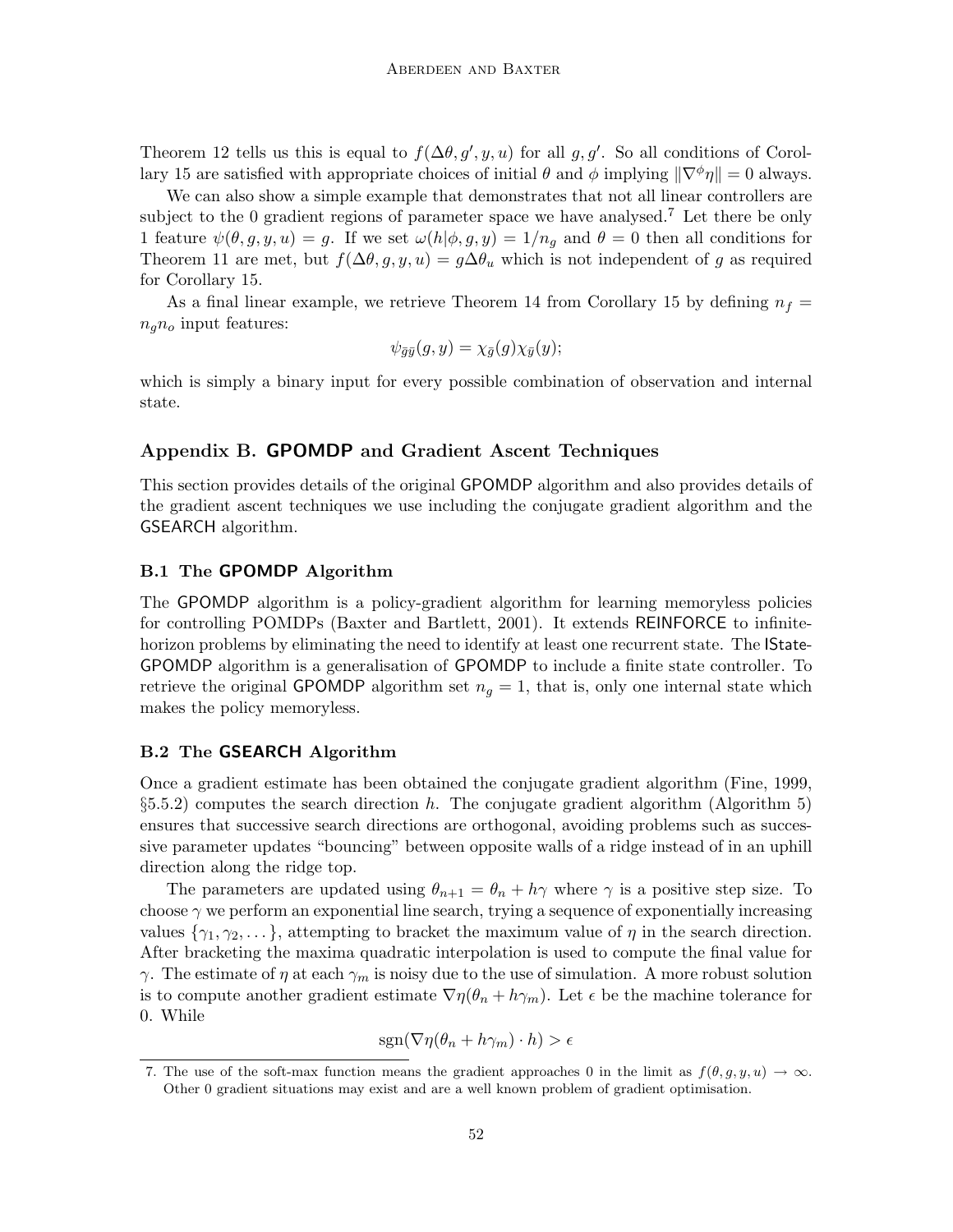**Algorithm 5** ConjGrad( $\nabla, \theta, s_0, \epsilon$ )

## 1: Given:

- $\nabla: \mathbb{R}^K \to \mathbb{R}^K$ : a (possibly noisy and biased) estimate of the gradient of the objective function to be maximised.
- Starting parameters  $\theta \in \mathbb{R}^K$  (set to maximum on return).
- Initial step size  $s_0 > 0$ .
- Gradient resolution  $\epsilon$ .

```
2: q = h = \nabla(\theta)3: while ||g||^2 \geq \epsilon do
 4: GSearch(\nabla, \theta, h, s_0, \epsilon)
 5: \Delta = \nabla(\theta)6: \gamma = (\Delta - g) \cdot \Delta / ||g||^27: h = \Delta + \gamma h8: if h \cdot \Delta < 0 then
 9: h = \Delta10: end if
11: g = \Delta12: end while
```
we have not yet bracketed the maxima. Because we only care about the sign of the calculation a poor trial step gradient can be tolerated, allowing the search to be performed with fewer simulation steps than a value based search requires. See Algorithm 6 for details.

## B.3 Quadratic Penalties

Gradient estimates early in learning often point to local maxima. Because line search algorithms attempt to find the  $\gamma$  that maximises  $\eta$  in one iteration, it is easy to end up caught in a local maximum. For output distribution functions such as (10) local maxima are associated with large parameter values. We can avoid these local maxima by adding a constraint term to the search direction which penalises large parameter values.

For example, in the multi-agent problem of Section 3.5 the initial gradient direction tells the agents to move forward when the sensors fail. Without a penalty term the line search pushes the parameters for this situation to values which result in near 0 gradients for those parameters during subsequent  $\nabla \eta$  estimations. The end result is that the agents never learn to wait. However, if we restrict the initial parameter growth, the agents have a chance to correct their policies. An alternative intuition arises by observing that large parameter values result in near deterministic policies, reducing exploration during simulation. If an agent does not experience the preferred policy it cannot learn it.

We use a quadratic penalty term. Let  $q \in [0, \infty)^{n_p}$  be a vector of penalties, with  $q_x$ giving the penalty for parameter  $\theta_x$ . Let Q be a square matrix with q along the diagonal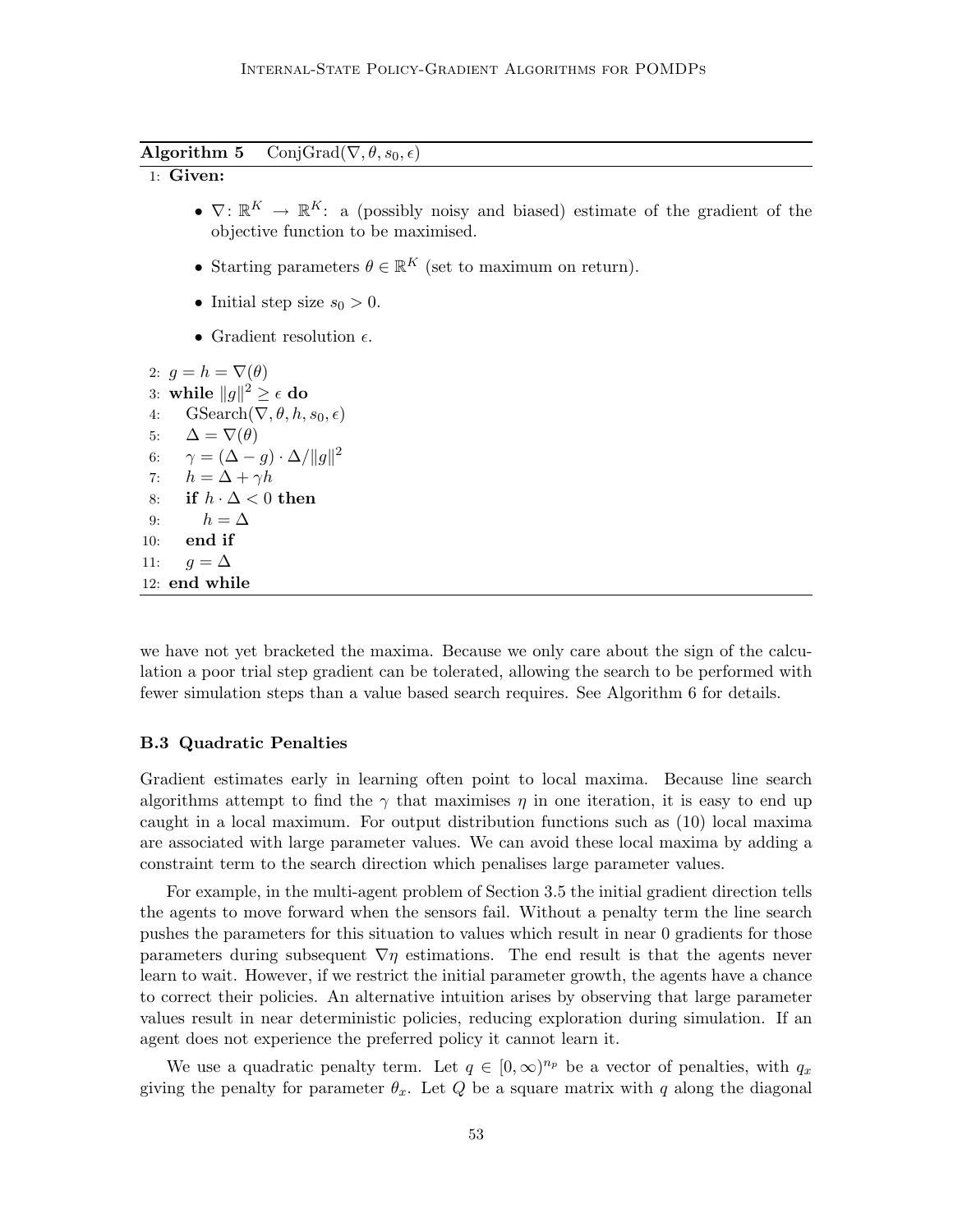Algorithm 6 GSearch( $\nabla, \theta_0, \theta^*, s_0, \epsilon$ )

## 1: Given:

- $\nabla: \mathbb{R}^K \to \mathbb{R}^K$ : a (possibly noisy and biased) estimate of the gradient of the objective function.
- Starting parameters  $\theta_0 \in \mathbb{R}^K$  (set to maximum on return).
- Search direction  $\theta^* \in \mathbb{R}^K$  with  $\nabla(\theta_0) \cdot \theta^* > 0$ .
- Initial step size  $s_0 > 0$ .
- Inner product resolution  $\epsilon \geq 0$ .

```
2: s = s_03: \theta = \theta_0 + s\theta^*4: \Delta = \nabla(\theta)5: if \Delta \cdot \theta^* < 0 then
 6: Step back to bracket the maximum:
 7: repeat
 8: s_+ = s9: p_+ = \Delta \cdot \theta^*10: s = s/211: \theta = \theta_0 + s\theta^*12: \Delta = \nabla(\theta)13: until \Delta \cdot \theta^* > -\epsilon14: s_-=s15: p_-=\Delta \cdot \theta^*16: else
17: Step forward to bracket the maximum:
18: repeat
19: s_-=s20: p_{-} = \Delta \cdot \theta^*21: s = 2s22: \theta = \theta_0 + s\theta^*23: \Delta = \nabla(\theta)24: until \Delta \cdot \theta^* < \epsilon25: s_+ = s26: p_+ = \Delta \cdot \theta^*27: end if
28: if p_->0 and p_+<0 then
29: s = s_- - p_- \frac{s_+ - s_-}{n_+ - n_-}p_+−p_-30: else
31: s = \frac{s_-+s_+}{2}2
32: end if
33: \theta_0 = \theta_0 + s\theta^*
```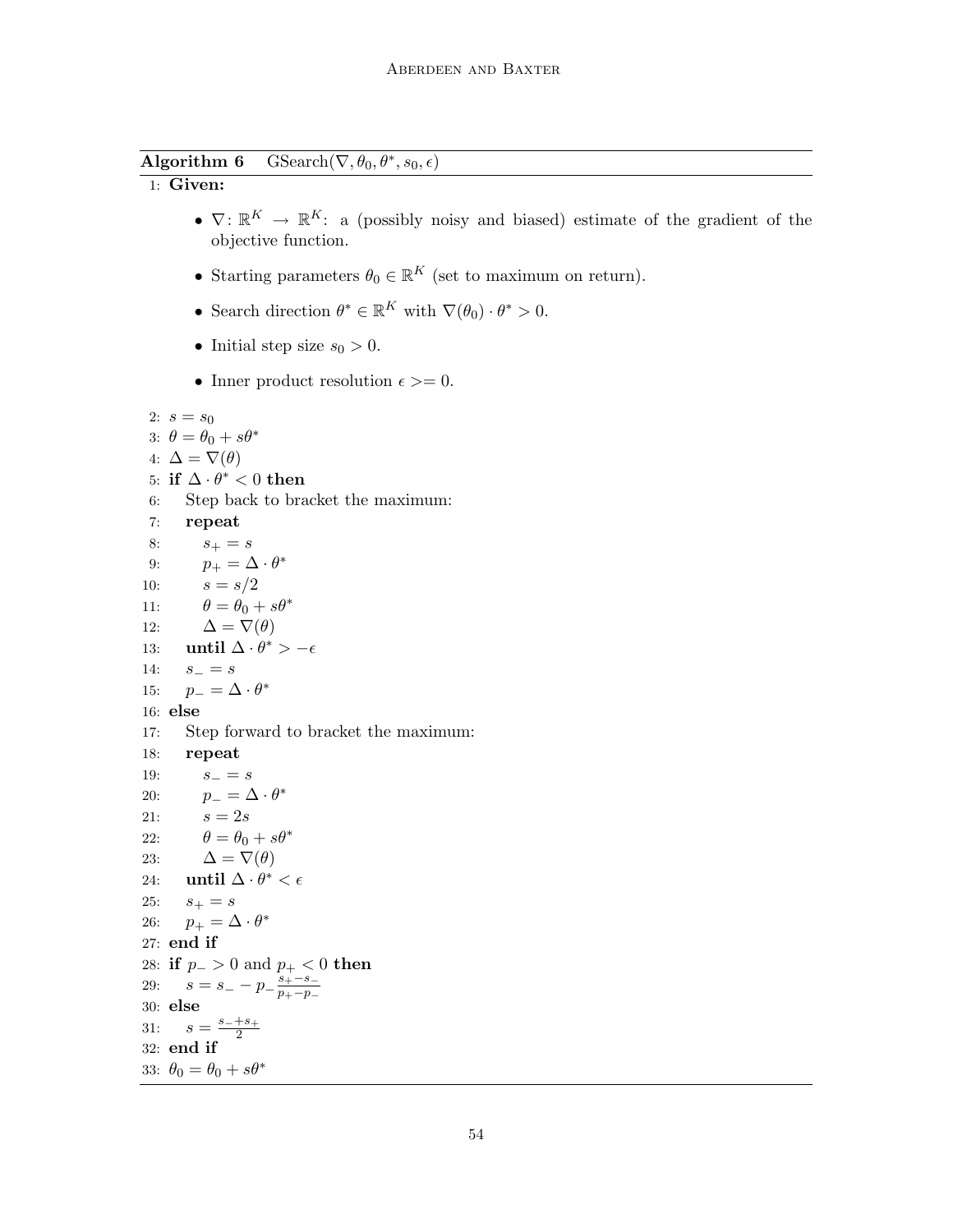and 0 elsewhere. We define the penalised  $\eta$  as

$$
\bar{\eta} := \eta - \frac{\theta Q \theta'}{2}
$$

$$
\frac{\partial \bar{\eta}}{\theta_x} = \frac{\partial \eta}{\theta_x} - q_x \theta_x.
$$

In practice we use the same penalty for all parameters, though in some situations, such as having independent sets of parameters  $\theta$  and  $\phi$ , non-uniform q could aid convergence.

To eventually settle into a maximum we reduce the penalty over time. We halve the penalty if  $\bar{\eta}$  fails to increase by 2% over 3 or more iterations of GSEARCH.

## References

- V M Aleksandrov, V I Sysoyev, and V V Shemeneva. Stochastic optimaization. Engineering Cybernetics, 5:11–16, 1968.
- Howard Anton and Chris Rorres. Elementary Linear Algebra: applications version. Wiley, New York, NY., 6 edition, 1991.
- K J Åström. Optimal control of Markov decision processes with incomplete state estimation. Journal of Mathematical Analysis and Applications, 10, 1965.
- Leemon C. Baird and Andrew W. Moore. Gradient descent for general reinforcement learning. In Advances in Neural Information Processing Systems 11. MIT Press, 1999. http://www.cs.cmu.edu/~leemon/papers/index.html.
- Peter L. Barlett and Jonathan Baxter. Estimation and approximation bounds for gradient based reinforcment learning. In Thirteenth Annual Conference on Computational Learning Theory, 2000. http://discus.anu.edu.au/~bartlett/.
- Jonathan Baxter and Peter L. Bartlett. Infinite-horizon policy-gradient estimation. Journal of Artificial Intelligence Research, 15:319–350, 2001.
- Jonathan Baxter, Peter L. Bartlett, and Lex Weaver. Experiments with infinite-horizon, policy-gradient estimation. Journal of Artificial Intelligence Research, 15:351–381, 2001.
- Yoshua Bengio and Paolo Frasconi. Input-output HMM's for sequence processing. IEEE Transactions on Neural Networks, 7(5):1231–1249, 1996. URL citeseer.nj.nec.com/ bengio95inputoutput.html.
- C. Boutilier and D. Poole. Computing optimal policies for partially observable decision processes using compact representations, 1996.
- Ronen I. Brafman. A heuristic variable grid solution method for POMDPs. In *Proceedings* of the Fourteenth National Conference on Artificial Intelligence (AAAI '97), 1997.
- Leo Breiman. Probability. Addison-Wesley, 1966.
- Anthony Cassandra. Exact and Approximate Algorithms for Partially Observable Markov Decision Processes. PhD thesis, Brown University, May 1998.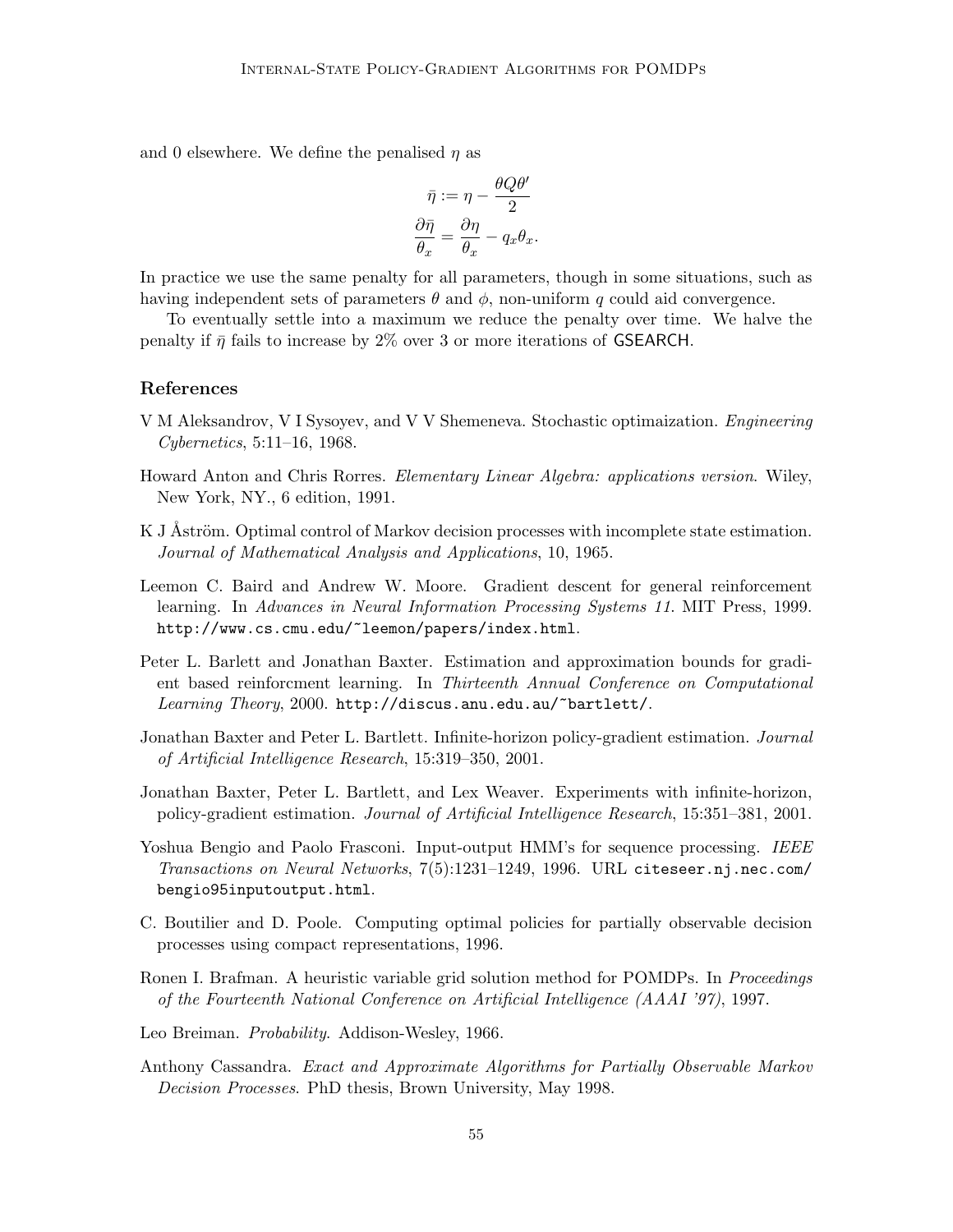- Lonnie Chrisman. Reinforcement learning with perceptual aliasing: The perceptual distinctions approach. In National Conference on Artificial Intelligence, pages 183–188, 1992. citeseer.nj.nec.com/chrisman92reinforcement.html.
- Terrence L Fine. Feedforward Neural Network Methodology. Springer, New York, 1999.
- Héctor Geffner and Blai Bonet. Solving large pomdps by real time dynamic programming. Working Notes Fall AAAI Symposium on POMDPS, 1998. http://www.cs.ucla.edu/ ~bonet/.
- Matthew R. Glickman and Katia Sycara. Evolutionary search, stochastic policies with memory, and reinforcement learning with hidden state. In *Proceedings of the Eighteenth* International Conference on Machine Learning, pages 194–201. Morgan Kaufmann, June 2001.
- Peter W Glynn. Stochastic approximation for monte-carlo optimization. In *Proceedings of* the 1986 Winter Simulation Conference, pages 356–365, 1986.
- Peter W Glynn. Likelihood ratio gradient estimation for stochastic systems. Communications of the ACM, 33:75–84, 1990.
- Peter W. Glynn. Importance sampling for monte carlo estimation of quantiles. Technical report, Dept. of Operations Research, Stanford University, 1996. URL citeseer.nj. nec.com/glynn96importance.html.
- Peter W Glynn and Paul L'Ecuyer. Likelihood ratio gradient estimation for regenerative stochastic recursions. Advances in Applied Probability, 27, 4 (1995), 27:1019–1053, 1995.
- Anne Greenbaum. *Iterative Methods for Solving Linear Systems*. Frontiers in applied mathemtics. SIAM, Philadelphia, PA, 1997. ISBN 0-89871-396-X.
- Evan Greensmith, Peter L. Bartlett, and Jonathan Baxter. Variance reduction techniques for gradient estimates in reinforcement learning. In Advances in Neural Information Processing Systems 13 (2001), Vancouver, BC, December 2002. MIT Press. In press.
- Eric A. Hansen and Zhengzhu Feng. Dynamic programming for POMDPs using a factored state representation. In Fith International Conference on Artificial Intelligence Planning and Scheduling, pages 130–139, Breckenridge, Colarado, April 2000. URL citeseer.nj. nec.com/hansen00dynamic.html.
- Milos Hauskrecht. Incremental methods for computing bounds in partially observable markov decision processes. In Proceedings of the 14th National Conference on Artificial Intelligence (AAAI-97), pages 734–739, Providence, Rhode Island, 1997. MIT Press. ISBN 0-262-51095-2.
- Milos Hauskrecht. Value-function approximations for partially observable markov decsion processes. Journal of Artificial Intelligence Research, 13:33–94, August 2000.
- Ilse C. F. Ipsen and Carl D. Meyer. The idea behind Krylov methods. American Mathematical Monthly, 105(10):889–899, 1998. URL citeseer.nj.nec.com/135899.html.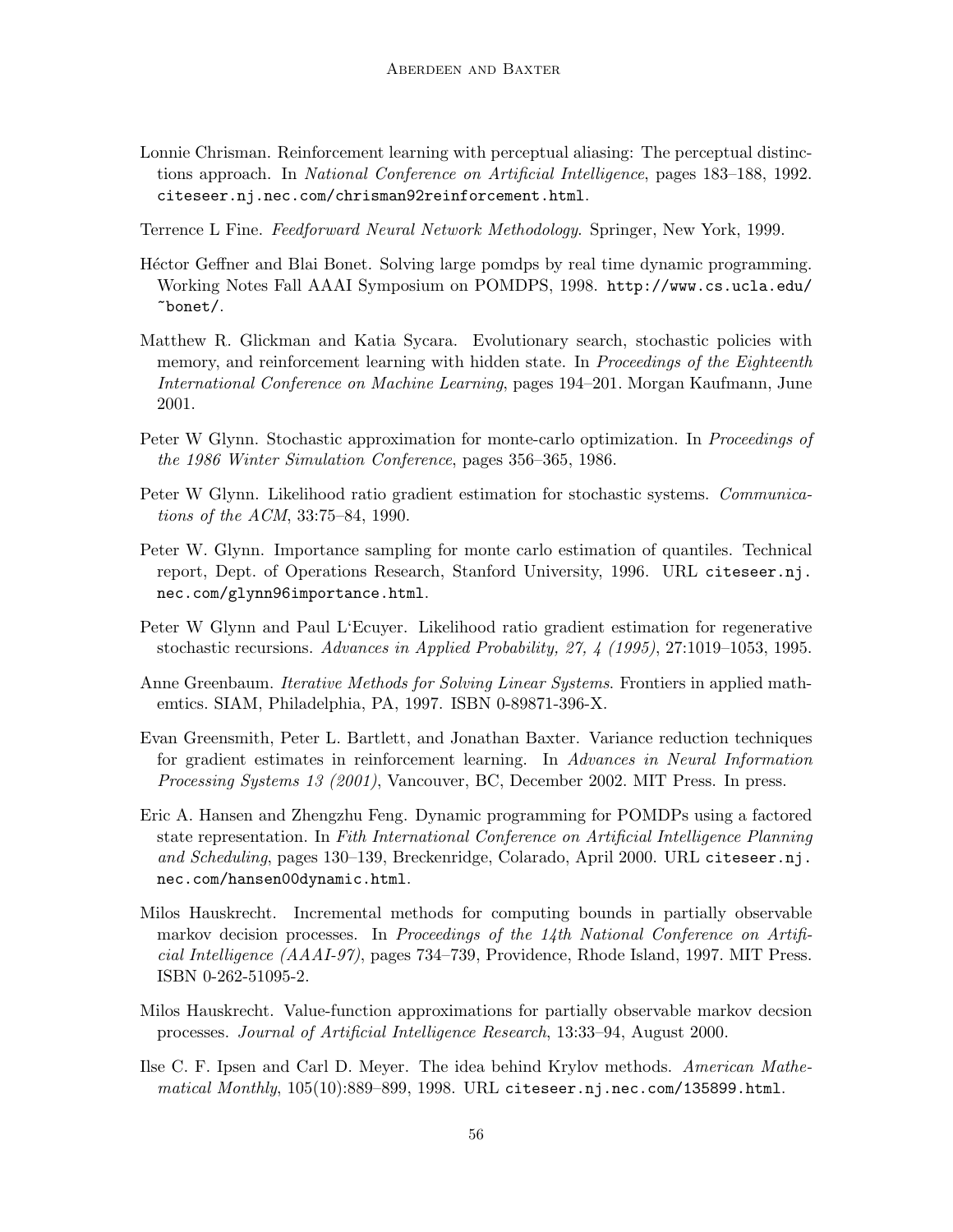- Tommi Jaakkola, Satinder P. Singh, and Michael I. Jordan. Reinforcement learning algorithm for partially observable Markov decision problems. In G. Tesauro, D. Touretzky, and T. Leen, editors, Advances in Neural Information Processing Systems, volume 7, pages 345–352. The MIT Press, 1995. URL citeseer.nj.nec.com/ jaakkola95reinforcement.html.
- Leslie Pack Kaelbling, Michael L.Littman, and Andrew W.Moore. Reinforcement learning: A survey. Journal of Artificial Intelligence Research, (4):237–285, May 1996.
- Hajime Kimura and Shigenobu Kobayashi. Reinforcement learning for continuous action using stochastic gradient ascent. In Intelligent Autonomous Systems (IAS-5), pages 288– 295, 1998.
- Hajime Kimura, Kazuteru Miyazaki, and Shigenobu Kobayashi. Reinforcement learning in POMDPs with function approximation. In *Proc.* 14th International Conference on Machine Learning, pages 152–160. Morgan Kaufmann, 1997.
- David Kincaid and Ward Cheney. Numerical Analysis. Brooks/Cole Publishers, Pacific Grove, California, 1991. ISBN 0-534-13014-3.
- V. Konda and J. Tsitsiklis. Actor-critic algorithms, 2000. URL citeseer.nj.nec.com/ 434910.html.
- Pier Luca Lanzi. Adaptive agents with reinforcement learning and internal memory. In Sixth International Conference on the Simulation of Adaptive Behavior (SAB2000), 2000. URL citeseer.nj.nec.com/346913.html.
- Long-Ji Lin and Tom M. Mitchell. Memory approaches to reinforcement learning in non-Markovian domains. Technical Report CS-92-138, Carnegie Mellon, Pittsburgh, PA, 1992.
- Michael L. Littman, Anthony R. Cassandra, and Leslie Pack Kaelbling. Learning policies for partially observable environments: Scaling up. In Armand Prieditis and Stuart Russell, editors, Proceedings of the Twelfth International Conference on Machine Learning, pages 362–370, San Francisco, CA, 1995. Morgan Kaufmann. URL citeseer.nj.nec.com/ littman95learning.html.
- Perter Marbach and John N. Tsitsiklis. Gradient-based optimisation of markov reward processes: Practical variants. In 38th IEEE Conference on Decsions and Control, December 1999.
- Peter Marbach. Simulation-Based Methods for Markov Decision Processes. PhD thesis, Laboratory for Information and Decision Systems, MIT, 1998.
- Andrew McCallum, Dayne Freitag, and Fernando Pereira. Maximum entropy markov models for information extraction and segmentation. In Proceedings of ICML-2000, 2000. http://www.cs.cmu.edu/~mccallum/.
- Andrew Kachites McCallum. Reinformcement Learning with Selective Perception and Hidden State. PhD thesis, University of Rochester, 1996.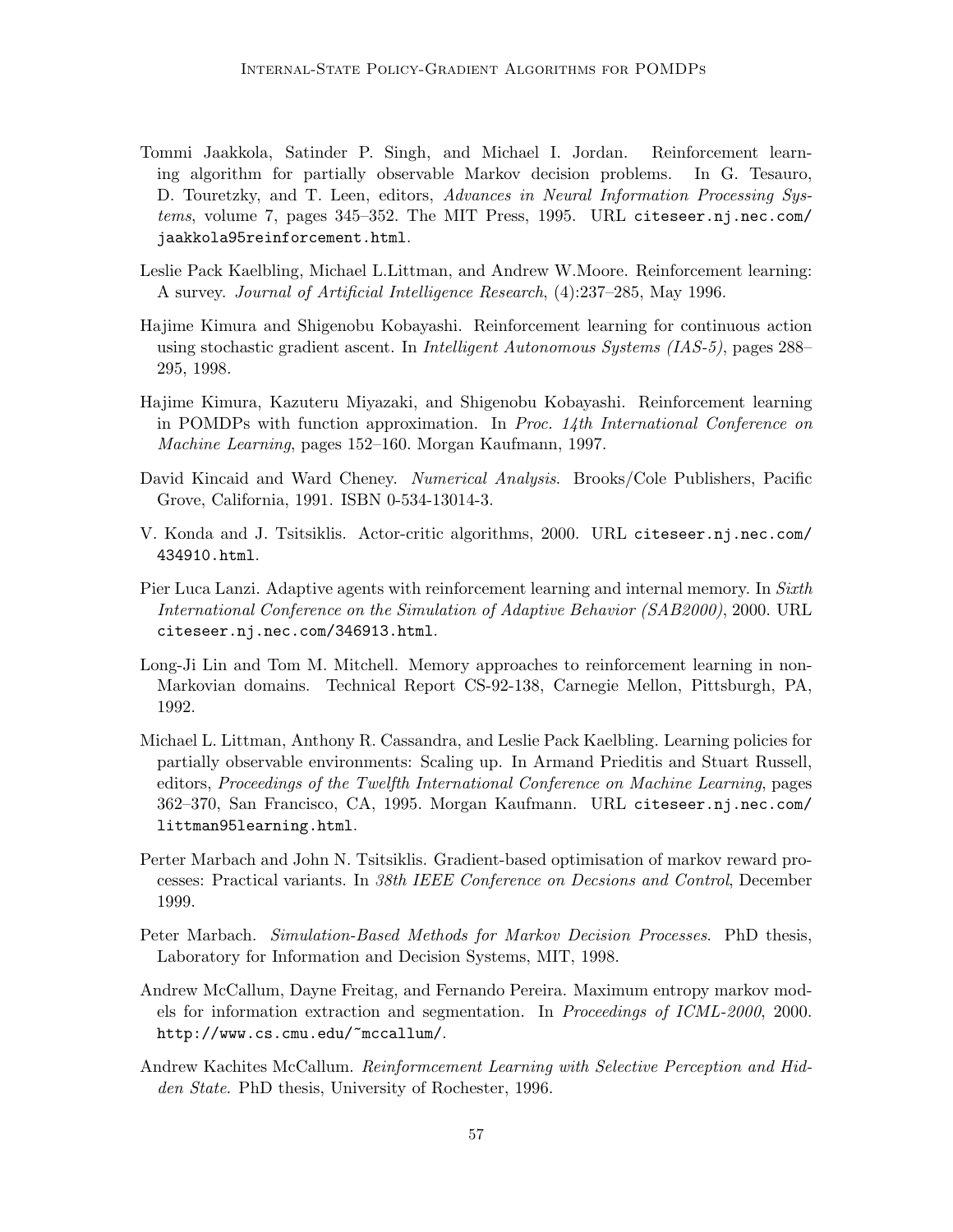- Nicolas Meuleau, Kee-Eung Kim, Leslie Pack Kaelbling, and Anthony R. Cassandra. Solving POMDPs by searching the space of finite policies. In Proceedings of the Fifteenth Conference on Uncertainty in Artificial Intelligence, pages 127–136. Computer Science Dept., Brown University, Morgan Kaufmann, July 1999a.
- Nicolas Meuleau, Leonid Peshkin, Kee-Eung Kim, and Leslie Pack Kaelbling. Learning finite-state controllers for partially observable environments. In Proceedings of the Fifteenth Conference on Uncertainty in Artificial Intelligence. Computer Science Dept., Brown University, Morgan Kaufmann, July 1999b.
- David E. Moriarty, Alan C. Schultz, and John J. Grefenstette. Evolutionary algorithms for reinforcement learning. Journal of Artificial Intelligence Research, (11):199–229, August 1999.
- Kevin P. Murphy. A survey of pomdp solution techniques. Technical report, Dept. of Computer Science, U.C.Berkeley, September 2000. http://www.cs.berkeley.edu/ ~murphyk/publ.html.
- I. Nourbakhsh, R. Powers, and S. Birchfield. DERVISH an office-navigating robot. AI Magazine, 16(2):53–60, 1995.
- Katsuhiko Ogata. Modern Control Engineering. Prentice-Hall, New Jersey, U.S., 2nd edition, 1990. ISBN 0-12-589128-0.
- Luis E. Ortiz and Leslie Pack Kaelbling. Adaptive importance sampling for estimation in structured domains. In Proceedings of the Sixteenth Annual Conference on Uncertainty in Articial Intelligence (UAI2000), pages 446–454. Morgan Kaufmann Publishers, 2000.
- Christos H. Papadimitriou and John N. Tsitsiklis. The complexity of markov decision processes. Mathematics of Operations Research, 12(3):441–450, 1987.
- Ronald Parr and Stuart Russell. Approximating optimal policies for partially observable stochastic domains. In Proceedings of the International Joint Conference on Artificial Intelligence, pages 1088–1094. Morgan Kaufmann, 1995. URL citeseer.nj.nec.com/ parr95approximating.html.
- Leonid Peshkin, Nicolas Meuleau, and Leslie Kaelbling. Learning policies with external memory. In I. Bratko and S. Dzeroski, editors, Proceedings of the Sixteenth International Conference in Machine Learning, pages 307–314. Morgan Kaufmann, 1999. http://www. ai.mit.edu/~pesha/Public/papers.html.
- Leonid Peshkin and Christian R. Shelton. Learning from scarce experience. http://www. ai.mit.edu/~pesha/Public/papers.html, 2001.
- Leonid M. Peshkin. Thesis proposal: Architectures for policy search. http://www.ai.mit. edu/~pesha/Public/papers.html, July 2000.
- Alan B. Poritz. Hidden markov models: A guided tour. In ICASSP '88, pages 7–13. Morgan Kaufmann, 1988.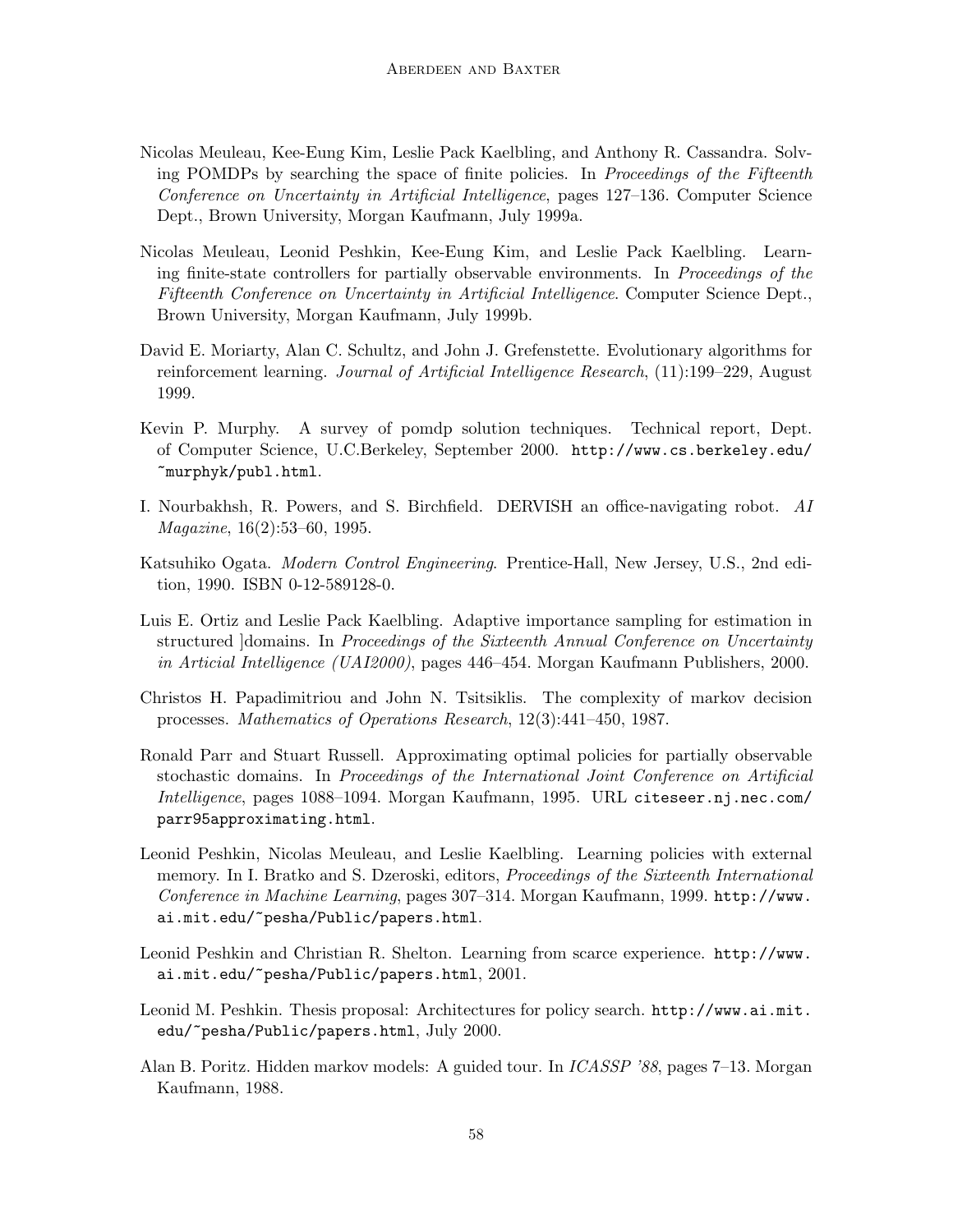- Pascal Poupart and Craig Boutilier. Vector-space analysys of belief-state approximation for POMDPs. In Uncertainty in Artificial Intelligence 2001, August 2001.
- Pascal Poupart, Luis E. Ortiz, and Craig Boutilier. Value-directed sampling methods for monitoring pomdps. In Uncertainty in Artificial Intelligence 2001, August 2001. URL citeseer.nj.nec.com/445996.html.
- Lawrence R. Rabiner. A tutorial on hidden markov models and selected applications in speech processing. In Proceedings on the IEEE, volume 77. IEEE, February 1989.
- M I Reiman and A Weiss. Sensitivity analysis via likelihood ratios. In *Proceedings of the* 1986 Winter Simulation Conference, 1986.
- M I Reiman and A Weiss. Sensitivity analysis for simulations via likelihood ratios. Operations Research, 37, 1989.
- Andrés Rodríguez, Ronald Parr, and Daphne Koller. Reinforcement learning using approximate belief states, 1999.
- Dana Ron, Yoram Singer, and Naftali Tishby. The power of amnesia. In Jack D. Cowan, Gerald Tesauro, and Joshua Alspector, editors, Advances in Neural Information Processing Systems, volume 6, pages 176–183. Morgan Kaufmann Publishers, Inc., 1994. URL citeseer.nj.nec.com/ron94power.html.
- Reuven Y. Rubinstein. Some Problems in Monte Carlo Optimization. PhD thesis, 1969.
- Brian Sallans. Learning factored representations for partially observable Markov decision processes. In S. A. Solla, T. K. Leen, and K-R. Muller, editors, Neural Information Processing Systems, volume 12. MIT Press, 2000. URL citeseer.nj.nec.com/ sallans00learning.html.
- Christian R. Shelton. Importance sampling estimates for policies with memory. Uncertainty in Artificial Intelligence Workskop, August 2001a. http://www.ai.mit.edu/people/ cshelton/papers/.
- Christian R. Shelton. Policy imporovemnt for pomdps using normalized importance sampling. Technical Report AI Memo 2001-002, MIT, Cambridge, MA, March 2001b. http://www.ai.mit.edu/people/cshelton/papers/.
- Christian R. Shelton. Policy improvement for pomdps using normalized importance sampling. In Uncertainty in Artificial Intelligence, August 2001c.
- S. Singh, T. Jaakkola, and M. Jordan. Learning without state-estimation in partially observable Markovian decision processes. In Proceedings of ICML-11, 1994.
- Satinder P. Singh, Tommi Jaakkola, and Michael I. Jordan. Reinforcement learning with soft state aggregation. In G. Tesauro, D. Touretzky, and T. Leen, editors, Advances in Neural Information Processing Systems, volume 7, pages 361–368. The MIT Press, 1995. URL citeseer.nj.nec.com/article/singh95reinforcement.html.